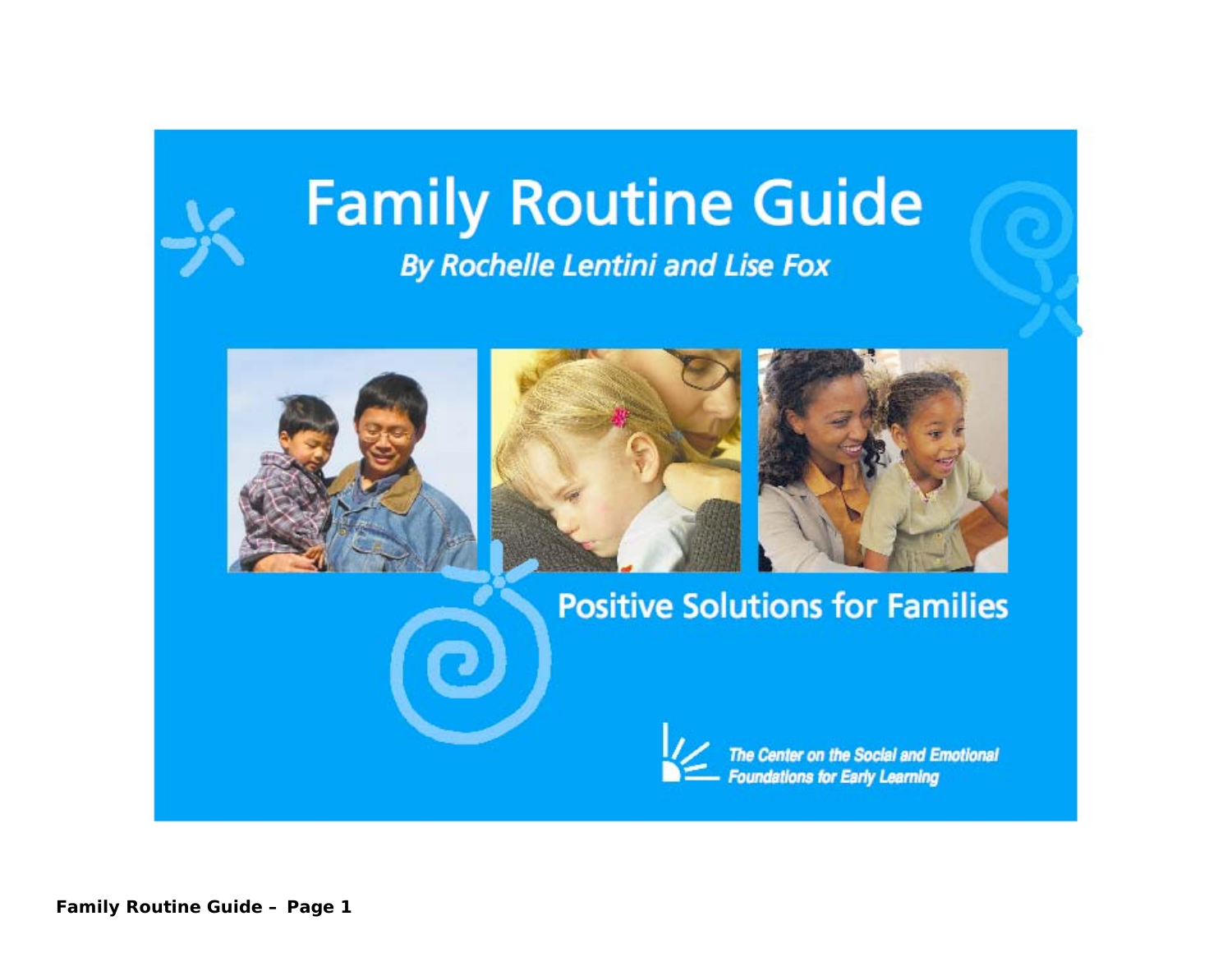# **Family Routine Guide**

# **By Rochelle Lentini and Lise Fox**

# **Table of Contents**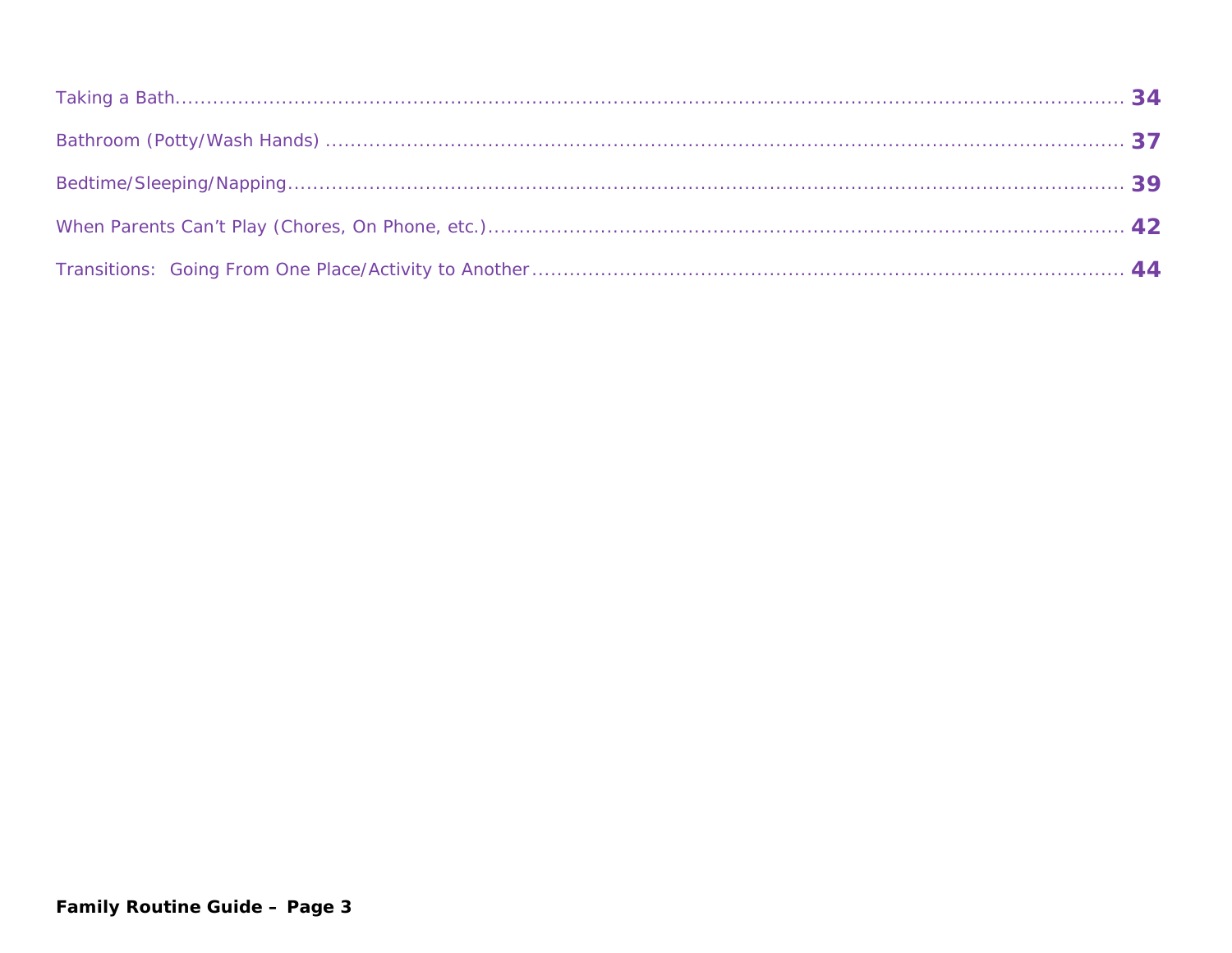#### **How to Use the Family Routine Guide for Young Children with Challenging Behavior**

This *Family Routine Guide* was developed to assist parents and caregivers in developing a plan to support young children who are using challenging behavior. Children engage in challenging behavior for a variety of reasons, but all children use challenging behavior to communicate messages. Challenging behavior, typically, communicates a need to escape or avoid a person/activity or communicates a desire to obtain someone/something. Once parents understand the purpose or meaning of the behavior, they can begin to select strategies to change the behavior. They can do this by selecting prevention strategies, teaching new skills, and changing the way they respond in an effort to eliminate or minimize the challenging behavior.

The *Family Routine Guide* includes strategies for the common routines and activities that occur during the family's week. The first column in each routine is titled "Why might my child be doing this?". This column provides ideas that will assist parents/caregivers in thinking about what the child may be communicating through his/her challenging behavior. Once the parent/caregiver is able to identify what the child is communicating through challenging behavior (i.e., the function), he/she can proceed with developing a plan of support by then examining the next column in the chart, "What can I do to prevent the problem behavior?". The prevention column provides strategies that will help the child participate in the routine without having challenging behavior. The next column, "What can I do if the problem behavior occurs?", provides the parent/caregiver with ideas on how he/she can respond in a way that does not maintain the problem behavior (or keep the behavior happening). Finally, "What new skills should I teach?" suggests new skills to teach to replace the challenging behavior. Many of the strategies mentioned in the guide are quick and easy to implement. It is important to use all of the columns in the guide (function or why, prevention strategies, ways to respond to behavior, and new skills) to develop a support plan that will be effective for your child. The guide provides ideas about commonly occurring situations and children's behavior. Please note that this list many not address all situations or reasons the child is using challenging behavior. If the child's purpose of challenging behavior is not represented on the chart, the parent is encouraged to write down the purpose and then think of prevention strategies, new skills to teach, and ways to respond to behavior.

Instructions for use: A *Family Planning Sheet* is available at the beginning of this *Family Routine Guide* for writing down the strategies that will be selected for the child. To develop the plan, first determine the routine(s) in which the child is having difficulty. Then look for the reason as to why the child might be having trouble in the routine(s). Once you know why the child is using the challenging behavior, you can begin to look at the ideas suggested and to determine what will work for your family and child. Once you have identified supports within each routine that your child is displaying challenging behavior, it is important to then write the plan for the individual routines on the *Family Planning Sheet*. If you write the plan down, you are more likely to implement the strategies.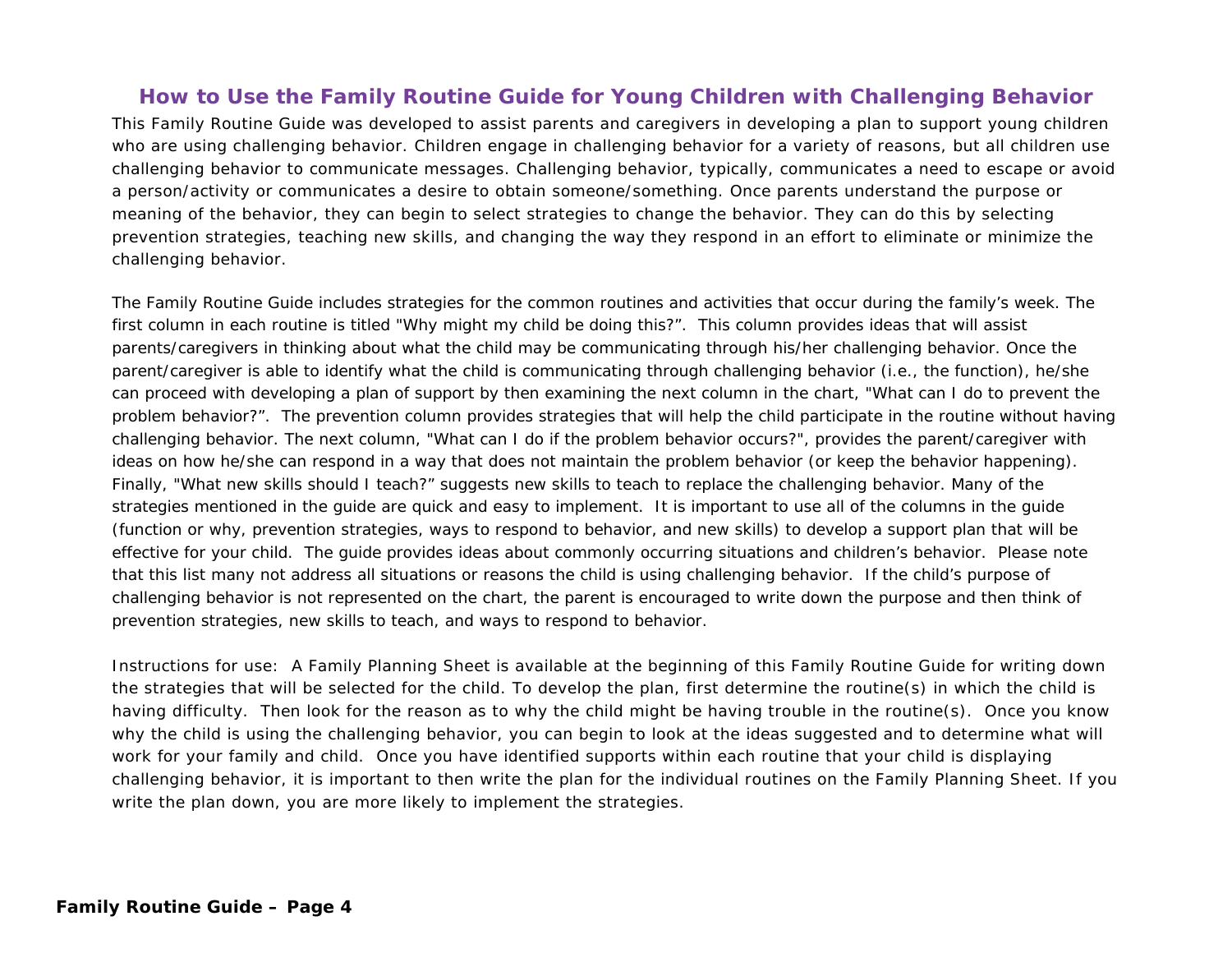#### **FAMILY PLANNING SHEET**

| What | (child's name)              | (routine) |  |
|------|-----------------------------|-----------|--|
|      |                             |           |  |
|      |                             |           |  |
|      | Why I think he/she does it: |           |  |
|      |                             |           |  |

| What can I do to prevent<br>the problem behavior? | What can I do if the<br>problem behavior occurs? | <b>What new skills</b><br>should I teach? |
|---------------------------------------------------|--------------------------------------------------|-------------------------------------------|
|                                                   |                                                  |                                           |
|                                                   |                                                  |                                           |
|                                                   |                                                  |                                           |
|                                                   |                                                  |                                           |
|                                                   |                                                  |                                           |
|                                                   |                                                  |                                           |
|                                                   |                                                  |                                           |
|                                                   |                                                  |                                           |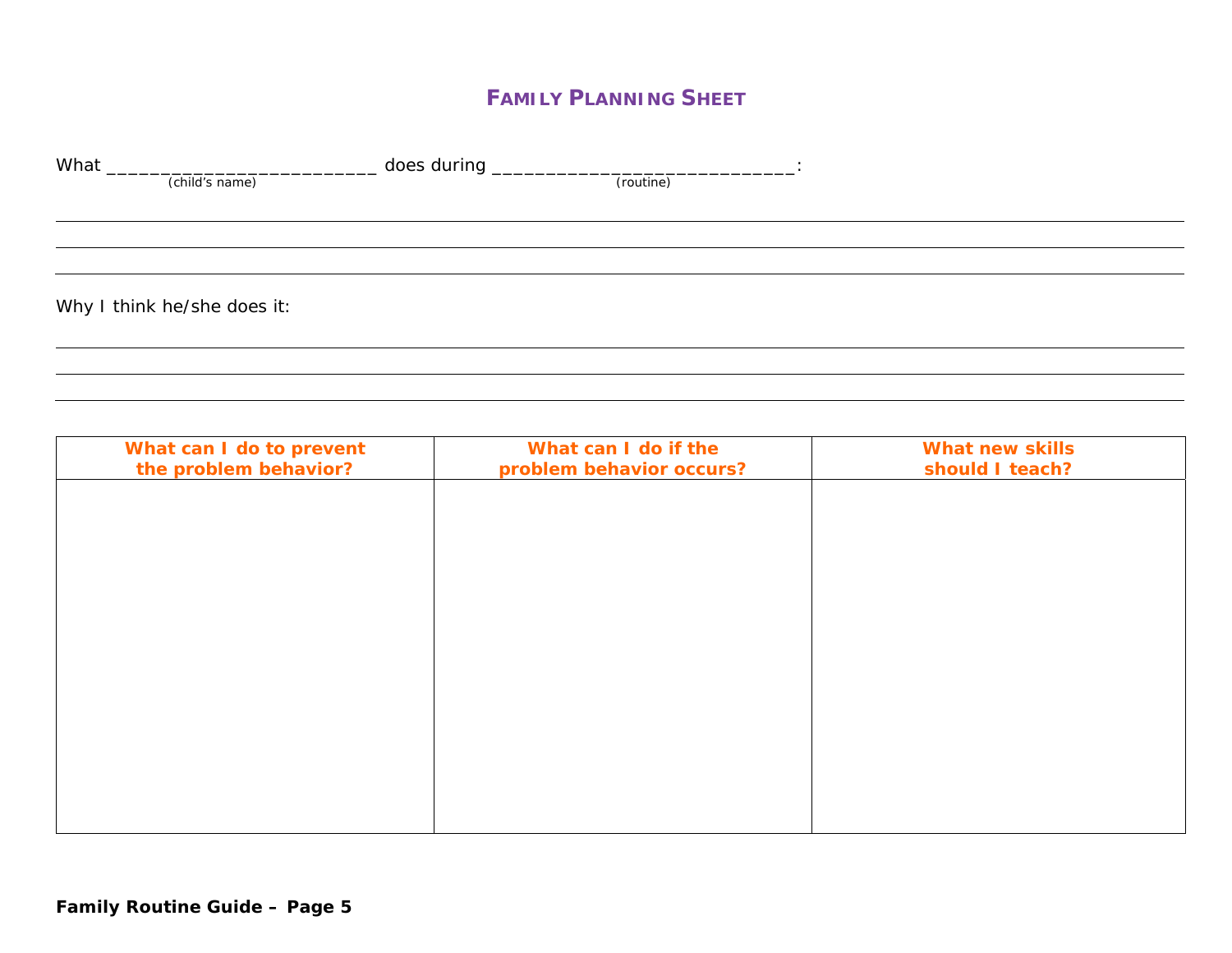#### **GETTING DRESSED/UNDRESSED**

| Why might my                                                                                            | What can I do to prevent                                                                                                                                                                                                                                                                                                                                                                                                                                                                                                                                                                                                                                                                                                                                                                                                                                                                                                                                                                                                                                                                                                                                                                                                                                                                                                                                                                                                                                                                                                                                                                                                                                                                                                                                                                                                                                                                                                                                                                     | What can I do if the problem                                                                                                                                                                                                                                                                                                                                                                                                                                                                                                                                                                           | What new skills                                                                                                                                                                                                                                   |
|---------------------------------------------------------------------------------------------------------|----------------------------------------------------------------------------------------------------------------------------------------------------------------------------------------------------------------------------------------------------------------------------------------------------------------------------------------------------------------------------------------------------------------------------------------------------------------------------------------------------------------------------------------------------------------------------------------------------------------------------------------------------------------------------------------------------------------------------------------------------------------------------------------------------------------------------------------------------------------------------------------------------------------------------------------------------------------------------------------------------------------------------------------------------------------------------------------------------------------------------------------------------------------------------------------------------------------------------------------------------------------------------------------------------------------------------------------------------------------------------------------------------------------------------------------------------------------------------------------------------------------------------------------------------------------------------------------------------------------------------------------------------------------------------------------------------------------------------------------------------------------------------------------------------------------------------------------------------------------------------------------------------------------------------------------------------------------------------------------------|--------------------------------------------------------------------------------------------------------------------------------------------------------------------------------------------------------------------------------------------------------------------------------------------------------------------------------------------------------------------------------------------------------------------------------------------------------------------------------------------------------------------------------------------------------------------------------------------------------|---------------------------------------------------------------------------------------------------------------------------------------------------------------------------------------------------------------------------------------------------|
| child be doing this?                                                                                    | the problem behavior?                                                                                                                                                                                                                                                                                                                                                                                                                                                                                                                                                                                                                                                                                                                                                                                                                                                                                                                                                                                                                                                                                                                                                                                                                                                                                                                                                                                                                                                                                                                                                                                                                                                                                                                                                                                                                                                                                                                                                                        | behavior occurs?                                                                                                                                                                                                                                                                                                                                                                                                                                                                                                                                                                                       | should I teach?                                                                                                                                                                                                                                   |
| Your child does not want<br>to stop the "activity" that<br>he/she is doing to get<br>dressed/undressed. | Signal your child ahead of time -- Use a "warning" to let your child know<br>that it will soon be time to "stop" and to get dressed/undressed.<br>Depending on your child's ability, you can use a timer or a verbal signal<br>by saying "in five more minutes" and then coming back to let your child<br>know when it's "one more minute".<br>Help him/her understand you know how he/she feels -- Validate your<br>child's feelings and then point out what fun thing is coming up after<br>getting dressed/undressed.<br>Give clear expectations -- Use a "first-then" statement (e.g., "First get<br>dressed, then play.") to help your child clearly understand expectations<br>and help your child through the routines and remember to encourage<br>through praise.<br>Get a book about dressing -- Go to your local library or book store, get a<br>book about dressing, read it with your child, and then suggest to your<br>child that he/she can make his/her own "getting dressed/undressed<br>book" using real photos. Take photographs, develop pictures, and staple<br>several pieces of paper together to make a book for your child by gluing<br>in the photographs and by writing the steps of dressing. Read your<br>homemade book on a regular basis, and allow him/her to read it to you.<br>(Suggested story books: Dress Maisy by Lucy Cousins; Ready, Set, Go!<br>Practice Getting Dressed by Quinlan B. Lee; I Can Get Dressed! (Blue's<br>Clues Series) by Lauryn Silverhardt; All By Myself by Mercer Mayer;<br>Froggy Gets Dressed by Jonathan London.)<br>Encourage success -- Praise your child and let him/her know that<br>stopping is difficult and you will make sure that the activity can be done<br>at a later time/date (follow through on your promise).<br>Reduce distractions -- If your child wants to watch TV or his<br>sister(s)/brother(s) play while dressing/undressing, turn off the TV or<br>shut the door until the routine is completed. | Ignore inappropriate behavior,<br>and point to the timer or clock<br>and say, "All done _____. Now<br>we need to get<br>dressed/undressed to (next<br>activity)."<br>Follow through by helping your<br>child get dressed/undressed.<br>Don't scold or talk to your<br>child when helping him/her.<br>Just be matter-of-fact and<br>say, "I will help you do it."<br>· Validate feelings and say, "I<br>know it's hard to stop ___;<br>you can do __ again later.<br>First get dressed/undressed,<br>then (fun activity)."<br>Praise any and all small<br>attempts to stop activity and<br>get dressed. | · Teach your child how to follow<br>your warning.<br>. Teach your child how to follow<br>first-then statement: first get<br>dressed/undressed, then (fun<br>activity).<br>Teach your child when he/she can<br>have the "favorite activity" again. |

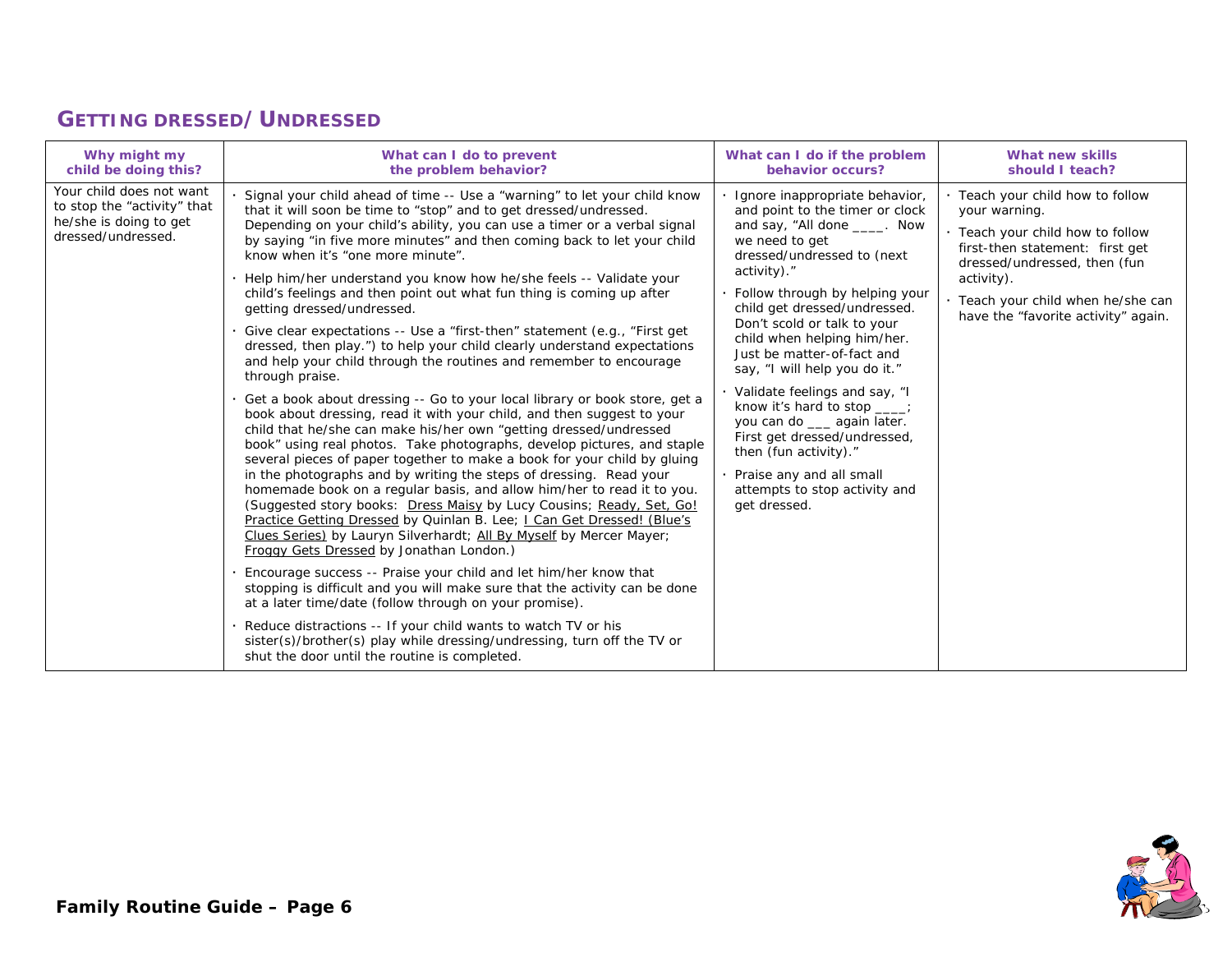#### **GETTING DRESSED/UNDRESSED (CONTINUED)**

| Why might my<br>child be doing this?                                                                                             | What can I do to prevent<br>the problem behavior?                                                                                                                                                                                                                                                                                                                                                                                                                                                                                                                                                                                                                                                                                                                                                                                                                                                                                                                                                                                                                                                                                                                                                                                                                                                                                                                                                                                                                                                                                                                                                                                                     | What can I do if the problem<br>behavior occurs?                                                                                                                                                                                                                                                                      | What new skills<br>should I teach?                                                                                                                                                                                                                                  |
|----------------------------------------------------------------------------------------------------------------------------------|-------------------------------------------------------------------------------------------------------------------------------------------------------------------------------------------------------------------------------------------------------------------------------------------------------------------------------------------------------------------------------------------------------------------------------------------------------------------------------------------------------------------------------------------------------------------------------------------------------------------------------------------------------------------------------------------------------------------------------------------------------------------------------------------------------------------------------------------------------------------------------------------------------------------------------------------------------------------------------------------------------------------------------------------------------------------------------------------------------------------------------------------------------------------------------------------------------------------------------------------------------------------------------------------------------------------------------------------------------------------------------------------------------------------------------------------------------------------------------------------------------------------------------------------------------------------------------------------------------------------------------------------------------|-----------------------------------------------------------------------------------------------------------------------------------------------------------------------------------------------------------------------------------------------------------------------------------------------------------------------|---------------------------------------------------------------------------------------------------------------------------------------------------------------------------------------------------------------------------------------------------------------------|
| Your child's refusal to<br>participate in the routine<br>becomes a game to get<br>you to chase him/her or<br>get your attention. | Signal your child ahead of time -- Use a "warning" to let your child know<br>that it will soon be time to "stop" and to get dressed/undressed.<br>Depending on your child's ability you can use a timer or a verbal signal<br>by saying, "in five more minutes" and then go back to let your child<br>know when it's "one more minute".<br>Make getting dressed/undressed the fun activity -- say "pee yew" as<br>each piece of clothing is removed and then try to make a "basket" by<br>throwing the clothing into the hamper. Another way to make the activity<br>fun is to sing a song about getting dressed and incorporate silly<br>dancing, or play a song and ask your child to see if he/she can finish<br>before the song ends.<br>Use first/then statements -- tell your child "first get dressed and then<br>you can ___." Follow dressing or undressing with a fun activity your<br>child can do with you, e.g., play chase, tickle, or play ball with me.<br>Praise you child for doing each step of the routine.                                                                                                                                                                                                                                                                                                                                                                                                                                                                                                                                                                                                                       | · If your child runs away or acts<br>silly, ignore.<br>. Turn off TV, or shut the door<br>once the child is in the room<br>you want him/her to be in.<br>Use wait time. Give your child<br>an instruction calmly, and<br>then wait at least 4 seconds<br>before repeating it.                                         | · Teach your child how to follow<br>your warning.<br>. Teach your child how to follow<br>first-then statements: first get<br>dressed/undressed, then (fun<br>activity).                                                                                             |
| Your child has a difficult<br>time getting<br>dressed/undressed and<br>wants to avoid the<br>activity.                           | Simplify the activity -- have your child take off or put on one item while<br>you do the other items, or put the clothing items on part way and have<br>your child do the rest.<br>Make the task easier -- select clothing that your child can put on easily,<br>e.g., T-shirt and pull-on pants, for dressing "all by him/herself", and<br>assist your child with more difficult items.<br>Give one step at a time -- When giving your child directions, state steps<br>one at a time. For example, if you want your child to get his/her socks<br>and shoes on, first say "Get your socks", and wait for him/her to get the<br>socks. Then say, "Thanks for getting your socks. Now go get your<br>shoes." When he/she comes back with the shoes, then say, "You are<br>such a big helper; now I can help you put your socks and shoes on."<br>Get a book about dressing -- Go to your local library or book store and<br>get a book about dressing, read it with your child, and then suggest to<br>your child that he/she can make his/her own "getting dressed/undressed<br>book" using real photos. Take photographs, develop pictures, and staple<br>several pieces of paper together to make a book for your child by gluing<br>in the photographs and writing the steps of dressing. Read your<br>homemade book on a regular basis and allow him/her to read it to you.<br>(Suggested story books: Dress Maisy by Lucy Cousins; Ready, Set, Go!<br>Practice Getting Dressed by Quinlan B. Lee; I Can Get Dressed! (Blue's<br>Clues Series) by Lauryn Silverhardt; All By Myself by Mercer Mayer;<br>Froggy Gets Dressed by Jonathan London.) | · Ignore when your child does<br>inappropriate behavior.<br>Follow through by helping your<br>child get dressed/undressed.<br>Don't scold, or talk to your<br>child when helping him/her.<br>Just be matter-of-fact, and<br>say, "I will help you do it."<br>Praise any and all attempts to<br>get dressed/undressed. | · Teach your child how to put<br>clothing on or take clothing off.<br>· Teach your child how to<br>manipulate fasteners.<br>. Teach your child to put laundry in<br>the hamper when undressing.<br>· Teach your child to select clothes<br>and dress independently. |

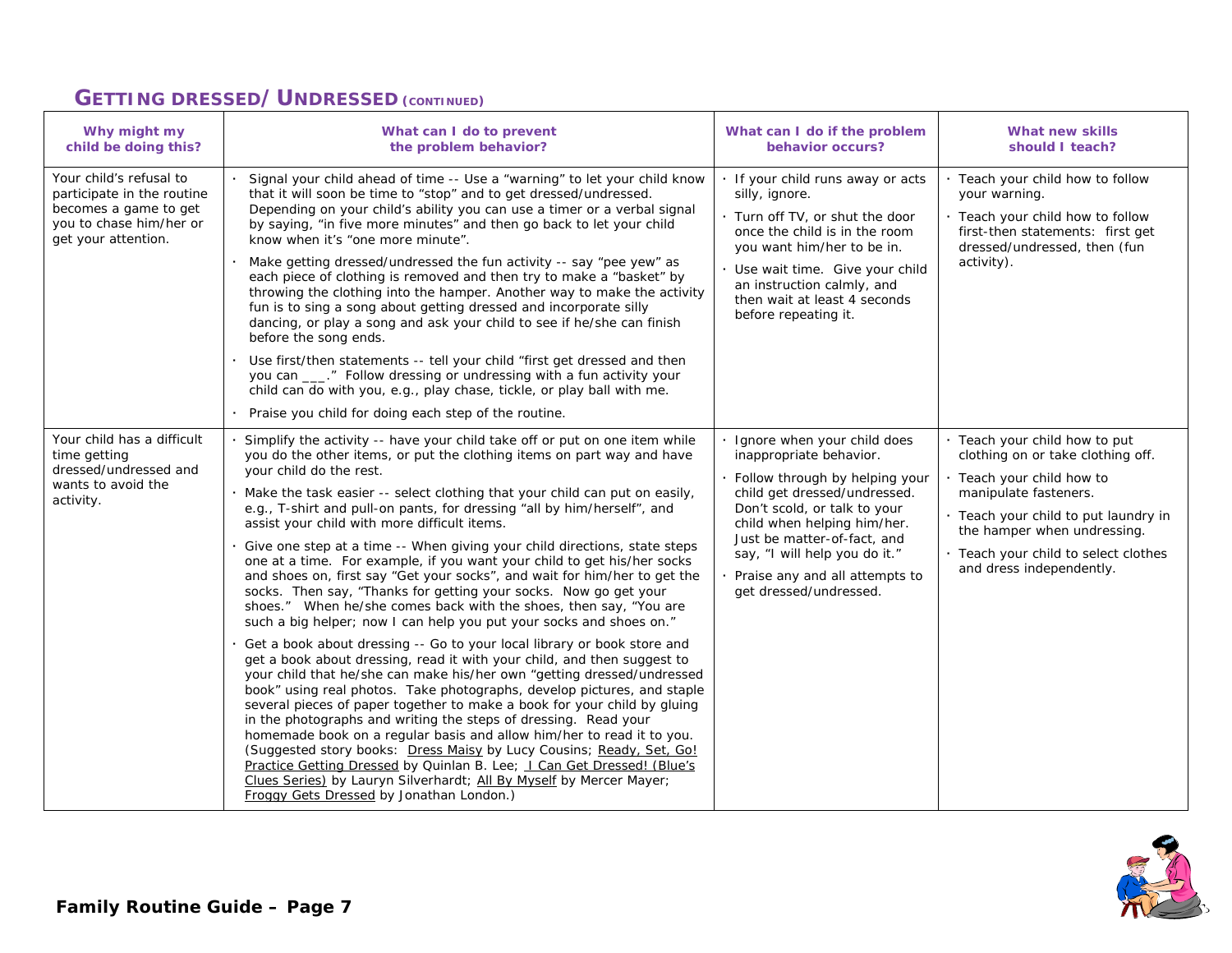#### **GETTING DRESSED/UNDRESSED (CONTINUED)**

| Why might my                                                                       | What can I do to prevent                                                                                                                                                                                                                                                                                                                                                                                                                                                                                                                                                                                                                                                                                                                                                                                                                                                                                                                                                                                                                                                                                                                                                                                                                                                                                                                                                                 | What can I do if the problem                                                                                                                                                                                                                                                                                                                                                                                                                                                                                                                                                                                                                                                                    | What new skills                                                                                                                                                                                                                                                                                                                                                   |
|------------------------------------------------------------------------------------|------------------------------------------------------------------------------------------------------------------------------------------------------------------------------------------------------------------------------------------------------------------------------------------------------------------------------------------------------------------------------------------------------------------------------------------------------------------------------------------------------------------------------------------------------------------------------------------------------------------------------------------------------------------------------------------------------------------------------------------------------------------------------------------------------------------------------------------------------------------------------------------------------------------------------------------------------------------------------------------------------------------------------------------------------------------------------------------------------------------------------------------------------------------------------------------------------------------------------------------------------------------------------------------------------------------------------------------------------------------------------------------|-------------------------------------------------------------------------------------------------------------------------------------------------------------------------------------------------------------------------------------------------------------------------------------------------------------------------------------------------------------------------------------------------------------------------------------------------------------------------------------------------------------------------------------------------------------------------------------------------------------------------------------------------------------------------------------------------|-------------------------------------------------------------------------------------------------------------------------------------------------------------------------------------------------------------------------------------------------------------------------------------------------------------------------------------------------------------------|
| child be doing this?                                                               | the problem behavior?                                                                                                                                                                                                                                                                                                                                                                                                                                                                                                                                                                                                                                                                                                                                                                                                                                                                                                                                                                                                                                                                                                                                                                                                                                                                                                                                                                    | behavior occurs?                                                                                                                                                                                                                                                                                                                                                                                                                                                                                                                                                                                                                                                                                | should I teach?                                                                                                                                                                                                                                                                                                                                                   |
| Your child does not want<br>to change out of what<br>he/she is already<br>wearing. | Make getting undressed fun -- say "pee yew" as each piece of clothing is<br>removed, and then try to make a "basket" by throwing the clothing into<br>the hamper.<br>Let him/her know what's coming up -- Point out what fun thing (or<br>outfit) is coming up next.<br>Use a mini-routine visual schedule -- Take photographs of your child [or<br>of a sister(s)/brother(s)] doing the morning routine, and include "getting<br>dressed" in the routine. Do the same for bedtime routine to include<br>getting into pajamas. Then, display the photographs in the order of the<br>routine, and allow your child to turn the pictures over to indicate that the<br>routines are "all done".<br>Help your child understand he/she can wear it again -- Remind him/her<br>that the outfit/pajamas/bathing suit will be cleaned and he/she can<br>choose to wear it again on another day. You may even want to put a<br>picture on a calendar so your child knows when he/she can wear the<br>item again.<br>Use favorites and choice -- For getting dressed allow your child to<br>choose from two or three outfits, and make sure that at least one of the<br>outfits has a preferred character or color on it. For getting undressed<br>allow your child to choose which order to remove clothing.<br>Encourage success -- Praise him/her for changing and for being a big<br>boy/girl. | Validate your child's feelings<br>e.g., saying, "I know you like<br>wearing your red dress," and<br>then follow through helping<br>your child dress/undress with<br>minimal words and emotions.<br>Say, "I know you love your<br>_____ shirt. You can wear it<br>again _______. You can get<br>dressed/undressed on your<br>own, or I can help you."<br>· Refer to the visual photo mini-<br>schedule and say, "First get<br>dressed, then (next fun<br>routine/activity)" while<br>showing your child the<br>photograph.<br>If appropriate, praise<br>sister(s)/brother(s) or parent,<br>Say, "Wow, look how fast,<br>e.g., daddy, your brother, got<br>dressed. He's ready for a fun<br>day!" | Teach your child to put clothes in<br>the hamper when undressing.<br>· Teach your child how to make a<br>choice of what to wear and/or<br>what article of clothing to remove<br>in which order.<br>Teach your child how to follow a<br>mini-photograph routine schedule.<br>· Teach your child when he/she can<br>where the "favorite item of<br>clothing" again. |

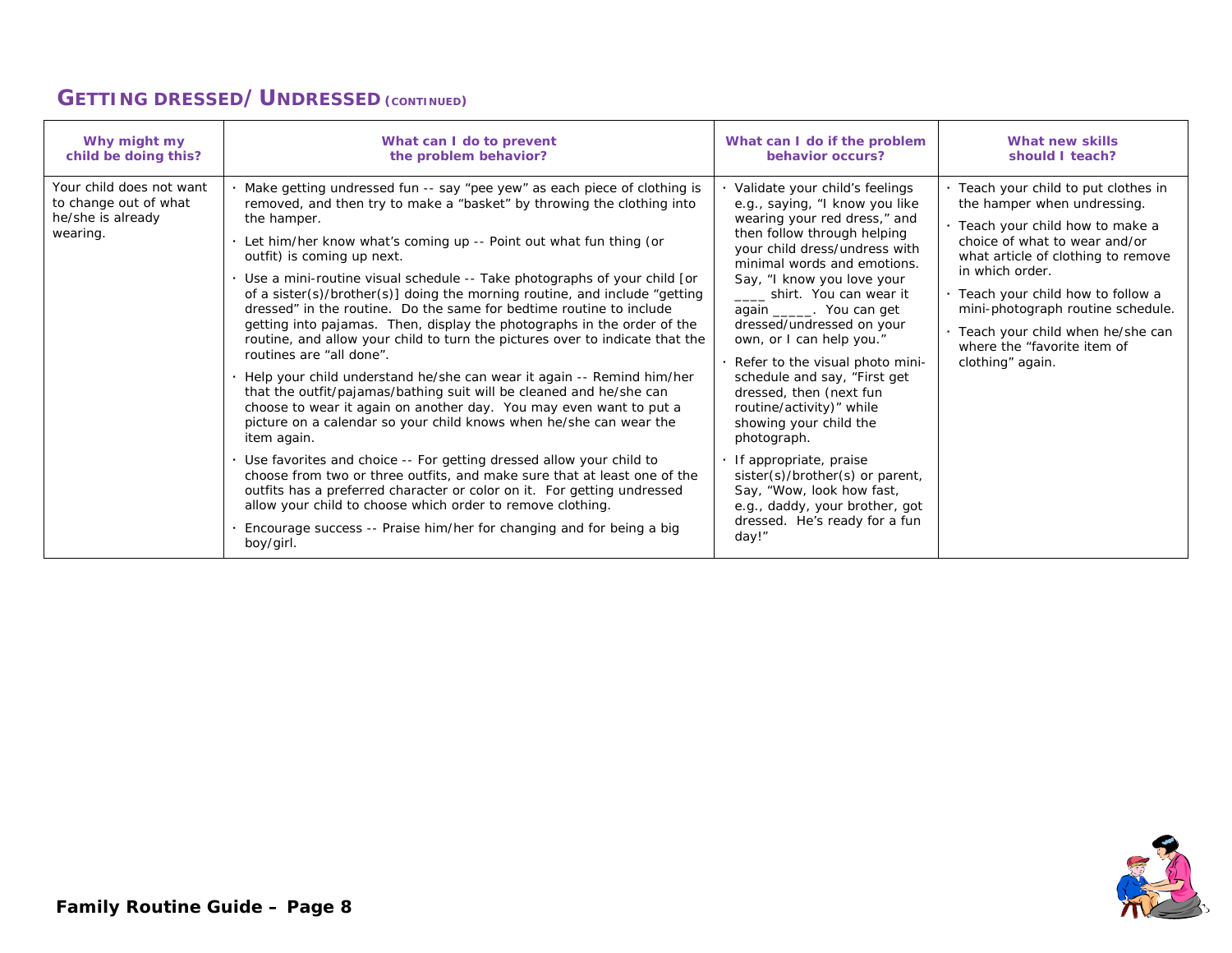## **BRUSHING TEETH/HAIR**

| Why might my<br>child be doing this?                                   | What can I do to prevent<br>the problem behavior?                                                                                                                                                                                                                                                                                                                                                                                                                                                                                                                                                                                                                                                                                                                                                                                                                                                                                                                                                                                                                                                                                                                | What can I do if the problem<br>behavior occurs?                                                                                                                                                                                                                                                                                                                                                                                                                                                                                                                                                      | What new skills<br>should I teach?                                                                                                                                                                                                                                                                                          |
|------------------------------------------------------------------------|------------------------------------------------------------------------------------------------------------------------------------------------------------------------------------------------------------------------------------------------------------------------------------------------------------------------------------------------------------------------------------------------------------------------------------------------------------------------------------------------------------------------------------------------------------------------------------------------------------------------------------------------------------------------------------------------------------------------------------------------------------------------------------------------------------------------------------------------------------------------------------------------------------------------------------------------------------------------------------------------------------------------------------------------------------------------------------------------------------------------------------------------------------------|-------------------------------------------------------------------------------------------------------------------------------------------------------------------------------------------------------------------------------------------------------------------------------------------------------------------------------------------------------------------------------------------------------------------------------------------------------------------------------------------------------------------------------------------------------------------------------------------------------|-----------------------------------------------------------------------------------------------------------------------------------------------------------------------------------------------------------------------------------------------------------------------------------------------------------------------------|
| Your child does not like<br>being touched.                             | Simplify -- Keep hair cut fairly short so that it is easier to manage.<br>Handle with care -- Hold the end of the brush/comb/toothbrush to guide<br>your child in brushing.<br>Have everything out and ready to use to reduce the amount of time that<br>your child has to wait.<br>Offer fun choices -- For brushing teeth, give your child a choice of what<br>kind of toothbrush and what kind of toothpaste he/she can use (i.e.,<br>electric, character brand, favorite flavor, preferred color). For hair<br>brushing, give your child a choice of a comb or brush, gel or mouse,<br>and/or wet it first or brush it dry.<br>Play "copy cat" -- Model for your child how to brush. Point to a mirror to<br>have him/her watch reflection, demonstrate how to brush, and then say,<br>"copy me". Praise any attempt to brush.<br>Examine your materials -- is the hair brush or toothbrush too stiff or<br>rough? Select a brush or comb type that will not pull hair, or select a soft<br>toothbrush.<br>Encourage success -- Praise your child, and let him/her know that you are<br>so happy he/she is such a big boy/girl.                              | · Validate feelings, and say, "I<br>know it's not too fun brushing<br>your ______. First, we'll brush<br>fast and then (fun activity)."<br>Praise any and all small<br>attempts to brush teeth/hair.<br>Offer choices (see column to<br>left), and then help follow<br>through the routine quickly.<br>Ask if he/she wants to play<br>"copy cat" and model for your<br>child how to brush, show<br>him/her how, and then say<br>"copy me". Praise any<br>attempt to brush.<br>Ignore inappropriate behavior,<br>and help him/her follow<br>through with minimal talking<br>and emotion in your voice. | · Teach your child to make a<br>choice, i.e., "Do you want the red<br>electric brush, or the regular blue<br>brush?", or "Do you want to use a<br>brush or a comb?<br>· Teach your child to play "copy"<br>cat", and use the mirror to make<br>it more fun. e.g., "Look at me<br>brush my teeth. Copy cat, you<br>do that!" |
| Your child does not want<br>to leave the activity<br>he/she was doing. | Signal your child ahead of time -- Use a "warning" to let your child know<br>that it will soon be time to "stop" and to brush teeth or hair. Depending on<br>your child's ability, you can use a timer or a verbal signal by saying, "in<br>five more minutes, time for ____" and then come back to let your child<br>know when it's "one more minute".<br>Help him/her understand you know how he/she feels -- Validate your<br>child's feelings, and then point out what fun thing is coming up after<br>brushing.<br>Give clear expectations -- Use a "first-then" statement (e.g., "First clean<br>up, then ____.") to help your child clearly understand expectation and help<br>your child through the routines and praise.<br>Encourage success -- Praise your child, let him/her know you understand<br>that was really hard and that you will make sure that the activity can be<br>done at a later time/date. Follow through on your promise.<br>Reduce distractions -- If your child wants to watch t.v. or his<br>sister(s)/brother(s) play nearby while dressing/undressing, turn off the<br>t.v., or shut the door until the routine is completed. | Ignore inappropriate behavior<br>and point to the timer or clock<br>and say, "All done ____, now<br>we need to brush<br>Help your child follow through.<br>Validate feelings, and say, "I<br>know it's hard to stop _____,<br>you can do __ again later.<br>First brush ______, then (fun<br>activity)."<br>Praise any and all small<br>attempts to stop activity and<br>brush teeth/hair.                                                                                                                                                                                                            | · Teach your child to get ready to<br>stop activity when "warning" is<br>given.<br>· Teach your child to stop activity<br>when time to brush teeth/hair.<br>. Teach your child to first brush<br>___, then he/she can do (fun<br>activity).<br>· Teach your child to label his/her<br>feelings.                             |

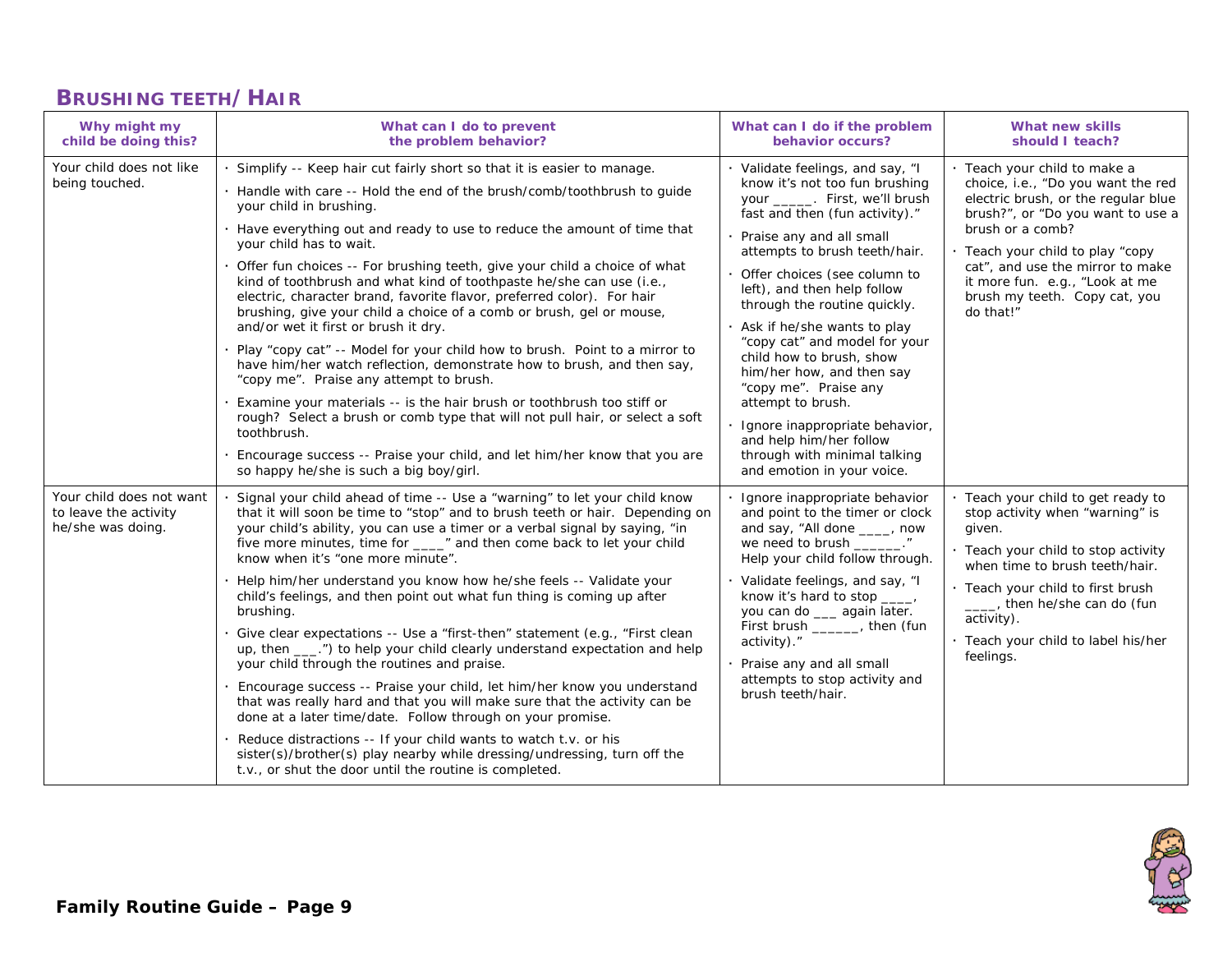#### **BRUSHING TEETH/HAIR (CONTINUED)**

| Why might my                                                                               | What can I do to prevent                                                                                                                                                                                                                                                                                                                                                                                                                                                                                                                                                                                                                                                                                                                                                                                                                                                                                                                                                                                                                                                                                                                                                                                                                                                                                                                                                                                                                                                                                                                                                                                                                                                                                                                                                                                                                                                                                                                                                                                                                                                                                                                                                                                                                                                                                                                          | What can I do if the problem                                                                                                                                                                                                                                                                                                                                                                                                                                                                                                                                                                                                                                                                                                                                                                                                                                                                                                                                    | What new skills                                                                                                                                                                                                                                                                                        |
|--------------------------------------------------------------------------------------------|---------------------------------------------------------------------------------------------------------------------------------------------------------------------------------------------------------------------------------------------------------------------------------------------------------------------------------------------------------------------------------------------------------------------------------------------------------------------------------------------------------------------------------------------------------------------------------------------------------------------------------------------------------------------------------------------------------------------------------------------------------------------------------------------------------------------------------------------------------------------------------------------------------------------------------------------------------------------------------------------------------------------------------------------------------------------------------------------------------------------------------------------------------------------------------------------------------------------------------------------------------------------------------------------------------------------------------------------------------------------------------------------------------------------------------------------------------------------------------------------------------------------------------------------------------------------------------------------------------------------------------------------------------------------------------------------------------------------------------------------------------------------------------------------------------------------------------------------------------------------------------------------------------------------------------------------------------------------------------------------------------------------------------------------------------------------------------------------------------------------------------------------------------------------------------------------------------------------------------------------------------------------------------------------------------------------------------------------------|-----------------------------------------------------------------------------------------------------------------------------------------------------------------------------------------------------------------------------------------------------------------------------------------------------------------------------------------------------------------------------------------------------------------------------------------------------------------------------------------------------------------------------------------------------------------------------------------------------------------------------------------------------------------------------------------------------------------------------------------------------------------------------------------------------------------------------------------------------------------------------------------------------------------------------------------------------------------|--------------------------------------------------------------------------------------------------------------------------------------------------------------------------------------------------------------------------------------------------------------------------------------------------------|
| child be doing this?                                                                       | the problem behavior?                                                                                                                                                                                                                                                                                                                                                                                                                                                                                                                                                                                                                                                                                                                                                                                                                                                                                                                                                                                                                                                                                                                                                                                                                                                                                                                                                                                                                                                                                                                                                                                                                                                                                                                                                                                                                                                                                                                                                                                                                                                                                                                                                                                                                                                                                                                             | behavior occurs?                                                                                                                                                                                                                                                                                                                                                                                                                                                                                                                                                                                                                                                                                                                                                                                                                                                                                                                                                | should I teach?                                                                                                                                                                                                                                                                                        |
| Your child does not want<br>to brush, i.e. doesn't<br>like to or doesn't like<br>the feel. | Offer fun choices -- For brushing teeth, give your child a choice of what<br>kind of toothbrush and what kind of toothpaste he/she can use (i.e.,<br>electric, character brand, favorite flavor, preferred color). For hair<br>brushing, give your child a choice of a comb or brush, gel or mousse,<br>and/or wet it first or brush it dry.<br>Use first-then statements -- Have your child first brush (teeth or hair) and<br>then do something really fun for your child. Say, "First brush, then (fun<br>activity)", and help him/her follow through so he/she gets to experience<br>the really fun activity.<br>Use a mini-routine visual schedule -- Take photographs of your child [or of<br>sister(s)/brother(s)] doing the morning routine, and include "brushing<br>teeth" in the routine. Then display the photographs in the order of the<br>routine, and allow your child to turn the pictures over to indicate that the<br>routines are "all done".<br>Use job chart -- Create a job chart of the activities you want your child to<br>do by him/herself. List the activity, and draw or paste a cut-out picture to<br>represent each job. When your child completes the job, put a sticker or<br>check mark on the chart. Let you child know that if he/she does the jobs,<br>he/she can have a special reward, such as an extra book at bed time to<br>read with you, a bedtime snack, or time to sit on your lap. Do not use the<br>job chart to take something away, or threaten your child with the loss of<br>something. The purpose is to help your child remember his/her goals and<br>celebrate the accomplishment of them.<br>Use detangling spray -- If your child has knotted hair, this can help<br>alleviate the tangles which can hurt. Also, if your child has longer hair,<br>hold the ends, and comb through slowly.<br>Make it fun -- take turns brushing, or sing a song about brushing hair or<br>teeth while incorporating silly dancing.<br>Change your expectations, and build your child's success -- reduce your<br>expectations for your child. Instead of expecting the child to do a<br>thorough job of brushing, ask him/her to begin by brushing 5 times.<br>Praise him/her for the effort. Then you complete the job gently.<br>Gradually, build up your expectations each time you do the routine. | · Validate feelings and say, "I<br>know it's hard to brush your<br>____, you can do it! First<br>brush $\frac{1}{\sqrt{1-\frac{1}{2}}}$ ; then (fun<br>activity)."<br>· Praise any and all small<br>attempts to brush.<br>Remember to use favorites<br>and choices, i.e., "Do you<br>want the Spiderman<br>toothbrush or the Elmo<br>toothbrush?", "Do you want<br>gel or mousse?", or "Do you<br>want to brush your hair wet or<br>dry?"<br>· If appropriate, praise a<br>sister/brother or parent who<br>brushed quickly. Say, "Wow,<br>look how fast (mommy, your<br>sister) brushed her ______.<br>She's speedy fast!"<br>Restate "First brush your<br>then you can _____."<br>Pause (4 seconds) and if<br>he/she still doesn't brush, say,<br>"You can do it on your own, or<br>I can help you." Follow<br>through on helping your child<br>brush teeth/hair with minimal<br>words and emotions. Then<br>when done, say, "Yeah, you<br>brushed your ____!" | · Teach your child to make a choice<br>by holding the choices out or<br>pointing to for your child to<br>choose.<br>· Teach your child to first brush<br>teeth/hair, then (fun activity).<br>· Teach your child to copy his/her<br>sister/brother or parent by<br>modeling how to brush<br>teeth/hair. |

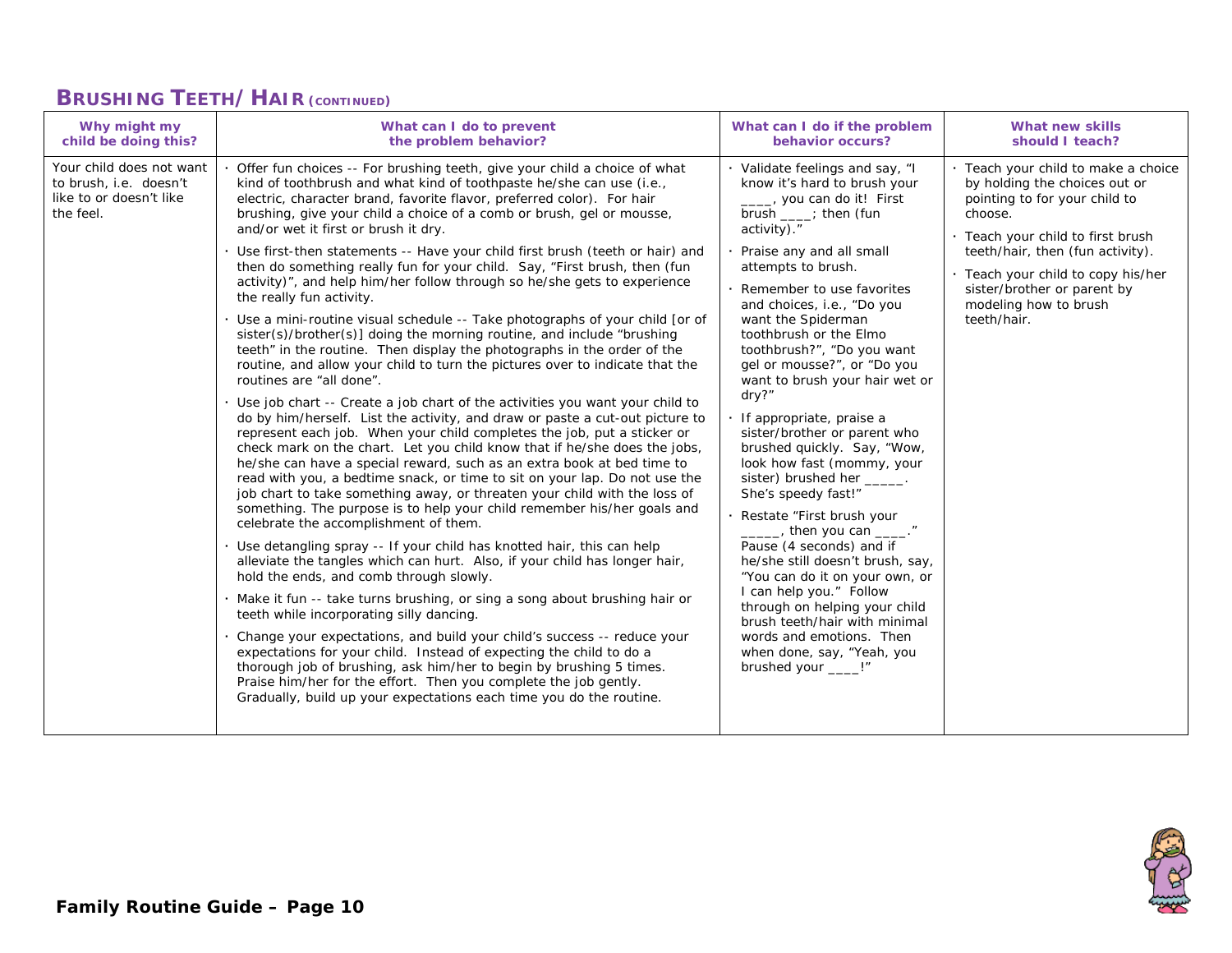#### **BRUSHING TEETH/HAIR (CONTINUED)**

| Why might my<br>child be doing this?                                                                                             | What can I do to prevent<br>the problem behavior?                                                                                                                                                                                                                                                                                                                                                                                                                                                                                                                                                                                                                                                                                                                                                                                                                                                                                                                                                                                                                                                                                                                                                                                                                                                                                                                                                                                                                                                                                                                                                                                                                                                                                                                                                            | What can I do if the problem<br>behavior occurs?                                                                                                                                                                                                                                                                                               | <b>What new skills</b><br>should I teach?                                                                                                                                                                                        |
|----------------------------------------------------------------------------------------------------------------------------------|--------------------------------------------------------------------------------------------------------------------------------------------------------------------------------------------------------------------------------------------------------------------------------------------------------------------------------------------------------------------------------------------------------------------------------------------------------------------------------------------------------------------------------------------------------------------------------------------------------------------------------------------------------------------------------------------------------------------------------------------------------------------------------------------------------------------------------------------------------------------------------------------------------------------------------------------------------------------------------------------------------------------------------------------------------------------------------------------------------------------------------------------------------------------------------------------------------------------------------------------------------------------------------------------------------------------------------------------------------------------------------------------------------------------------------------------------------------------------------------------------------------------------------------------------------------------------------------------------------------------------------------------------------------------------------------------------------------------------------------------------------------------------------------------------------------|------------------------------------------------------------------------------------------------------------------------------------------------------------------------------------------------------------------------------------------------------------------------------------------------------------------------------------------------|----------------------------------------------------------------------------------------------------------------------------------------------------------------------------------------------------------------------------------|
| Your child doesn't know<br>what he/she is expected<br>to do.                                                                     | Give clear expectations -- Use a "first-then" statement to help your child<br>clearly understand your expectation and help your child through the<br>routines and praise. Say, "First brush, then (fun activity)."<br>Get a book about brushing teeth and/or hair -- Go to your local library or<br>book store, and get a book about brushing teeth/hair, read it with your<br>child, and then suggest to your child that he/she can make his/her own<br>book about "brushing" using real photos. Take photographs, develop<br>pictures, and staple several pieces of paper together to make a book for<br>your child by gluing in the photographs and writing the steps of brushing.<br>Read your homemade book on a regular basis, and allow him/her to read it<br>to you. (Suggested story books: Brush Your Teeth by Leslie McGuire; All<br>By Myself by Mercer Mayer; Happy to Be Nappy by Bell Hooks.)<br>Use a mini-routine visual schedule -- Take photographs of your child or a<br>sister(s)/brother(s) brushing teeth/hair. Then display the photographs in<br>the order of the routine, and allow your child to turn the pictures over to<br>indicate each step of the routine is "all done".<br>Give one step at a time -- When giving your child directions, state steps<br>one at a time. For example, if you want your child to come into the<br>bathroom to brush, first say, "Go to the bathroom" while showing him/her<br>the toothbrush/hair brush, and wait for 4 seconds and then restate. Then<br>say, "Thanks for coming to the bathroom." Now get the toothpaste or hair<br>detangle spray while pointing to the location of the item. When he/she<br>completes that step, then state the next, and cue him/her by also pointing<br>to the expectation or by modeling the movement. | · Validate feelings, and say, "I<br>know it's hard to stop ___;<br>you can do ___ again later.<br>First brush, then (fun<br>activity)."<br>Refer to the visual photo mini-<br>schedule and say "First brush,<br>then (next fun<br>routine/activity)" while<br>showing your child the<br>photograph.<br>Remember to use one step<br>directions. | Teach your child to follow first-<br>then statement; first brush<br>teeth/hair, then (fun activity).<br>Teach your child to follow the<br>mini-routine photo schedule.<br>Teach your child to follow one<br>direction at a time. |
| Your child's refusal to<br>participate in the routine<br>becomes a game to get<br>you to chase him/her or<br>get your attention. | Signal your child ahead of time -- Use a "warning" to let your child know<br>that it will soon be time to "stop" and to brush hair/teeth. Depending on<br>your child's ability, you can use a timer or a verbal signal by saying, "in<br>five more minutes time for ____", and then come back to let your child<br>know when it's "one more minute".<br>Make brushing hair/teeth the fun activity -- sing a song about brushing,<br>and incorporate silly dancing, or play a song and ask your child to see if<br>he/she can finish before the song ends.<br>Use first/then statements -- tell your child "first brush hair/teeth and then<br>you can ____." Follow brushing with a fun activity your child can do with<br>you (e.g., play chase or tickle, play ball with me).<br>Encourage success -- Praise you child for doing each step of the routine.                                                                                                                                                                                                                                                                                                                                                                                                                                                                                                                                                                                                                                                                                                                                                                                                                                                                                                                                                 | · If your child runs away or acts<br>silly, ignore.<br>. Turn off t.v., or shut the door<br>once the child is in the room<br>you want him/her to be in.<br>Use wait time. Give your child<br>an instruction calmly, and<br>then wait at least 4 seconds<br>before repeating it.                                                                | Teach your child how to follow<br>your warning.<br>. Teach your child how to follow<br>first-then statement: first get<br>dressed/undressed, then (fun<br>activity).                                                             |

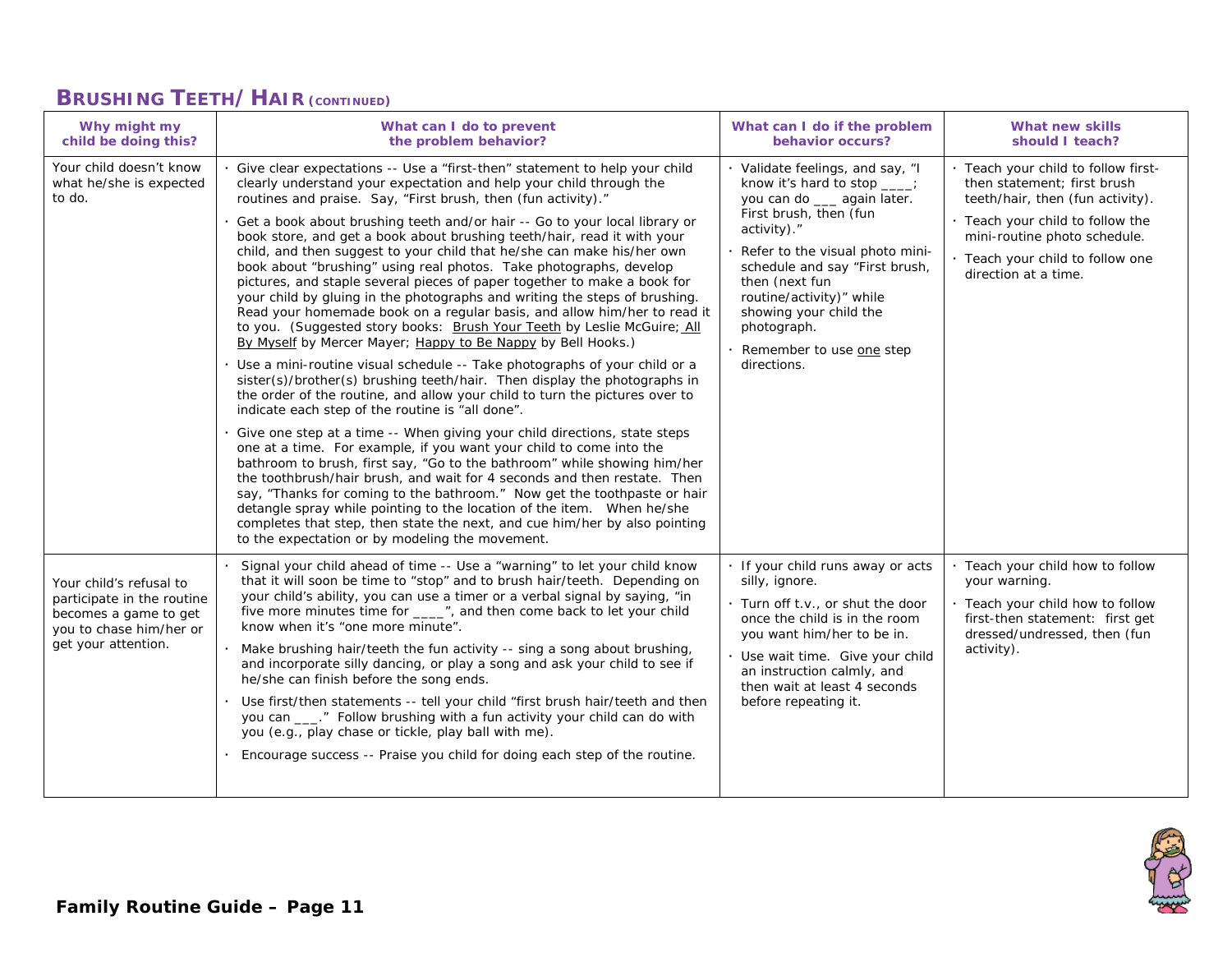#### **MEALS/SNACK**

| Why might my<br>child be doing this?                                                            | What can I do to prevent<br>the problem behavior?                                                                                                                                                                                                                                                                                                                                                                                                                                                                                                                                                                                                                                                                                                                                                                                                                                                                                                                                                                   | What can I do if the problem<br>behavior occurs?                                                                                                                                                                                                                                                                                                                                                                                                                                                                                                                                                                 | <b>What new skills</b><br>should I teach?                                                                                                                                                                                                                                                                                                         |                                                                                                                                        |
|-------------------------------------------------------------------------------------------------|---------------------------------------------------------------------------------------------------------------------------------------------------------------------------------------------------------------------------------------------------------------------------------------------------------------------------------------------------------------------------------------------------------------------------------------------------------------------------------------------------------------------------------------------------------------------------------------------------------------------------------------------------------------------------------------------------------------------------------------------------------------------------------------------------------------------------------------------------------------------------------------------------------------------------------------------------------------------------------------------------------------------|------------------------------------------------------------------------------------------------------------------------------------------------------------------------------------------------------------------------------------------------------------------------------------------------------------------------------------------------------------------------------------------------------------------------------------------------------------------------------------------------------------------------------------------------------------------------------------------------------------------|---------------------------------------------------------------------------------------------------------------------------------------------------------------------------------------------------------------------------------------------------------------------------------------------------------------------------------------------------|----------------------------------------------------------------------------------------------------------------------------------------|
| Your child has restricted<br>eating preferences.                                                | Make your child a little helper -- Allow your child to be a "helper" to<br>encourage participation, i.e., help with preparing food, cooking, setting<br>table, planning menu.<br>Offer choices -- Allow your child to choose food(s) and drinks(s).                                                                                                                                                                                                                                                                                                                                                                                                                                                                                                                                                                                                                                                                                                                                                                 | by giving very tiny portions<br>along side preferred food; do<br>not expect him/her to eat the                                                                                                                                                                                                                                                                                                                                                                                                                                                                                                                   | Introduce non-preferred foods<br>non-preferred food, just build                                                                                                                                                                                                                                                                                   | · Teach your child to expand<br>food tolerance or preferences<br>by offering the food with<br>highly preferred foods and/or<br>sauces. |
|                                                                                                 | Modify your expectations -- Don't insist that your child "cleans the plate".<br>Allow the child to pick one non-preferred food to try, e.g., one bite.<br>Use first-then cues -- say to him/her, "First take a bite of (less preferred<br>item), then you can have (more preferred food item)."<br>Cue to drink and sit -- Allow your child to just have a drink and sit with<br>sister/brother for snack.<br>Encourage success -- Praise for eating and/or trying new foods.<br>Give visual choices -- Allow food choices. Cut labels or ads/coupons out to<br>offer picture choices or hold a few food choices in front of your child or<br>preferred sauces like ketchup, BBQ, mustard, salad dressing.<br>Help your child say "all done" -- Cue your child to gesture/say "all done",<br>and then let him/her out of the meal/snack for an alternate activity.                                                                                                                                                  | up tolerance for the presence<br>of food.<br>Avoid force feeding; this can<br>cause your child to become<br>afraid of foods or may cause<br>gagging/choking.<br>Use first-then visual cue while<br>saying, "First snack, then ___"<br>(favorite item).<br>Remind your child he/she can<br>choose to just drink.<br>Re-cue your child to<br>gesture/say "all done". Use<br>hand-over-hand prompting to<br>help him/her make the<br>gesture, if necessary.                                                                                                                                                         | · Teach your child to make food<br>choices. If needed, show<br>choices.<br>· Teach your child to follow<br>first-then cue. If needed,<br>show visually.<br>· Teach to gesture/say "all<br>done." If needed, help<br>gesture to encourage success.                                                                                                 |                                                                                                                                        |
| Your child doesn't like to sit<br>to eat (roams and eats<br>while walking around the<br>house). | Use a timer -- Set a timer for a short period of time (1 minute) and have<br>your child wait for the timer before leaving the table. Slowly increase time<br>as he/she succeeds.<br>Provide preferences -- Provide your child highly preferred foods to<br>encourage sitting.<br>Offer fun choices -- Allow your child to choose from a bowl/plate with<br>favorite color or characters on it.<br>Make sitting for meals fun -- Talk with your child, praise your child for<br>sitting, look at a book together while eating a snack or playing a game, put<br>on child's favorite music or TV program while eating. Gradually lessen<br>over time.<br>Make your child a little helper -- Have your child help prepare the table for<br>snack/meals to encourage participation in routine.<br>Use choices -- Allow a choice of whom to sit next to, where to sit, or what<br>cushion to sit on.<br>Encourage success -- Praise for sitting.<br>Provide a first-then cue -- Say, "First sit and eat, then music/TV." | Gesture, and tell your child,<br>"Say all done", and let him/her<br>leave. Slowly increase time<br>required to sit.<br>Cue to wait, and to watch<br>timer.<br>Comment aloud, "Mary is<br>sitting"; using your child's<br>sisters'/brothers'/other<br>parents' names, if applicable.<br>Remind with a first-then cue<br>to "First sit, then eat" or "First<br>sit and eat, then music/TV."<br>Offer alternate choices of food.<br>Redirect by restating rule "sit<br>to eat", then remove plate or<br>food if he/she does not sit.<br>Take food away from child if<br>eating while walking. Then<br>restate rule. | · Teach your child to sit to eat<br>by embedding choices.<br>· Teach your child to<br>gesture/say "all done", and let<br>out. Slowly increase time.<br>As you increase time, teach to<br>wait and to watch timer.<br>· Teach to follow visual/verbal<br>first-then cue, e.g., "First sit,<br>then eat", or "First sit and eat,<br>then music/TV." |                                                                                                                                        |

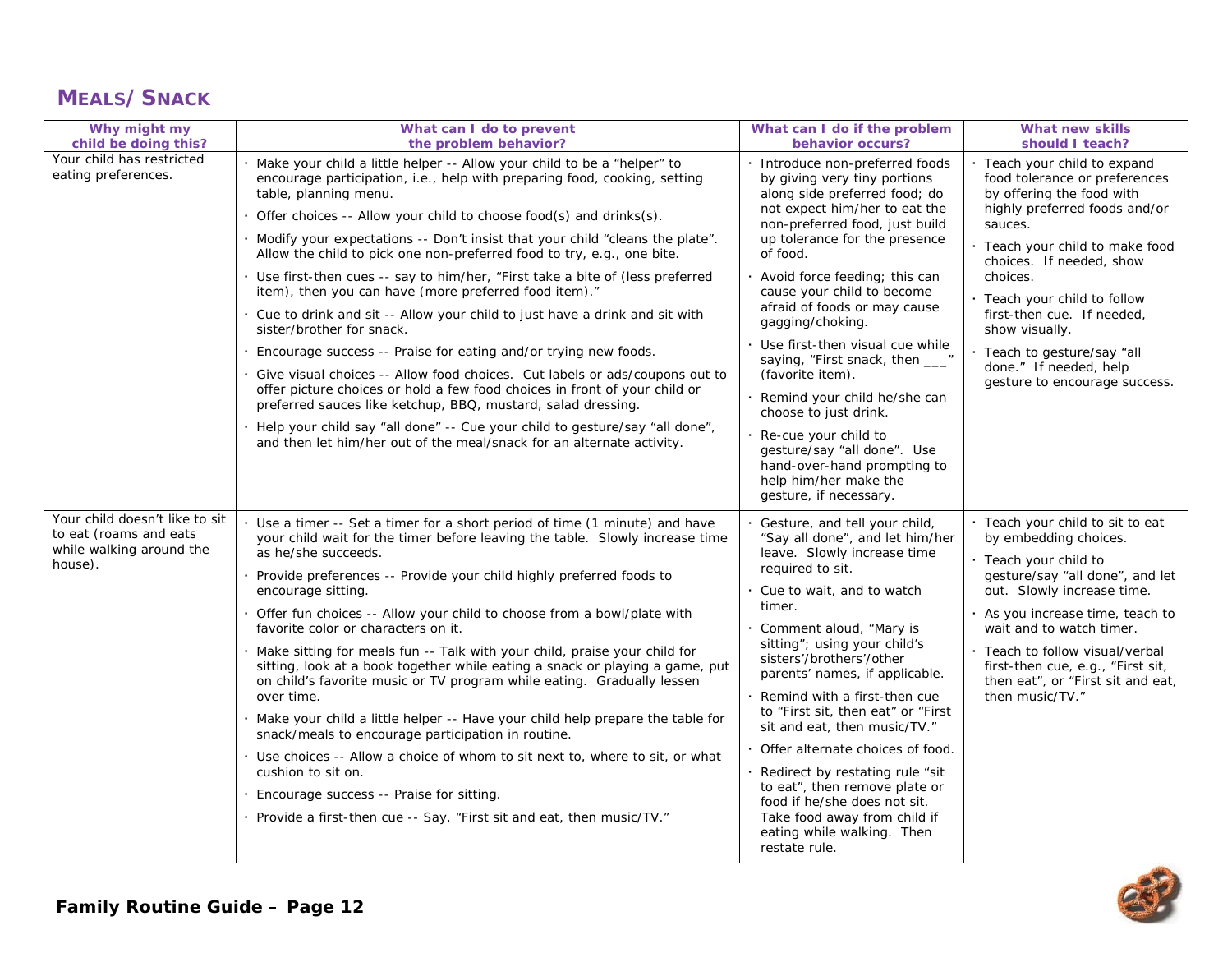#### **MEALS/SNACK (CONTINUED)**

| Why might my                                                                                                                    | What can I do to prevent                                                                                                                                                                                                                                                                                                                                                                                                                                                                                                                                                                | What can I do if the problem                                                                                                                                                                                                                              | What new skills                                                                                                                                                                                                                                                          |
|---------------------------------------------------------------------------------------------------------------------------------|-----------------------------------------------------------------------------------------------------------------------------------------------------------------------------------------------------------------------------------------------------------------------------------------------------------------------------------------------------------------------------------------------------------------------------------------------------------------------------------------------------------------------------------------------------------------------------------------|-----------------------------------------------------------------------------------------------------------------------------------------------------------------------------------------------------------------------------------------------------------|--------------------------------------------------------------------------------------------------------------------------------------------------------------------------------------------------------------------------------------------------------------------------|
| child be doing this?                                                                                                            | the problem behavior?                                                                                                                                                                                                                                                                                                                                                                                                                                                                                                                                                                   | behavior occurs?                                                                                                                                                                                                                                          | should I teach?                                                                                                                                                                                                                                                          |
| Your child is silly during<br>snack or meals to get your<br>attention or the attention of<br>others, e.g.,<br>sisters/brothers. | Engage your child in non-silly conversations so that he/she has your<br>attention.<br>Seat your child near you so that you can give him/her more frequent<br>attention for appropriate behavior.<br>Use your child's name or interests when talking at meals, e.g., "Tanisha"<br>played with her friend Joey at school. They rode on the bikes."<br>Play a game that your child can participate in while eating.<br>Avoid asking your child questions that are too difficult to answer, e.g.,<br>"What did you do at Grandma's?"<br>Provide lots of attention for appropriate behavior. | Ignore your child's silly<br>behavior, and talk to<br>someone else.<br>If the child gets out of<br>control, calmly quide your<br>child to his bedroom, and let<br>him/her know that he/she can<br>return when ready to behave<br>or be calm at the table. | Teach your child to ask for<br>your attention. Say "I like<br>talking with you. If you want<br>to talk with me, you can say,<br>"What did you do today,<br>Mommy?"<br>Teach your child to participate<br>in meal time appropriately by<br>praising appropriate behavior. |

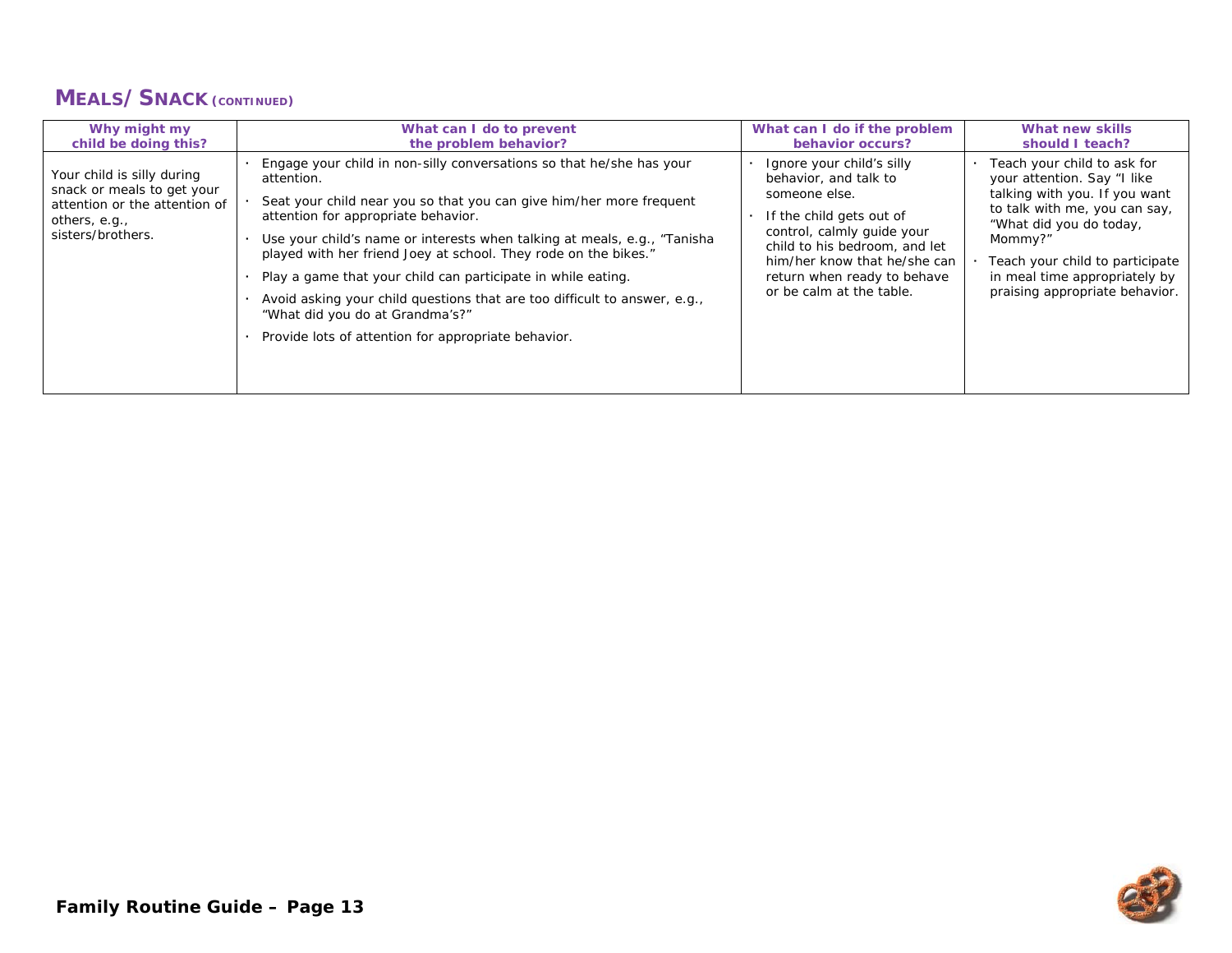# **PLAY**

| Why might my                                                             | What can I do to prevent                                                                                                                                                                                                                                                                                                                                                                                                                                                                                                                                                                                                                                                                                                                                                                                                                                                                                                                                                                                                                                                                                                                                                                                                      | What can I do if the problem                                                                                                                                                                                                                                                                                                                                                                                                                                                         | What new skills                                                                                                                                                                                                                                                                                                                                                                                                                                                                                                                                                                             |
|--------------------------------------------------------------------------|-------------------------------------------------------------------------------------------------------------------------------------------------------------------------------------------------------------------------------------------------------------------------------------------------------------------------------------------------------------------------------------------------------------------------------------------------------------------------------------------------------------------------------------------------------------------------------------------------------------------------------------------------------------------------------------------------------------------------------------------------------------------------------------------------------------------------------------------------------------------------------------------------------------------------------------------------------------------------------------------------------------------------------------------------------------------------------------------------------------------------------------------------------------------------------------------------------------------------------|--------------------------------------------------------------------------------------------------------------------------------------------------------------------------------------------------------------------------------------------------------------------------------------------------------------------------------------------------------------------------------------------------------------------------------------------------------------------------------------|---------------------------------------------------------------------------------------------------------------------------------------------------------------------------------------------------------------------------------------------------------------------------------------------------------------------------------------------------------------------------------------------------------------------------------------------------------------------------------------------------------------------------------------------------------------------------------------------|
| child be doing this?                                                     | the problem behavior?                                                                                                                                                                                                                                                                                                                                                                                                                                                                                                                                                                                                                                                                                                                                                                                                                                                                                                                                                                                                                                                                                                                                                                                                         | behavior occurs?                                                                                                                                                                                                                                                                                                                                                                                                                                                                     | should I teach?                                                                                                                                                                                                                                                                                                                                                                                                                                                                                                                                                                             |
| Your child wants adult's or<br>sister's/brother's/friend's<br>attention. | Get your child started -- Accompany your child to the play area to get<br>him/her started on play; then tell your child, "I'll come back to play with<br>you in a few minutes."<br>Limit play time -- Set a timer to let your child know how long<br>mommy/daddy will play during play time.<br>Return when the timer rings -- Set a timer to let your child know how long<br>before mommy/daddy will return to play; this may need to be very short to<br>begin with, and then gradually extend time mommy/daddy is away.<br>Encourage success -- Praise your child for playing throughout play time<br>and for gesturing/asking to play with mommy/daddy or<br>sisters/brothers/neighborhood friends.<br>Special time together -- Schedule "time" for your child to be with favorite<br>friends/adult, and tell your child when he/she can play with friends/adults,<br>e.g., after lunch, after bath.                                                                                                                                                                                                                                                                                                                      | · Tell your child "When you are<br>calm or quiet, I will come play<br>with you." Do so as soon as<br>your child quiets.<br>Prompt child to gesture/ask<br>"play with me"; then follow<br>that with telling your child "I<br>can play for ___ minutes (set<br>timer), and then I need to<br>Validate feelings; say<br>something like, "I know you<br>want to play with me; we have<br>fun together. But I need first<br>wash clothes, and then I can<br>play with you."               | · Teach your child to<br>gesture/ask "play with me" for<br>attention from adults or<br>sisters/brothers/neighborhood<br>friends.<br>· Teach your child to play<br>independently for a few<br>minutes through the use of<br>verbal cues and/or timer.<br>Slowly increase independent<br>play time.<br>· Teach your child to say<br>"Excuse me" or "Play with me"<br>for mommy's/daddy's<br>attention by pointing to mouth<br>as a cue.<br>· Teach your child to<br>gesture/say, "Look at me" or<br>"This is fun".<br>· Teach your child to wait for<br>scheduled "special time<br>together". |
| Your child is confused or<br>does not understand the<br>activity.        | · Talk about the activity ahead of time -- introduce and/or show each step of<br>the activity prior to the time your child plays with a sister/brother/friend.<br>· Pre-plan -- Make sure that all materials are ready and that the activity<br>steps are clear. There should also be enough materials to share.<br>. Keep it short and simple -- Make sure the activity is neither difficult nor too<br>long.<br>· Kids help each other -- Have your child play with a "friend" or<br>sister/brother that can help him/her with the activity.<br>· Give him/her a favorite job -- Give a preferred job to do in the activity.<br>. Modify the activity -- Sometimes children want to play with others but<br>can't play the game, or with the toy correctly. Think of ways the activity<br>can be modified so that your child can join in. For example, if he can't hit<br>the ball with the bat, maybe he can run bases with the batter; or if the<br>other children are racing on their bicycles, your child can say "Ready, set,<br>$qo$ ".<br>Encourage success -- Praise your child for participating, and teach the<br>other children to encourage your child and each other, e.g., clapping,<br>thumbs up, high five. | Remind your child of the<br>activity steps so that he/she<br>knows what's next in the<br>activity.<br>Validate your child's feelings<br>when something is difficult.<br>Say, "This is hard. Let me help<br>you."<br>Verbally prompt your child to<br>help pass out or get out<br>materials while handing<br>him/her the items.<br>Prompt a sister/brother/friend<br>to help. "Could you please<br>show $\_\_\_\$ how to $\_\_\$ ?''<br>Remind your child to<br>gesture/ask for help. | · Teach your child to follow the<br>steps or the sequence of<br>activity by modeling how to do<br>them.<br>· Teach your child to use<br>gestures/words: "help please",<br>"What's next?"<br>· Teach your child to imitate<br>sister/brother/friend. Cue<br>them to look and say, "Look<br>what ___ is doing; you do<br>that."                                                                                                                                                                                                                                                               |

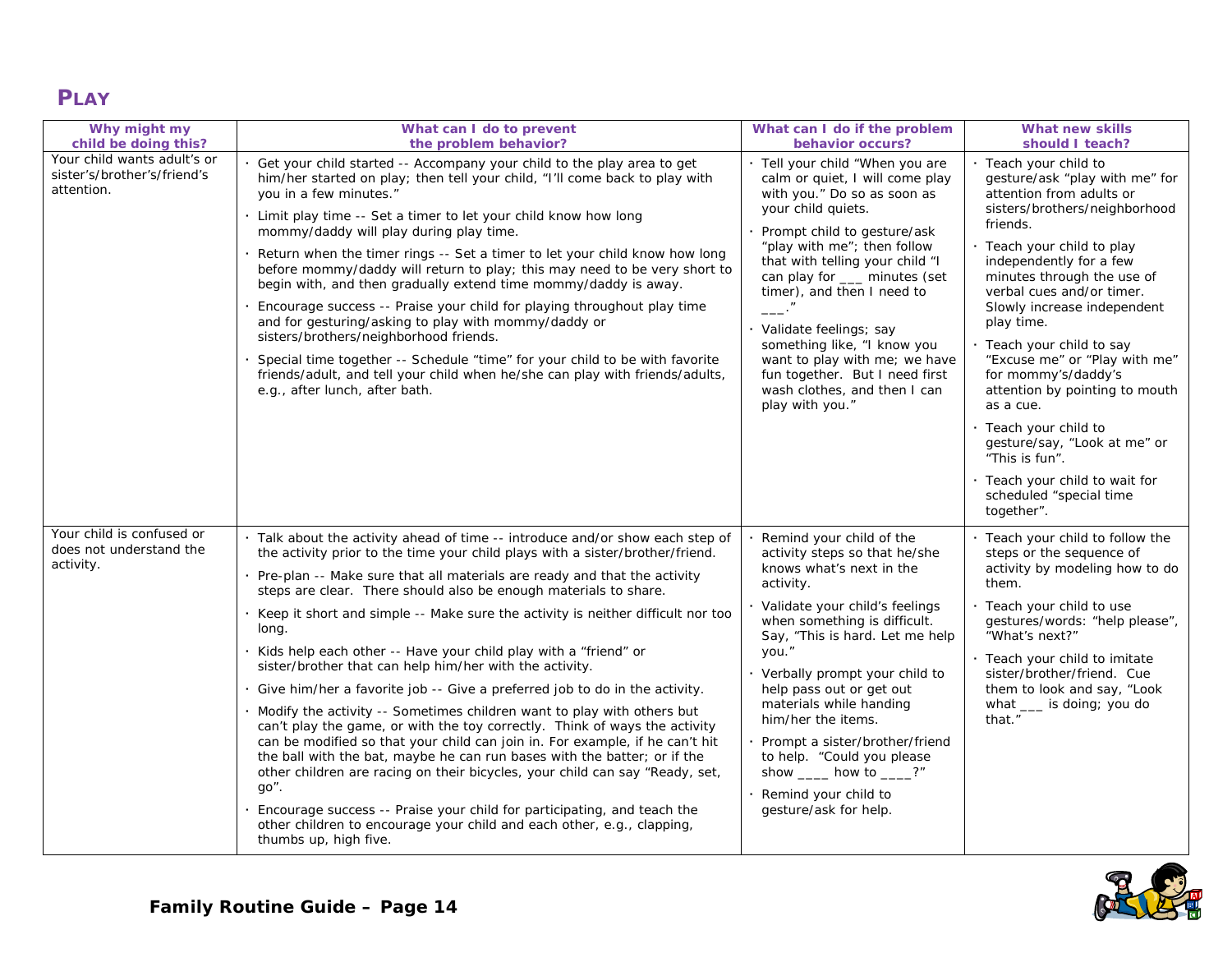#### **PLAY (CONTINUED)**

| Why might my                                       | What can I do to prevent                                                                                                                                                                                                                                                                                                                                                                                                                                                                                                                                                                                                                                                                                                                                                                                                                                                                                                                                                                                                                                                                                                                                                                                                                                                                                                                                                                                                                                                                                                                                                                                                                                                  | What can I do if the problem                                                                                                                                                                                                                                                                                                                                                                                                                                | What new skills                                                                                                                                                                                                                                                                                                                                                                                                                 |
|----------------------------------------------------|---------------------------------------------------------------------------------------------------------------------------------------------------------------------------------------------------------------------------------------------------------------------------------------------------------------------------------------------------------------------------------------------------------------------------------------------------------------------------------------------------------------------------------------------------------------------------------------------------------------------------------------------------------------------------------------------------------------------------------------------------------------------------------------------------------------------------------------------------------------------------------------------------------------------------------------------------------------------------------------------------------------------------------------------------------------------------------------------------------------------------------------------------------------------------------------------------------------------------------------------------------------------------------------------------------------------------------------------------------------------------------------------------------------------------------------------------------------------------------------------------------------------------------------------------------------------------------------------------------------------------------------------------------------------------|-------------------------------------------------------------------------------------------------------------------------------------------------------------------------------------------------------------------------------------------------------------------------------------------------------------------------------------------------------------------------------------------------------------------------------------------------------------|---------------------------------------------------------------------------------------------------------------------------------------------------------------------------------------------------------------------------------------------------------------------------------------------------------------------------------------------------------------------------------------------------------------------------------|
| child be doing this?                               | the problem behavior?                                                                                                                                                                                                                                                                                                                                                                                                                                                                                                                                                                                                                                                                                                                                                                                                                                                                                                                                                                                                                                                                                                                                                                                                                                                                                                                                                                                                                                                                                                                                                                                                                                                     | behavior occurs?                                                                                                                                                                                                                                                                                                                                                                                                                                            | should I teach?                                                                                                                                                                                                                                                                                                                                                                                                                 |
| Your child wants the same<br>toy as another child. | · Teach your child about turn-taking -- Say to your child, "First ____ plays,<br>then your turn," and point to each child as the phrase is spoken.<br>. For very young children, have two of the same item. Toddlers don't<br>understand the concept of waiting for a turn with an object.<br>Demonstrate how two children can play with one toy, teach your child how<br>to play with a toy together, e.g., "Push the truck to your friend. Now he<br>can push the truck to you."<br>. Get a book about playing with friends -- Go to your local library or book<br>store, and get a book about playing with friends, read it with your child on<br>a regular basis, and allow him/her to read it to you. (Suggested story<br>books: Barney's Little Lessons: Be My Friend by Sheryl Beck; Making<br>Friends by Fred Rogers; Just Me and My Friend by Mercer Mayer; Lam<br>Sharing by Mercer Mayer; Clifford Plays Fair by Dena Neusner.)<br>· Use a timer -- Set a timer, or count so your child will know when his/her<br>turn is coming up next, depending on the toy.<br>Stay nearby to help -- Plan to stay with your child to teach turn taking; use<br>short turns to teach turn taking.<br>. Help your child learn to control anger -- Use the "Turtle Technique" with<br>visuals and puppet to discuss and model "anger control". Assist your child<br>with understanding what is not available and how to think of a solution.<br>Read Tucker Turtle Takes Time to Tuck and Think (printable story under<br>"practical strategies" on website www.csefel.uiuc.edu).<br>Encourage success -- comment and praise any attempts your child makes<br>to take turns. | Remind child of the timer.<br>Keep it short for turns. Say,<br>"Listen for the bell", or "I am<br>going to count; 1, 2, 3, your<br>turn."<br>· Validate your child's feelings,<br>and re-cue verbally the turns.<br>Say, "I know it's hard to wait.<br>First _____ 's turn, then your<br>turn."<br>. If angry, re-cue to use "Turtle"<br>Technique" by showing picture<br>steps from story and<br>demonstrating how, and help<br>him/her through the steps. | · Teach your child turn-taking<br>or sharing through use of<br>timer or counting.<br>· Teach your child to wait for a<br>turn by saying, "First ____<br>plays, then your turn," and<br>point to each child as phrase<br>is spoken.<br>Teach your child to use the<br>"Turtle Technique": recognize<br>feeling of anger, think "stop",<br>go inside "shell", and take 3<br>deep breaths, think calm, and<br>think of a solution. |

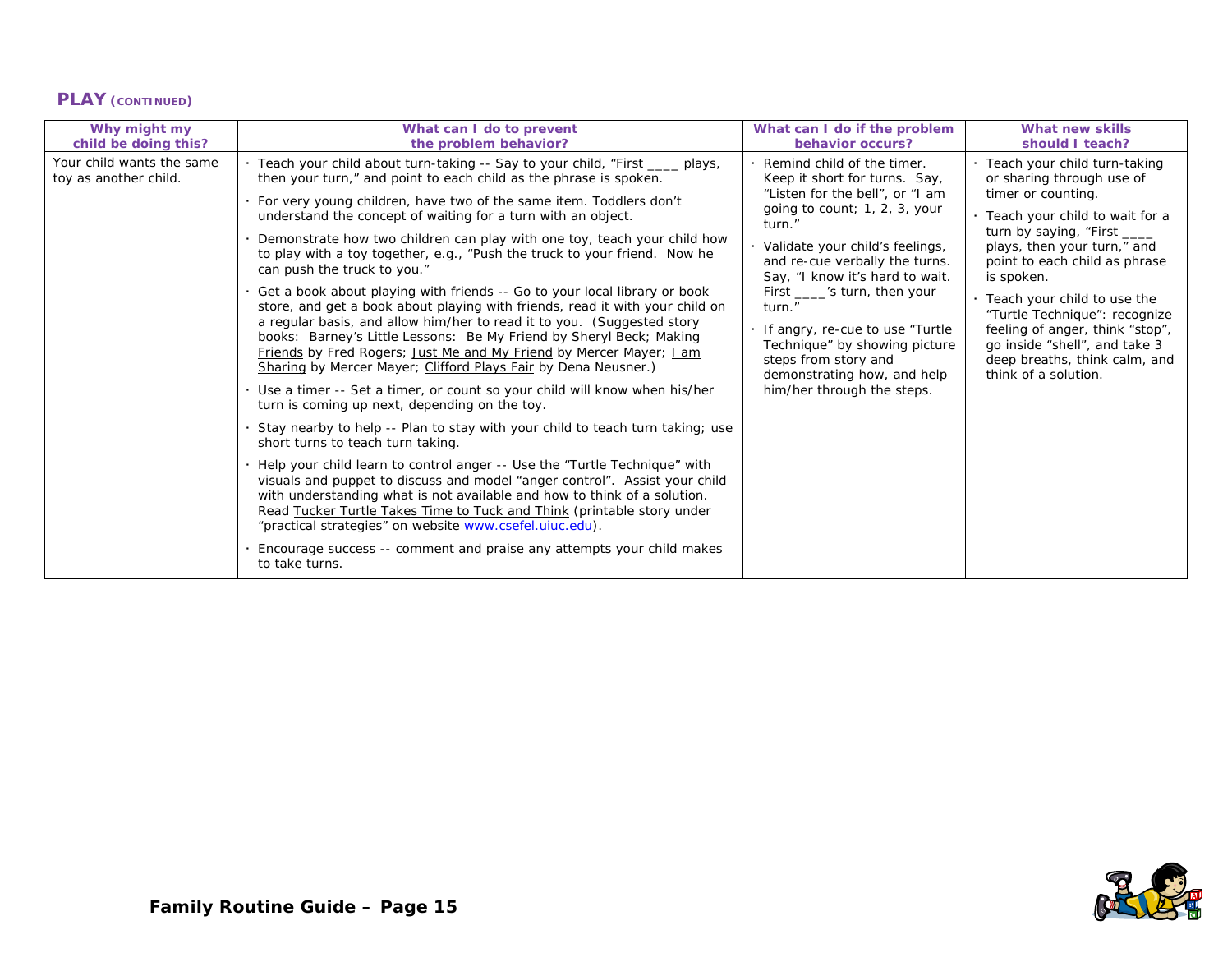# **PLAY (CONTINUED)**

| Why might my                                                                                         | What can I do to prevent                                                                                                                                                                                                                                                                                                                                                                                                                                                                                                                                                                                                                                                                                                                                                                                                                                                                                                                                                                                                                                                                                                                                                                                                                                                                                                                                                                                                                                                                                                                                              | What can I do if the problem                                                                                                                                                                                                                                                                                                                                                                                                                                                                                                                                       | What new skills                                                                                                                                                                                                                                                                                                                                                                                                                                                                      |
|------------------------------------------------------------------------------------------------------|-----------------------------------------------------------------------------------------------------------------------------------------------------------------------------------------------------------------------------------------------------------------------------------------------------------------------------------------------------------------------------------------------------------------------------------------------------------------------------------------------------------------------------------------------------------------------------------------------------------------------------------------------------------------------------------------------------------------------------------------------------------------------------------------------------------------------------------------------------------------------------------------------------------------------------------------------------------------------------------------------------------------------------------------------------------------------------------------------------------------------------------------------------------------------------------------------------------------------------------------------------------------------------------------------------------------------------------------------------------------------------------------------------------------------------------------------------------------------------------------------------------------------------------------------------------------------|--------------------------------------------------------------------------------------------------------------------------------------------------------------------------------------------------------------------------------------------------------------------------------------------------------------------------------------------------------------------------------------------------------------------------------------------------------------------------------------------------------------------------------------------------------------------|--------------------------------------------------------------------------------------------------------------------------------------------------------------------------------------------------------------------------------------------------------------------------------------------------------------------------------------------------------------------------------------------------------------------------------------------------------------------------------------|
| child be doing this?                                                                                 | the problem behavior?                                                                                                                                                                                                                                                                                                                                                                                                                                                                                                                                                                                                                                                                                                                                                                                                                                                                                                                                                                                                                                                                                                                                                                                                                                                                                                                                                                                                                                                                                                                                                 | behavior occurs?                                                                                                                                                                                                                                                                                                                                                                                                                                                                                                                                                   | should I teach?                                                                                                                                                                                                                                                                                                                                                                                                                                                                      |
| Your child wants a different<br>item/activity or wants an<br>item/activity that is not<br>available. | Show choices -- Provide your child with choices of what to play with. Use<br>photographs or pictures from boxes/catalogs of the items/activities; some<br>children may need to see real items to choose from.<br>Give your child some assistance -- Help your child find a fun toy or item<br>based on your child's preferences.<br>. Use first-then cue -- Say, "First this toy/activity, then ______<br>(something<br>your child prefers)."<br>· Help your child stop -- Use a stop sign to indicate which items/activities<br>are not available. For instance, put a stop sign on the computer screen if<br>that is not a current choice.<br>· Play with your child -- Let your child pick a preferred family member to<br>play with him/her with an alternate activity/toy.<br>· Help your child learn to control anger -- Use the "Turtle Technique" with<br>visuals and puppet to discuss and model "anger control." Assist your child<br>with understanding what is not available and how to think of a solution.<br>Read Tucker Turtle Takes Time to Tuck and Think (printable story under<br>"practical strategies" on website www.csefel.uiuc.edu).<br>Encourage success -- Praise for choosing and/or staying with alternate<br>activity/toy.<br>Show your child when he/she "can" play -- Visually depict when the<br>item/activity will be made available, either on a visual schedule or on a<br>week-long visual calendar. Take a photograph of the item/activity or hand<br>draw picture on a sticky note pad, and place it on the schedule/calendar. | Restate your schedule, and<br>focus on preferred activities<br>that are coming up.<br>Show your child the choices<br>and when the preferred<br>activity will be available.<br>Give words: say, "You're sad<br>you can't play with_____.<br>Maybe tomorrow. You can<br>make another choice." Show<br>choices.<br>Offer alternative choices by<br>pointing out what is fun about<br>the alternative choices.<br>If angry, re-cue to use "Turtle<br>Technique" by showing picture<br>steps from story and<br>demonstrating how and help<br>him/her through the steps. | · Teach your child to "stop" by<br>using a visual stop sign.<br>· Teach your child to predict<br>upcoming events.<br>. Teach your child when that<br>activity will occur through use<br>of a week long calendar visual.<br>· Teach your child to choose<br>alternative activity/item.<br>. Teach your child to use the<br>"Turtle Technique": recognize<br>feeling of anger, think "stop",<br>go inside "shell", and take 3<br>deep breaths, think calm, and<br>think of a solution. |

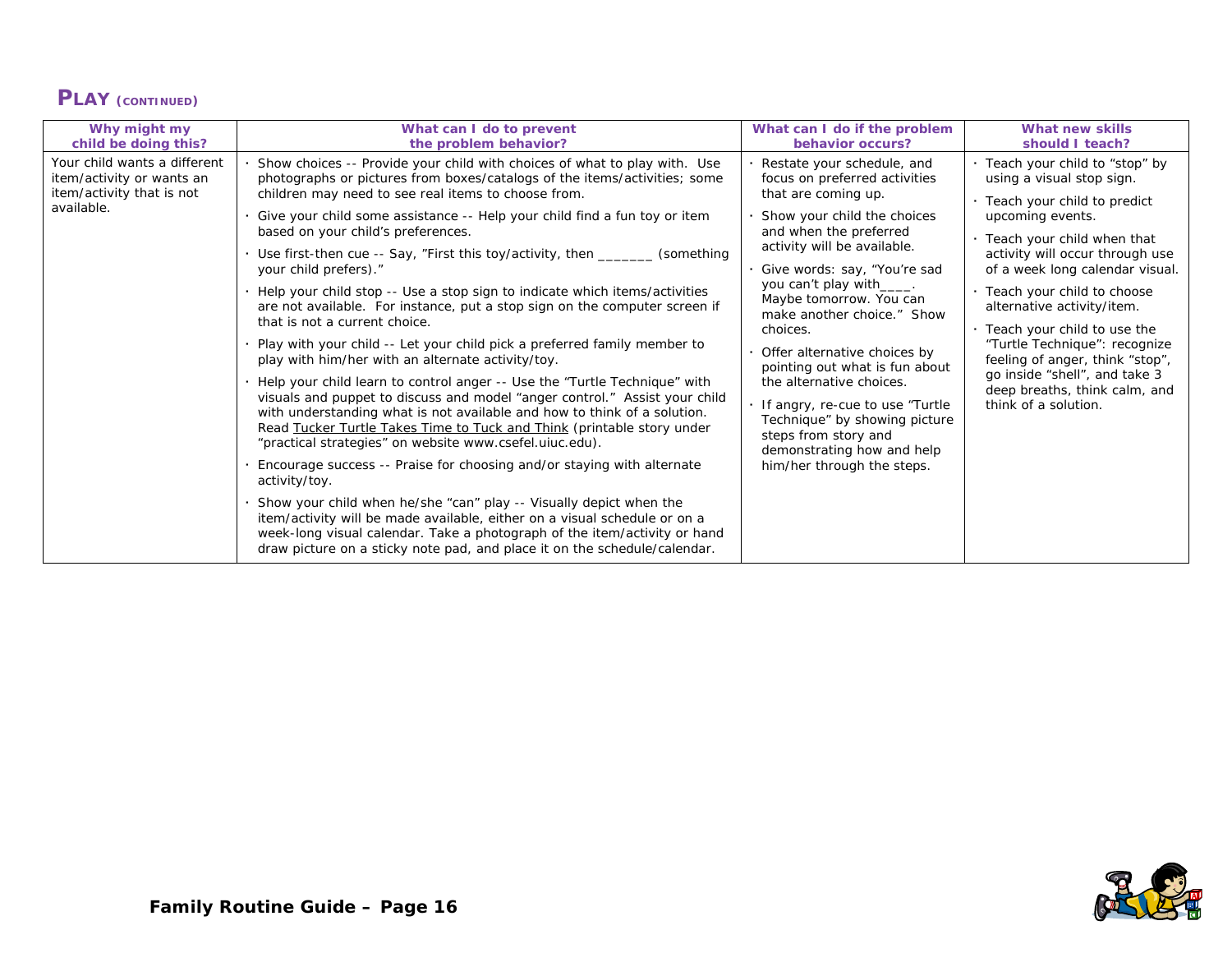# **OUTSIDE PLAY**

| Why might my<br>child be doing this?                                 | What can I do to prevent<br>the problem behavior?                                                                                                                                                                                                                                                                                                                                                                                                                                                                                                                                                                                                            | What can I do if the problem<br>behavior occurs?                                                                                                                                                                                        | What new skills<br>should I teach?                                                                                                                                                                              |
|----------------------------------------------------------------------|--------------------------------------------------------------------------------------------------------------------------------------------------------------------------------------------------------------------------------------------------------------------------------------------------------------------------------------------------------------------------------------------------------------------------------------------------------------------------------------------------------------------------------------------------------------------------------------------------------------------------------------------------------------|-----------------------------------------------------------------------------------------------------------------------------------------------------------------------------------------------------------------------------------------|-----------------------------------------------------------------------------------------------------------------------------------------------------------------------------------------------------------------|
| Your child hates being hot<br>and wants to go inside.                | · Quench his/her thirst -- Have a drink available outside.<br>. Cool off -- Allow him/her to wear a "cold pack" scarf.<br>· Cool off -- Bring a fan outside.<br>. Cool off -- Allow him/her to use a "mister".<br>. Made in the shade -- Point out the "cooler activities", such as sandbox if<br>under a roof, swinging can be breezier, or going under a tree.<br>· Make it fun -- Have highly preferred activities available your child really<br>enjoys like bubbles, trikes, big bouncy balls, etc.                                                                                                                                                     | Remind your child of<br>alternative choices, e.g., get a<br>drink, sit under tree, mist with<br>water, etc.<br>Validate feelings. Say, "I<br>know it's hot: a few more<br>minutes and we can go<br>inside." Then state<br>alternatives. | · Teach your child to choose<br>alternative "cooler" activity.<br>· Teach your child to use cold<br>pack scarf, mister, fan, and/or<br>get a drink.                                                             |
| Your child loves running and<br>thinks outside means run<br>away.    | Where can I run? -- State when and where your child can run. Cue with a<br>picture, if necessary. If possible, mark "running areas" outside.<br>What can I do? -- Give your child concrete boundaries. For example, you<br>may say, "Not past the big tree." If you child plays on the porch or<br>driveway, you might use sidewalk chalk to draw a line the child should not<br>cross.<br>Reward chart -- Create a check off list or sticker chart about "staying safe"<br>outside", including outside boundaries and indicating where children can<br>play. You can use a photograph, draw the "boundary" on the photograph,<br>and place it on the chart. | Remind your child of "outside"<br>boundaries: show marked<br>areas.<br>Remind your child to stay with<br>mommy/daddy.<br>Use "staying safe" reward<br>chart.                                                                            | Assist your child in learning<br>when and where it is<br>permissible to run through use<br>of a photograph.<br>· Teach your child to follow<br>outside "expectations".                                          |
| Your child wants an adult as<br>a play partner (adult<br>attention). | Let your child know before you leave -- Warn child when getting up to<br>leave from playing. "Three more scoops of sand, then I need to go push at<br>the swing", "One more time around the track, then a friend can pull you in<br>the wagon," "One more minute ball play, then I play with another friend,"<br>etc.<br>Play partner -- Pair child with neighborhood friend or older sister/brother,<br>and frequently praise when child plays with friend/sister/brother and vice<br>versa.<br>A few more minutes -- Use a timer to let your child know how long before<br>you come back to play.                                                          | Cue your child to say "play<br>with me".<br>Cue your child to ask a friend<br>to play.<br>Remind of timer and when it<br>goes off you will come back.<br>Ignore inappropriate behavior,<br>and cue to use new skills.                   | · Teach your child to ask adult<br>to play.<br>· Teach your child to ask a<br>friend to play.<br>· Teach your child to play alone<br>for short periods of time after<br>he/she has learned the above<br>skills. |

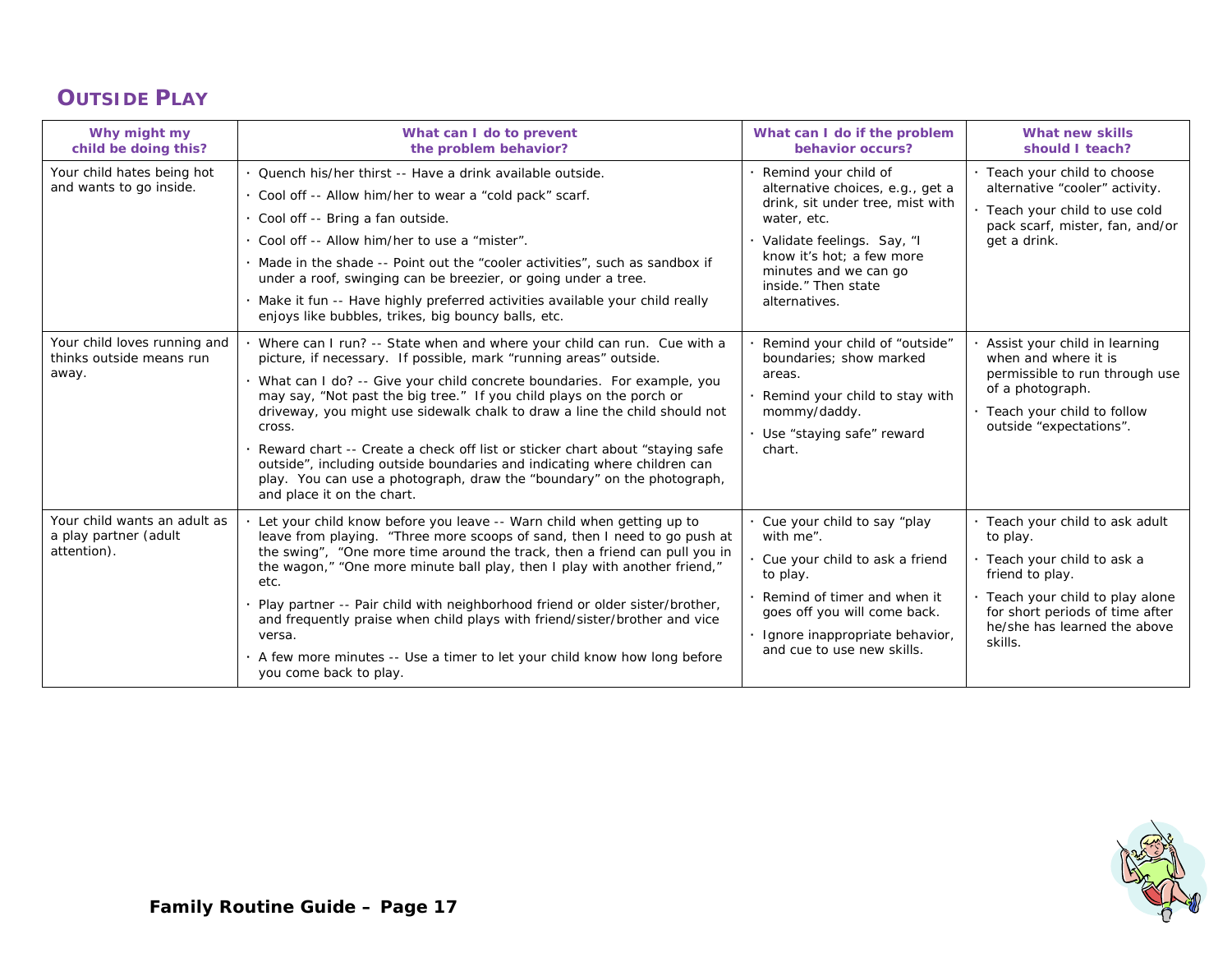#### **OUTSIDE PLAY (CONTINUED)**

| Why might my                                                                                                 | What can I do to prevent                                                                                                                                                                                                                                                                                                                                                                                                                                                                                                                                                                                                                                                                                                                                                                                                                                                                                                                                                                                                                                                                                                                                                                                                                                                                                                                                                                                                                                                                                                                                                                                                                                                                                                                             | What can I do if the problem                                                                                                                                                                                                                                                                                                                                                                                                                                  | What new skills                                                                                                                                                                                                                                                                                                                                                                                                                                                                                                                                                                                                            |
|--------------------------------------------------------------------------------------------------------------|------------------------------------------------------------------------------------------------------------------------------------------------------------------------------------------------------------------------------------------------------------------------------------------------------------------------------------------------------------------------------------------------------------------------------------------------------------------------------------------------------------------------------------------------------------------------------------------------------------------------------------------------------------------------------------------------------------------------------------------------------------------------------------------------------------------------------------------------------------------------------------------------------------------------------------------------------------------------------------------------------------------------------------------------------------------------------------------------------------------------------------------------------------------------------------------------------------------------------------------------------------------------------------------------------------------------------------------------------------------------------------------------------------------------------------------------------------------------------------------------------------------------------------------------------------------------------------------------------------------------------------------------------------------------------------------------------------------------------------------------------|---------------------------------------------------------------------------------------------------------------------------------------------------------------------------------------------------------------------------------------------------------------------------------------------------------------------------------------------------------------------------------------------------------------------------------------------------------------|----------------------------------------------------------------------------------------------------------------------------------------------------------------------------------------------------------------------------------------------------------------------------------------------------------------------------------------------------------------------------------------------------------------------------------------------------------------------------------------------------------------------------------------------------------------------------------------------------------------------------|
| child be doing this?                                                                                         | the problem behavior?                                                                                                                                                                                                                                                                                                                                                                                                                                                                                                                                                                                                                                                                                                                                                                                                                                                                                                                                                                                                                                                                                                                                                                                                                                                                                                                                                                                                                                                                                                                                                                                                                                                                                                                                | behavior occurs?                                                                                                                                                                                                                                                                                                                                                                                                                                              | should I teach?                                                                                                                                                                                                                                                                                                                                                                                                                                                                                                                                                                                                            |
| Your child wants<br>objects/activity that another<br>child is using or is having<br>difficulty taking turns. | Have more than one of favorites -- Provide multiples of same<br>items/activities that have high child preference between the<br>sisters/brothers or neighborhood friends.<br>· Time turns -- Use a timer, when necessary, to indicate turns, preferably<br>one that indicates time passing in a visual manner.<br>Give your child the "words" to ask -- Anticipate when your child wants an<br>object/activity, and cue to ask/gesture to join in play: "Can I play?" or<br>"My turn."<br>. Use first-then verbal cue -- Say, "First ask, then play."<br>Get a book about playing with friends -- Go to your local library or book<br>store, get a book about playing with friends, read it with your child a<br>regular basis, and allow him/her to read it to you. (Suggested story<br>books: Barney's Little Lessons: Be My Friend by Sheryl Beck; Making<br>Friends by Fred Rogers; Just Me and My Friend by Mercer Mayer; I am<br>Sharing by Mercer Mayer; Clifford Plays Fair by Dena Neusner.)<br>Other fun choices -- Provide alternative choices that are of high interest,<br>have outside play choices available: bubbles, yo-yo, pin wheel, sidewalk<br>chalk, balls, bug catcher, binoculars, etc.<br>Encourage your child -- Praise your child when he/she uses or attempts to<br>use new skill in place of challenging behavior.<br>Help your child calm down -- Teach your child to use the "Turtle"<br>Technique": recognize he/she is feeling anger, to stop and take 3 deep<br>breaths, think calm, think of a solution e.g., check the timer, pick another<br>fun activity, ask for a turn. (Read printable story, Tucker Turtle Takes<br>Time to Tuck and Think, from "Practical Strategies" on website<br>www.csefel.uiuc.edu) | Remind your child to<br>ask/gesture to play.<br>· Remind your child to<br>ask/gesture for a turn.<br>· Offer alternate activity/toy.<br>Remind your child of when<br>his/her turn is coming up, and<br>show timer.<br>Ignore inappropriate behavior,<br>and offer alternative fun<br>activity.<br>· Validate that he/she is angry,<br>and remind him to stop, take<br>3 deep breaths, calm down,<br>and think of a solution<br>(something to make it better). | · Teach your child to<br>gesture/ask to use object or<br>activity, "Can I play?"<br>· Teach your child to wait for a<br>turn.<br>· Teach your child to "think of a<br>solution". What could he/she<br>do: get another item, ask to<br>join, ask another child to let<br>him know when he/she is<br>done?<br>. Teach your child to choose<br>alternative activity while<br>waiting.<br>. Teach your child to wait for<br>the timer to sound prior to<br>taking a turn.<br>· Teach your child to: recognize<br>he/she is feeling anger, think<br>'stop', and take 3 deep<br>breaths, think calm, and think<br>of a solution. |

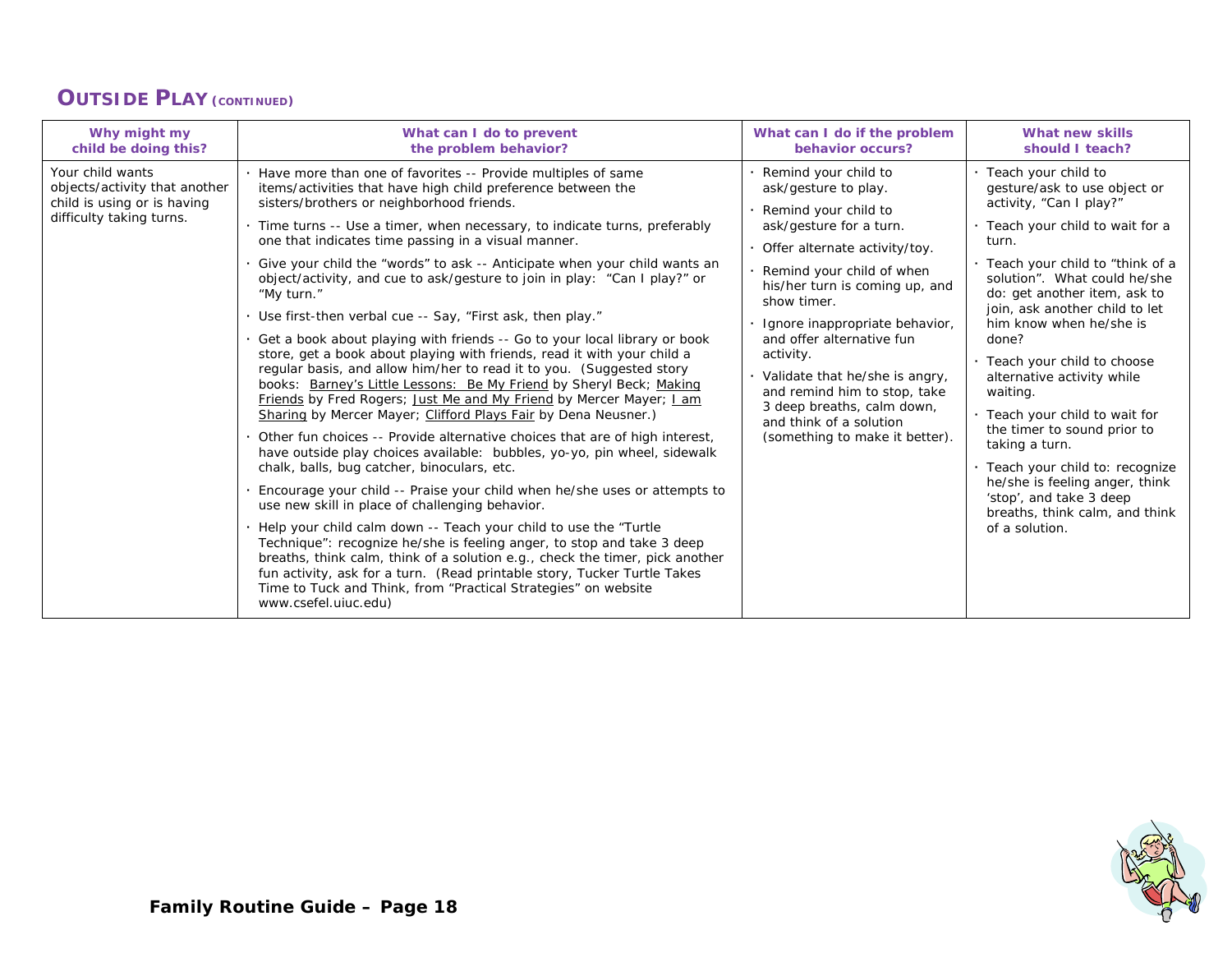#### **CLEAN-UP**

| Why might the<br>child be doing this?              | What can I do to prevent<br>the problem behavior?                                                                                                                                                                                                                                                                                                                                                                                                                                                                                                                                                                                                                                                                                                                                                                                                                                                                                                                                                                                                                                                                                                                                                                                                                                                                                                                                                                                                                                                                                                                                                                           | What can I do if the problem<br>behavior occurs?                                                                                                                                                                                                                                                                                                                                                                                               | What new skills<br>should I teach?                                                                                                                                                                                                                                                                                 |
|----------------------------------------------------|-----------------------------------------------------------------------------------------------------------------------------------------------------------------------------------------------------------------------------------------------------------------------------------------------------------------------------------------------------------------------------------------------------------------------------------------------------------------------------------------------------------------------------------------------------------------------------------------------------------------------------------------------------------------------------------------------------------------------------------------------------------------------------------------------------------------------------------------------------------------------------------------------------------------------------------------------------------------------------------------------------------------------------------------------------------------------------------------------------------------------------------------------------------------------------------------------------------------------------------------------------------------------------------------------------------------------------------------------------------------------------------------------------------------------------------------------------------------------------------------------------------------------------------------------------------------------------------------------------------------------------|------------------------------------------------------------------------------------------------------------------------------------------------------------------------------------------------------------------------------------------------------------------------------------------------------------------------------------------------------------------------------------------------------------------------------------------------|--------------------------------------------------------------------------------------------------------------------------------------------------------------------------------------------------------------------------------------------------------------------------------------------------------------------|
| Your child has not finished<br>doing the activity. | . Use a timer -- Set timer, and allow child a minute or two to finish.<br>Save special projects for later -- Place unfinished projects/activities in a<br>special place to finish later; let your child know when unfinished<br>projects/activities will be rescheduled.<br>Help your child learn to control anger -- Use the "Turtle Technique" with<br>visuals and puppet to discuss and model "anger control". Assist your child<br>with understanding what is not available and how to think of a solution.<br>Read Tucker Turtle Takes Time to Tuck and Think (printable story under<br>"practical strategies" on website www.csefel.uiuc.edu).                                                                                                                                                                                                                                                                                                                                                                                                                                                                                                                                                                                                                                                                                                                                                                                                                                                                                                                                                                        | Remind your child that he/she<br>can finish later, and tell<br>him/her when.<br>Validate feelings, "I know you<br>want to finish. We can finish<br>." Show on calendar, or<br>tell when can be completed<br>later. "Let's put your work<br>_(special place)."<br>If angry, re-cue to use "Turtle<br>Technique" by showing picture<br>steps from story,<br>demonstrating how, and help<br>him/her through the steps.                            | · Teach the child to finish in<br>allotted time.<br>Teach the child to place work<br>in special place to finish later.<br>Teach the child to use the<br>"Turtle Technique": recognize<br>feeling of anger, think "stop",<br>go inside "shell", and take 3<br>deep breaths, think calm, and<br>think of a solution. |
| Your child might not want to<br>clean-up.          | . Use a "warning" -- Give your child a cue as to when it will be time to clean-<br>up (2 more times; 5 more minutes; 3 more turns, then time to clean-up<br>for next activity).<br>. Use a fun cue -- Cue to clean-up with song, bells, lights off. Then, go over<br>directly to cue your child.<br>· Get a book about cleaning up -- Go to your local library or book store, get<br>a book about cleaning up, read it with your child a regular basis, and allow<br>him/her to read it to you. (Suggested story book: Maisy Cleans Up by<br>Lucy Cousins.)<br>Play a turn-taking game -- Take turns cleaning up with your child. Say,<br>"First I put away a train; then you put away a train." Also visually cue<br>where to put the train by pointing to the container or shelf.<br>Point out who's cleaning -- Praise sister/brother/friends who are cleaning<br>up. "Look how Tim put the car in the bin," "Sammy is helping her friends<br>put away blocks," "Wow, Vin put the book on the shelf," etc.<br>· Turn clean-up into play -- Use a toy scoop truck or small sand shovel to<br>scoop up the small pieces and dump into the truck/bucket, and then<br>transport to the toy bin. Sing or dance while you clean-up.<br>Modify your expectations -- start with asking your child to clean-up a<br>limited amount of items, e.g., "You put the books in the basket", and then<br>praise. The next day have the child select two items or more items to<br>clean-up; gradually increase your expectations.<br>· Use verbal first-then cue -- Say, "First, clean-up; then (choice of preferred<br>activity/item)." | Ignore inappropriate behavior.<br>Point out "super cleaner-<br>uppers", e.g., other parent,<br>sister/brother, friend, and<br>quickly praise the child if<br>imitates.<br>Using verbal first-then<br>statement remind child, "First<br>clean-up; then (choice of<br>preferred activity/item)."<br>Redirect to area and model<br>clean-up through turn-taking.<br>Model the "fun way to clean-<br>up," show how to scoop, and<br>dump into bin. | · Teach your child to follow<br>verbal "first-then" cue.<br>· Teach your child how to<br>imitate cleaning up.<br>· Teach your child to clean-up<br>through turn taking.<br>· Teach child how to make<br>cleaning up fun.                                                                                           |

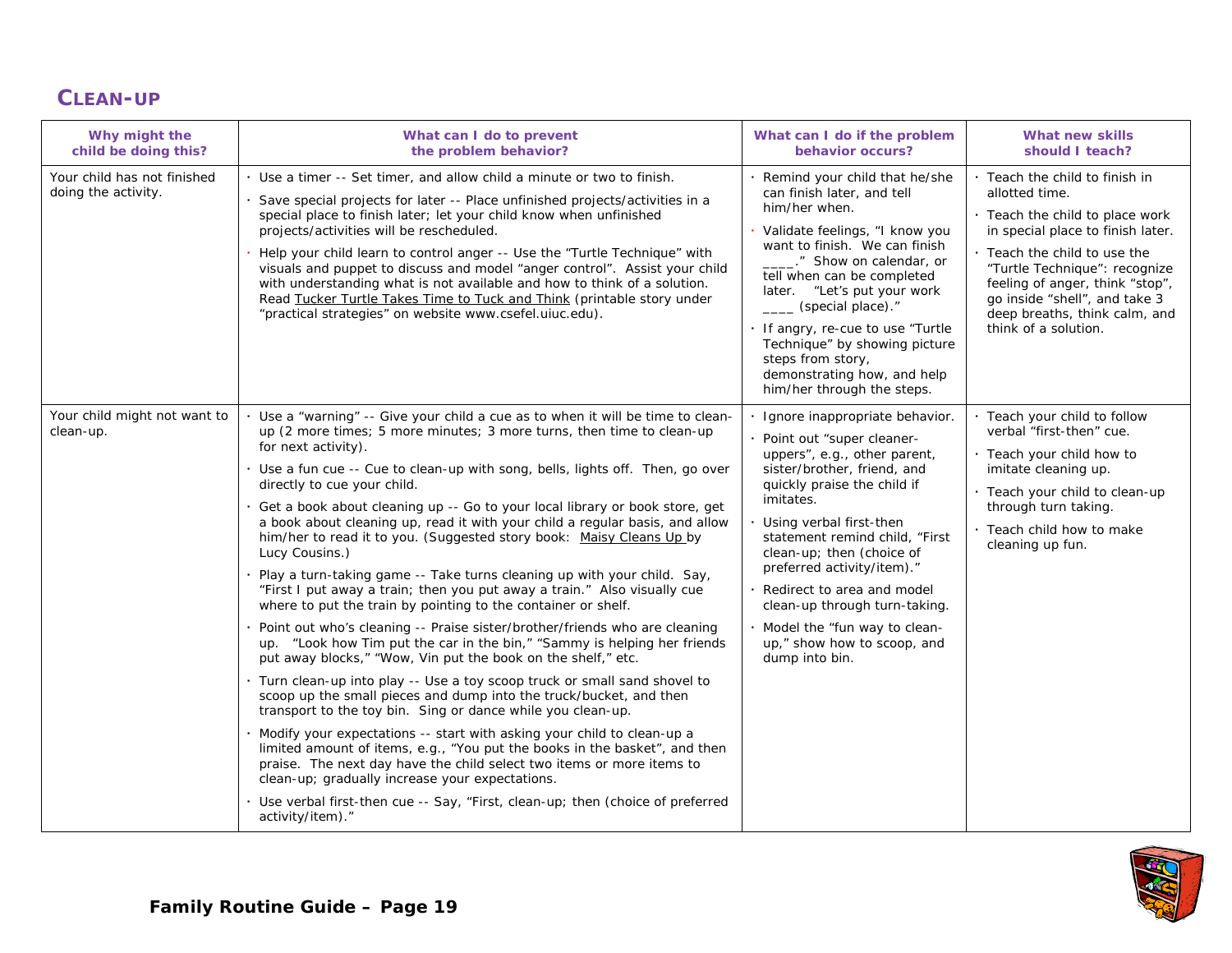#### **CLEAN-UP (CONTINUED)**

| Why might the<br>child be doing this?                                      | What can I do to prevent<br>the problem behavior?                                                                                                                                                                                                                                                                                                                                                                                                                                                                                                                                                                                                                                                                                                                                                                                                                                                                                                                                                                                                                                                               | What can I do if the problem<br>behavior occurs?                                                                                                                                                                                                                                                                                                                                         | What new skills<br>should I teach?                                                                                                                                                                                             |
|----------------------------------------------------------------------------|-----------------------------------------------------------------------------------------------------------------------------------------------------------------------------------------------------------------------------------------------------------------------------------------------------------------------------------------------------------------------------------------------------------------------------------------------------------------------------------------------------------------------------------------------------------------------------------------------------------------------------------------------------------------------------------------------------------------------------------------------------------------------------------------------------------------------------------------------------------------------------------------------------------------------------------------------------------------------------------------------------------------------------------------------------------------------------------------------------------------|------------------------------------------------------------------------------------------------------------------------------------------------------------------------------------------------------------------------------------------------------------------------------------------------------------------------------------------------------------------------------------------|--------------------------------------------------------------------------------------------------------------------------------------------------------------------------------------------------------------------------------|
| Your child might not have<br>realized that clean-up time<br>was coming up. | Give child "warning" -- Tell your child clean-up is coming up, and then use<br>a countdown signal (For example, 2 more times; 5 more minutes; or 3<br>more turns, then time to clean-up).<br>. Use a fun cue -- Cue your child to clean-up such as a song, bell, or lights<br>off. Then, go over directly to cue child individually.<br>. Use verbal first-then cue -- Cue child individually by saying, "First clean-<br>up, then (next activity)."                                                                                                                                                                                                                                                                                                                                                                                                                                                                                                                                                                                                                                                            | · Verbally re-cue using first-<br>then statement. Say, "First,<br>clean-up, then outside."<br>State "all done play" while<br>repeating fun cue, "Do you<br>need help, or can you clean-up<br>on your own?" Help child if<br>needed, and immediately<br>praise.<br>Validate feelings, by saying, "I<br>see clean-up is hard," and<br>remind when your child can do<br>the activity again. | . Teach the child how to clean-<br>up.<br>. Teach the child how to imitate<br>cleaning up like parent and/or<br>friend.<br>. Teach the child how to follow a<br>fun cue, such as song, bell,<br>lights off, to start cleaning. |
| Your child likes to dump.                                                  | Match the pictures -- Use visual photographs on shelf and material<br>containers so your child will know where items belong.<br>Make baskets -- Provide a clean-up bin, such as a crate or laundry basket<br>for developmentally younger children.<br>. Make cleaning up fun -- Turn-take cleaning up with the child. Say, "First I<br>put away a train, then you put away a train." Also cue visually where to<br>put train by pointing to container or shelf.<br>Get a book about cleaning up -- Go to your local library or book store, get<br>a book about cleaning up, read it with your child a regular basis, and allow<br>him/her to read it to you. (Suggested story books: Maisy Cleans Up by<br>Lucy Cousins; Lam Helping by Mercer Mayer; Franklin is Messy by Paulette<br>Bourgeois.)<br>Encourage success -- Encourage the child as he/she participates in<br>cleaning, even if it's just a little bit. Praise sisters/brothers/friends that are<br>cleaning up. Say, "Look how Tim put the car in the bin," "Samantha is<br>helping put away blocks," "Wow, Vin put the book on the shelf," etc. | Model or have<br>sister/brother/friend model<br>how to clean-up.<br>Point/pat with your hand<br>where the item(s) go.<br>Say, "Let's take turns putting<br>in the basket. Do you want to<br>go first or me?"<br>Praise others for cleaning.<br>· Prompt a sister/brother/friend<br>to help the child clean-up.                                                                           | . Teach the child how to clean-<br>up. Put in basket, and match<br>label.<br>. Teach the child how to imitate<br>friends, sibling, or parent<br>cleaning.                                                                      |

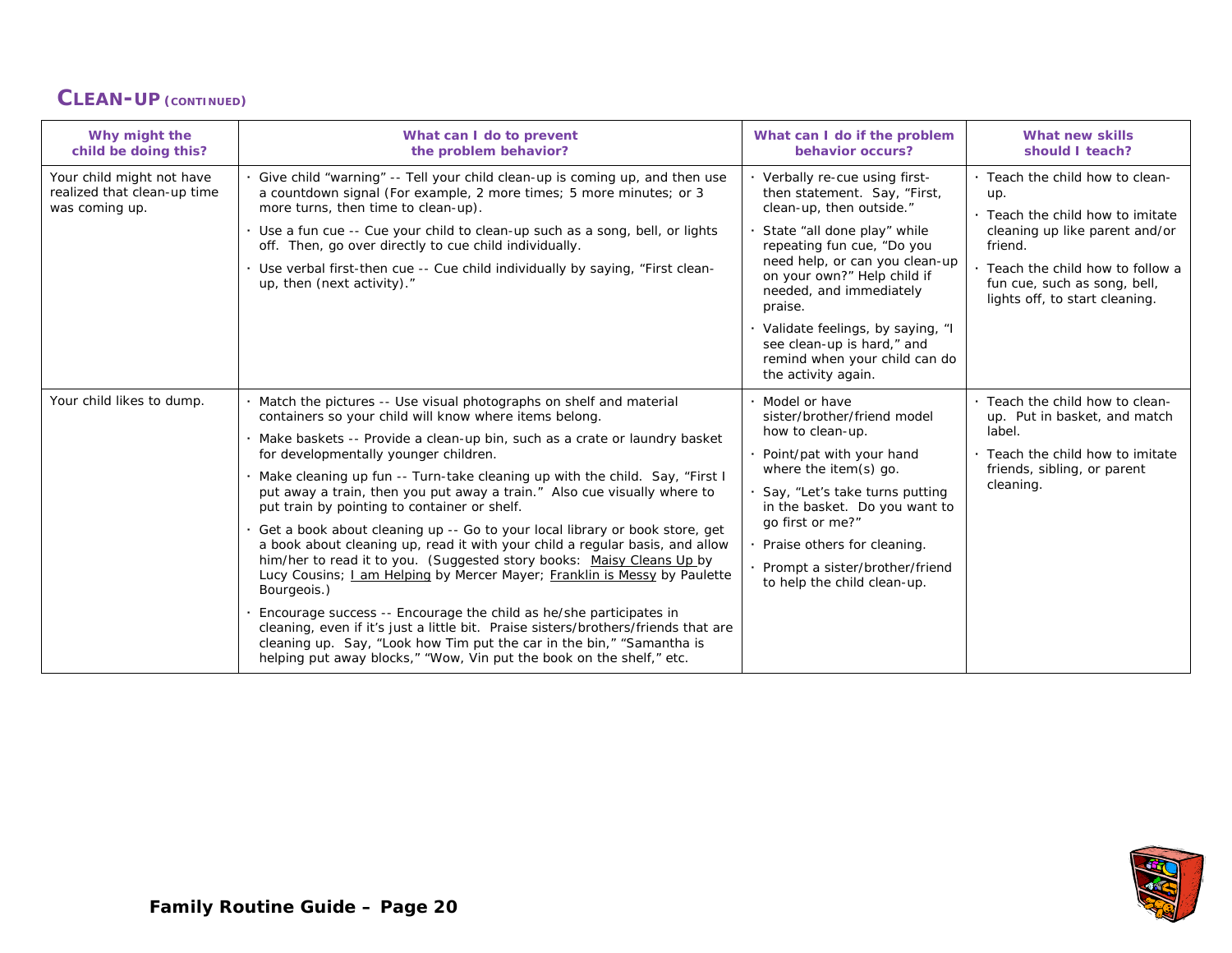#### **CLEAN-UP (CONTINUED)**

| Why might the                                                     | What can I do to prevent                                                                                                                                                                                                                                                                                                                                                                                                                                                                                                                                                                                                                                                                                                                                                                                                                            | What can I do if the problem                                                                                                                                                                                                                                                                                                                                                           | What new skills                                                                                                                                                                                                             |
|-------------------------------------------------------------------|-----------------------------------------------------------------------------------------------------------------------------------------------------------------------------------------------------------------------------------------------------------------------------------------------------------------------------------------------------------------------------------------------------------------------------------------------------------------------------------------------------------------------------------------------------------------------------------------------------------------------------------------------------------------------------------------------------------------------------------------------------------------------------------------------------------------------------------------------------|----------------------------------------------------------------------------------------------------------------------------------------------------------------------------------------------------------------------------------------------------------------------------------------------------------------------------------------------------------------------------------------|-----------------------------------------------------------------------------------------------------------------------------------------------------------------------------------------------------------------------------|
| child be doing this?                                              | the problem behavior?                                                                                                                                                                                                                                                                                                                                                                                                                                                                                                                                                                                                                                                                                                                                                                                                                               | behavior occurs?                                                                                                                                                                                                                                                                                                                                                                       | should I teach?                                                                                                                                                                                                             |
| Your child might want<br>adult's/sibling's/friend's<br>attention. | . Take turns cleaning up with the child -- Say, "First I put away a train, then<br>you put away a train." Also visually cue where to put the train by pointing<br>to container or shelf.<br>Point out who's cleaning -- Praise children who are cleaning up. "Look how<br>Tim put the car in the bin," "Samantha is helping her friends put away<br>blocks," "Wow, Vin put the book on the shelf," etc.<br>Make cleaning fun -- Have child pick a helper or clean-up buddy, e.g.,<br>sister/brother, friend, or parent, where one carries the bin, and the other<br>loads items in the bin and then he/she switches roles.<br>Use verbal first-then cue -- "First clean-up, then ride bikes with friends" as<br>an incentive or use some other preferred activity/item.<br>Encourage success -- praise for cleaning up. Give high fives, thumbs up. | Ignore inappropriate behavior.<br>· Point out if<br>sister/brother/friend is<br>cooperating, and quickly<br>praise your child if imitates<br>"Kirsten is cleaning up; wow<br>what a helper."<br>Use verbal first-then cue to<br>remind child: "First clean-up,<br>then $\_\_\_\$ ."<br>Remind child to gesture/ask<br>for help from a parent,<br>sister/brother, or clean-up<br>buddy. | · Teach your child to follow<br>"first-then" cues.<br>. Teach your child to clean-up<br>through turn taking or with a<br>buddy.<br>· Teach child to gesture/ask for<br>help either from adult,<br>sister/brother, or buddy. |

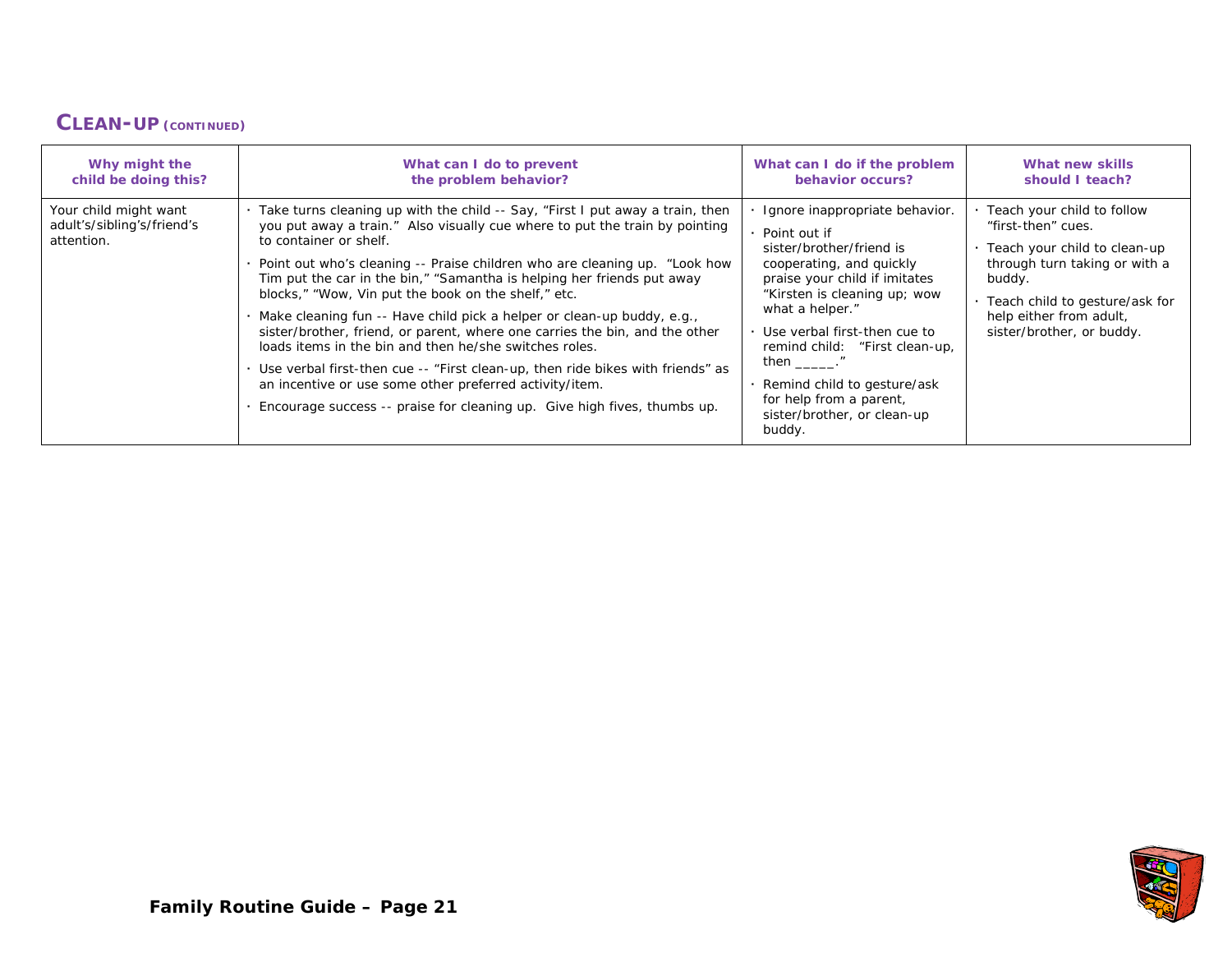# **RIDING IN THE CAR**

| Why might my<br>child be doing this?                    | What can I do to prevent<br>the problem behavior?                                                                                                                                                                                                                                                                                                                                                                                                                                                                                                                                                                                                                                                                                                                                                                                                                                                                                                                                                  | What can I do if the problem<br>behavior occurs?                                                                                                                                                                                                                                                                                                                                                                                                                                                                           | What new skills<br>should I teach?                                                                                                                                                                                                                           |
|---------------------------------------------------------|----------------------------------------------------------------------------------------------------------------------------------------------------------------------------------------------------------------------------------------------------------------------------------------------------------------------------------------------------------------------------------------------------------------------------------------------------------------------------------------------------------------------------------------------------------------------------------------------------------------------------------------------------------------------------------------------------------------------------------------------------------------------------------------------------------------------------------------------------------------------------------------------------------------------------------------------------------------------------------------------------|----------------------------------------------------------------------------------------------------------------------------------------------------------------------------------------------------------------------------------------------------------------------------------------------------------------------------------------------------------------------------------------------------------------------------------------------------------------------------------------------------------------------------|--------------------------------------------------------------------------------------------------------------------------------------------------------------------------------------------------------------------------------------------------------------|
| Your child does not want to<br>get in the car.          | Let your child know where you are going - prior to your child ending<br>previous activity let him/her know that soon you are leaving to go to<br>Use verbal first-then cue $-$ say to your child, "First get in the car, then you<br>can play with _______," and show him/her a highly preferred item/toy that<br>he/she can hold in the car.<br>. Make going to the car fun – give your child fun choices for how to go to the<br>car: "Do you want to hop, skip, or fly like a plane to the car?"<br>Give choices – Offer choices of what to bring in the car: "Do you want to<br>bring a stuffed animal, Game Boy, books, or toy cars?"<br>Get a book about cleaning up – Go to your local library or book store, get a<br>book about cleaning up, read it with your child a regular basis, and allow<br>him/her to read it to you. (Suggested story books: Away We Go: Sesame<br>Beginnings to Go by Abigail Tabby; My Trusty Car Seat: Buckling Up for<br>Safety by Stan and Jan Berenstain.) | Ignore inappropriate behavior,<br>and remind your child where<br>you are going.<br>Restate to your child, "First<br>get in the car, and then you<br>can play with ______," and give<br>him/her the preferred item to<br>hold while riding in the car.<br>Restate choices of fun ways to<br>go to the car.<br>Help your child to the car,<br>keeping your emotion as calm<br>as possible. Once in the car,<br>quickly encourage him/her by<br>saying, "Look at you! What a<br>big kid you are sitting in your<br>car seat!" | · Teach your child to make a<br>choice of how to go to the car,<br>and make it fun, e.g., fly, skip,<br>hop.<br>· Teach your child to first sit<br>and put on seat belt or buckle<br>up car seat. Then, he/she can<br>play with something fun in the<br>car. |
| Your car is too hot, and your<br>child hates being hot. | Cool the car off -- If at home, run the air conditioner in the car for a bit<br>before getting in.<br>Cool the seat -- put an ice pack with a towel over it on the seat of the car<br>seat, or place a towel over the seat if ice is unavailable. Store the ice pack<br>in a small cooler.<br>Quench his/her thirst -- Have a drink available for the car ride.<br>· Cool off -- Allow him/her to wear a "cold pack" scarf.<br>Spray the heat away -- Allow him/her to use a "mister."<br>Offer a cold drink -- Freeze a bottle of water or juice that can thaw while<br>you get out of the car. Offer your child the slushy when you get back in<br>the car.                                                                                                                                                                                                                                                                                                                                      | Remind your child that you<br>cooled off the car. Your child<br>could be prompted to touch<br>the seat to feel that it is cool.<br>$\cdot$ Offer a drink.<br>· Offer a mister spray.                                                                                                                                                                                                                                                                                                                                       | . Teach your child to sit once<br>car is cooled off a bit.<br>· Teach your child to use a cold<br>pack scarf and/or a spray<br>mister to cool off.<br>· Teach your child to first sit<br>and then he/she can have a<br>drink.                                |

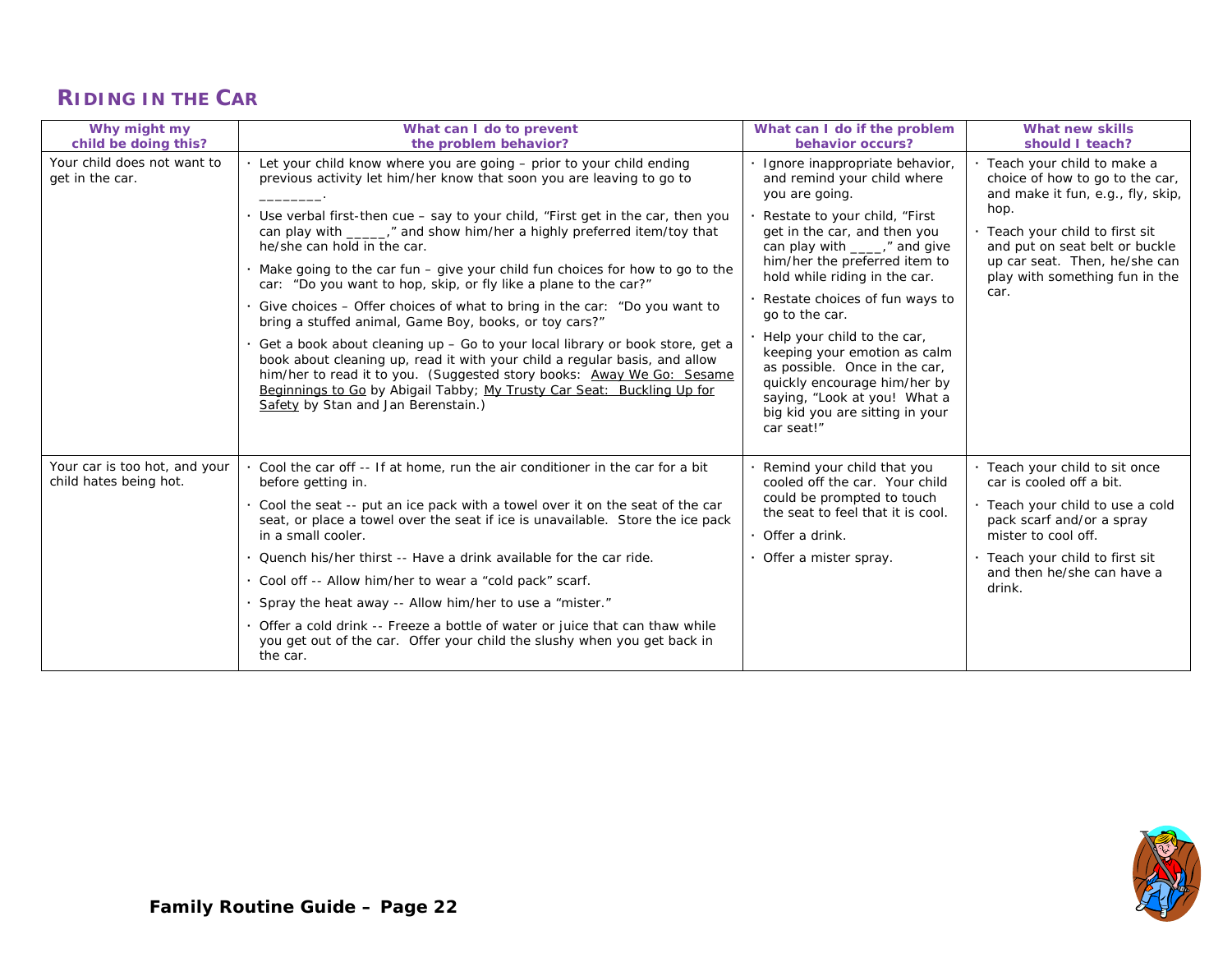#### **RIDING IN THE CAR (CONTINUED)**

| Why might my<br>child be doing this?                                                                      | What can I do to prevent<br>the problem behavior?                                                                                                                                                                                                                                                                                                                                                                                                                                                                                                                                                                                                                                              | What can I do if the problem<br>behavior occurs?                                                                                                                                                                                                                                                                                                                                                                                                                                                                                                                                                                                                                                                                                                              | What new skills<br>should I teach?                                                                                                                                                                                                                                                                                                           |
|-----------------------------------------------------------------------------------------------------------|------------------------------------------------------------------------------------------------------------------------------------------------------------------------------------------------------------------------------------------------------------------------------------------------------------------------------------------------------------------------------------------------------------------------------------------------------------------------------------------------------------------------------------------------------------------------------------------------------------------------------------------------------------------------------------------------|---------------------------------------------------------------------------------------------------------------------------------------------------------------------------------------------------------------------------------------------------------------------------------------------------------------------------------------------------------------------------------------------------------------------------------------------------------------------------------------------------------------------------------------------------------------------------------------------------------------------------------------------------------------------------------------------------------------------------------------------------------------|----------------------------------------------------------------------------------------------------------------------------------------------------------------------------------------------------------------------------------------------------------------------------------------------------------------------------------------------|
| Your child does not<br>understand where he/she is<br>going.                                               | Plan for the transition -- Start transition about 5 minutes before end of<br>activity and every minute there-after; tell your child "5 more minutes".<br>· Use a timer -- Set if for 5 minutes, and let your child know when the bell<br>rings the activity is finished or all done; give your child a warning before<br>the timer goes off.<br>Let your child know where you are going -- prior to your child ending<br>previous activity, let him/her know that soon you are leaving to go to<br>Use verbal first-then cue -- say to your child, "First get in the car; then we<br>are going to ______," and you may want to give him/her a highly preferred<br>item/toy to hold in the car. | Show child a timer, remind<br>him/her that it's now time to<br>get in the car, and help to the<br>car. Once in the car, praise<br>your child immediately, even if<br>you had to help.<br>Ask your child to repeat to you<br>where it is that you are going,<br>and if he/she cannot recall,<br>restate where you are going.<br>Re-cue your child by saying,<br>"First get in the car, then you<br>can play with ______."                                                                                                                                                                                                                                                                                                                                      | · Teach your child to listen for<br>the timer, and go to the car.<br>· Teach your child to ask to<br>bring a toy in the car.<br>. Teach your child to go to the<br>car.<br>· Teach your child to restate<br>where it is that you are going.                                                                                                  |
| Your child refuses to get in<br>the car so that you will<br>chase/play and he/she gets<br>your attention. | Schedule time to "play with" your child -- Let your child know when you<br>can "play", e.g., chase, tickle, run with, hide and seek with him/her.<br>Make getting in the car fun -- If you are at home, you could say, "Let's<br>(e.g., race, jump, fly) to the car." If you are out in the<br>community, you could say, "Let's _______ (e.g., hold hands and swing our<br>arms, tip-toe, choo choo) to the car."<br>Have something exciting in the car to play with -- Use verbal first-then<br>cue: say to your child, "First get in the car, then we are going to _<br>and you may want to give him/her a highly preferred item/toy to hold in<br>the car.                                  | Show child a timer, remind<br>him/her that it's now time to<br>get in the car, and help to the<br>car. Once in the car, praise<br>your child immediately, even if<br>you had to help.<br>Re-cue your child by saying,<br>"First get in the car, then you<br>can play with ______."<br>Validate that your child wants<br>to play, and let him/her know<br>that he/she can play<br>later. Say something like, "I<br>see you want to play _<br>(e.g., chase, hide and seek,<br>tickle). We can play when we<br>get home. Right now it is time<br>to get in the car." Quickly and<br>with no emotions, help your<br>child to the car, then praise<br>for sitting in the car seat, and<br>hand a toy to play with in the<br>car.<br>Ignore inappropriate behavior. | · Teach your child to go to the<br>car by having him/her choose<br>an appropriate way to go to<br>the car, e.g., jump, fly,<br>holding hands.<br>· Teach your child when it is<br>time to play, e.g., chase,<br>tickle, running, hide and seek.<br>Teach your child that when<br>he/she sits, then he/she can<br>play with a toy in the car. |

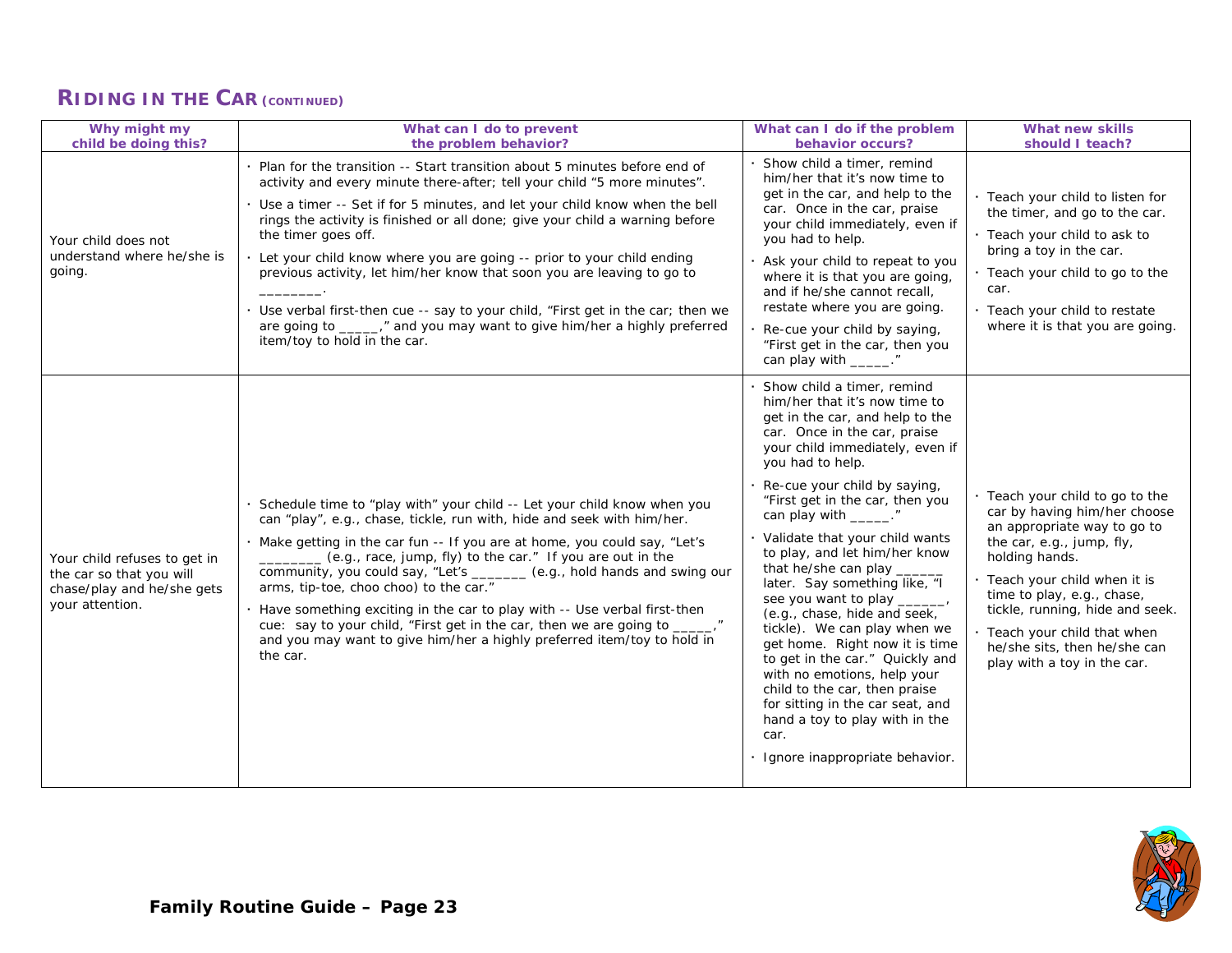#### **RIDING IN THE CAR (CONTINUED)**

| Why might my                                                                                           | What can I do to prevent                                                                                                                                                                                                                                                                                                                                                                                                                                                                                                                                                                                                                                                                                      | What can I do if the problem                                                                                                                                                                                                                                                                                                                                                | What new skills                                                                                                                                                                                                                                        |
|--------------------------------------------------------------------------------------------------------|---------------------------------------------------------------------------------------------------------------------------------------------------------------------------------------------------------------------------------------------------------------------------------------------------------------------------------------------------------------------------------------------------------------------------------------------------------------------------------------------------------------------------------------------------------------------------------------------------------------------------------------------------------------------------------------------------------------|-----------------------------------------------------------------------------------------------------------------------------------------------------------------------------------------------------------------------------------------------------------------------------------------------------------------------------------------------------------------------------|--------------------------------------------------------------------------------------------------------------------------------------------------------------------------------------------------------------------------------------------------------|
| child be doing this?                                                                                   | the problem behavior?                                                                                                                                                                                                                                                                                                                                                                                                                                                                                                                                                                                                                                                                                         | behavior occurs?                                                                                                                                                                                                                                                                                                                                                            | should I teach?                                                                                                                                                                                                                                        |
| Your child wants to keep<br>doing the activity the he/she<br>was doing before getting<br>into the car. | Plan for the transition -- Start transition about 5 minutes before end of<br>activity and every minute there-after; tell your child "5 more minutes",<br>wait, and then count down for each minute there after.<br>Use a timer -- Set it for 5 minutes, and let your child know when the bell<br>rings the activity is finished or all done; give your child a warning before<br>the timer goes off.<br>Bring it along -- If the item he/she is playing with can be used in the car,<br>then allow him/her to take it or a piece of it on the car ride.<br>Let your child know -- Show your child when he/she can return to the<br>activity again. Point to the time on the clock or the day on the calendar. | Show child timer, remind<br>him/her that it's now time to<br>get in the car, and help<br>him/her to the car.<br>Ask your child if he/she wants<br>to bring the toy to the car.<br>. Let your child know that<br>he/she can continue the<br>activity he/she was doing<br>when you get back. Leave the<br>activity out so that he/she can<br>see that it will still be there. | . Teach your child to listen for<br>the timer and go to the car.<br>Teach your child to ask to<br>bring a toy in the car.<br>. Teach your child to go to the<br>car.<br>Teach your child that he/she<br>can return to the activity at a<br>later time. |

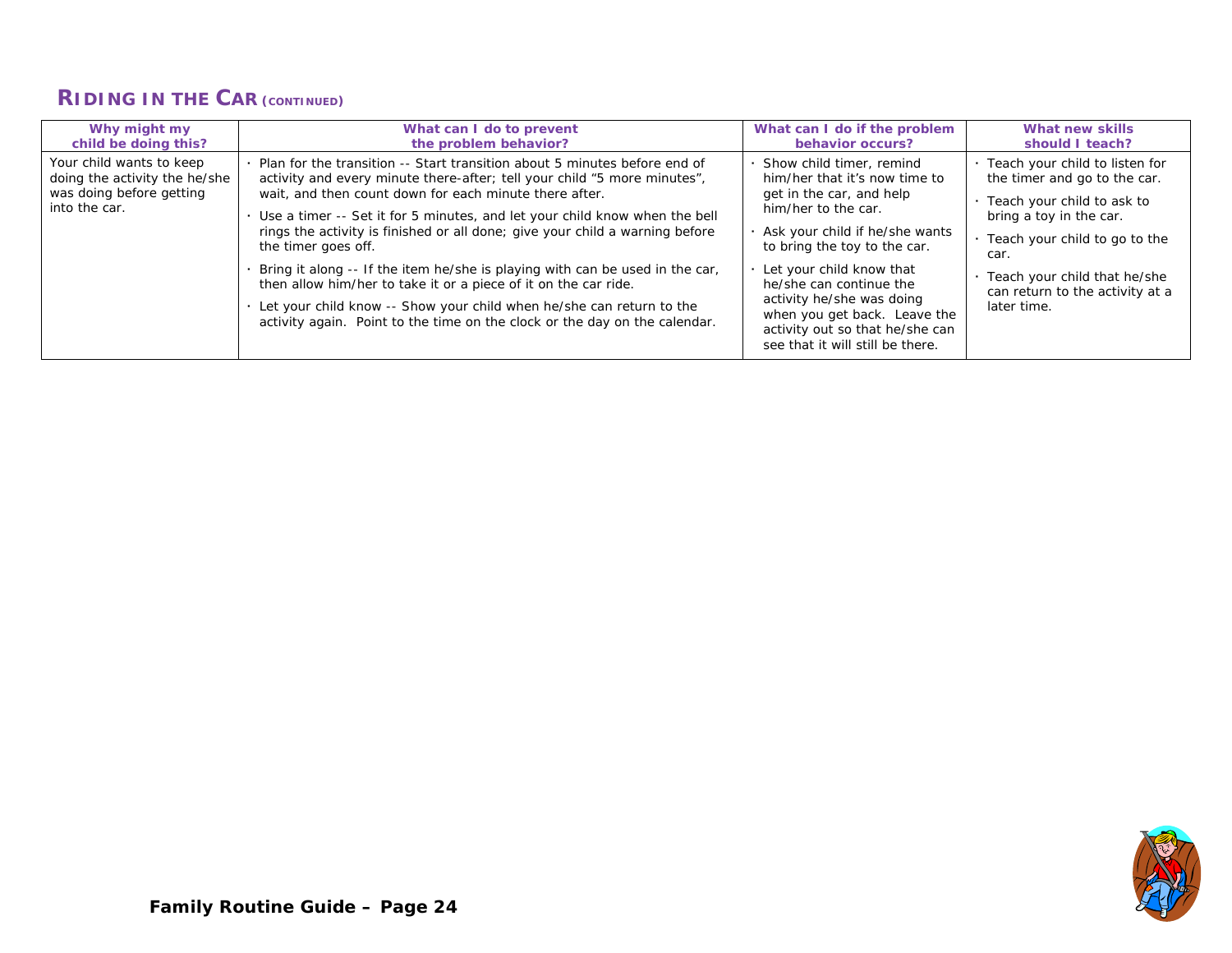#### **SHOPPING**

| Why might my<br>child be doing this?                        | What can I do to prevent<br>the problem behavior?                                                                                                                                                                                                                                                                                                                                                                                                                                                                                                                                                                                                                                                                                                                                                                                                                                                                                                                                                                                | What can I do if the problem<br>behavior occurs?                                                                                                                                                                                                                                                                                                                                                                                                           | What new skills<br>should I teach?                                                                                                                                                                                                                           |
|-------------------------------------------------------------|----------------------------------------------------------------------------------------------------------------------------------------------------------------------------------------------------------------------------------------------------------------------------------------------------------------------------------------------------------------------------------------------------------------------------------------------------------------------------------------------------------------------------------------------------------------------------------------------------------------------------------------------------------------------------------------------------------------------------------------------------------------------------------------------------------------------------------------------------------------------------------------------------------------------------------------------------------------------------------------------------------------------------------|------------------------------------------------------------------------------------------------------------------------------------------------------------------------------------------------------------------------------------------------------------------------------------------------------------------------------------------------------------------------------------------------------------------------------------------------------------|--------------------------------------------------------------------------------------------------------------------------------------------------------------------------------------------------------------------------------------------------------------|
| Your child wants to<br>leave or wants to go<br>home.        | Make a list together -- Let your child know ahead of time, what you plan to<br>do. Draw in a small notepad pictures to represent the 3 items you need,<br>and then a picture of a house to indicate that after you get those "3<br>items," (list them) "then, we will go home."<br>Get a book about shopping -- Go to your local library or book store, get a<br>book about shopping, read it with your child on a regular basis, and allow<br>him/her to read it to you. (Suggested story books: Maisy Goes Shopping<br>by Lucy Cousins; Just Shopping with Mom by Mercer Mayer.)<br>Plan shopping when you child is well-rested.<br>Plan shopping when your child is not hungry.<br>Make shopping time short, and slowly increase time to 30 minutes as your<br>child is successful with shorter time spans. If needed, start at 5 minutes,<br>and slowly increase time shopping.<br>Play a game while shopping -- Look for something red, look for something<br>that begins with "A", look for something that you drink, etc. | Validate your child's feelings,<br>and restate what is left on<br>your "shopping list". "I see<br>you are sad. We need to buy<br>one more thing. First we get<br>$\overline{a}$ : then we go home."<br>Remind your child by saying,<br>"First we pay, then we can go<br>to the car."                                                                                                                                                                       | · Teach your child to look at the<br>pictures of the items you need to<br>buy and to check off the<br>"shopping list" as you buy each<br>item.<br>· Teach your child "First check off<br>list, then go home."                                                |
| Your child does not like<br>riding in the<br>cart/stroller. | Offer choices -- Give your child a choice of holding your finger. Many<br>children don't like you holding his/her hand but will hold your finger or will<br>hold onto the shopping cart.<br>Distract -- If the child must ride in a cart/stroller, give him/her a choice of<br>something small to hold in the cart, e.g., juice cup, goldfish crackers, small<br>car, small baby.<br>Check it off -- Give your child a small notepad and crayon to mark off the<br>"shopping list". Draw 3 pictures of 3 items that you are shopping for so<br>that he/she can check them off once they are placed in the cart.<br>Play a game while shopping -- Look for something red, look for something<br>that begins with "A", look for something that you drink, etc.<br>Encourage success -- Praise your child the moment that he/she sits<br>appropriately or walks with you holding the cart or your hand/finger.                                                                                                                      | Redirect your child to make a<br>choice to hold the cart. Point<br>to the cart as you say it, or<br>hold your hand/finger. Reach<br>out your hand as you say it.<br>· Validate your child's feelings,<br>and then say, "First sit quietly<br>in the stroller/cart, then you<br>can have ______ (e.g., toy,<br>snack, juice)."<br>Show "shopping list pictures"<br>again, and remind child of<br>what is left. Have him/her<br>help you locate those items. | · Teach your child to make a choice<br>to hold hand/finger or side of the<br>cart.<br>· Teach your child to first sit<br>quietly, then he/she can have<br>Teach your child to check off the<br>pictures that represent the 3<br>items on your shopping list. |

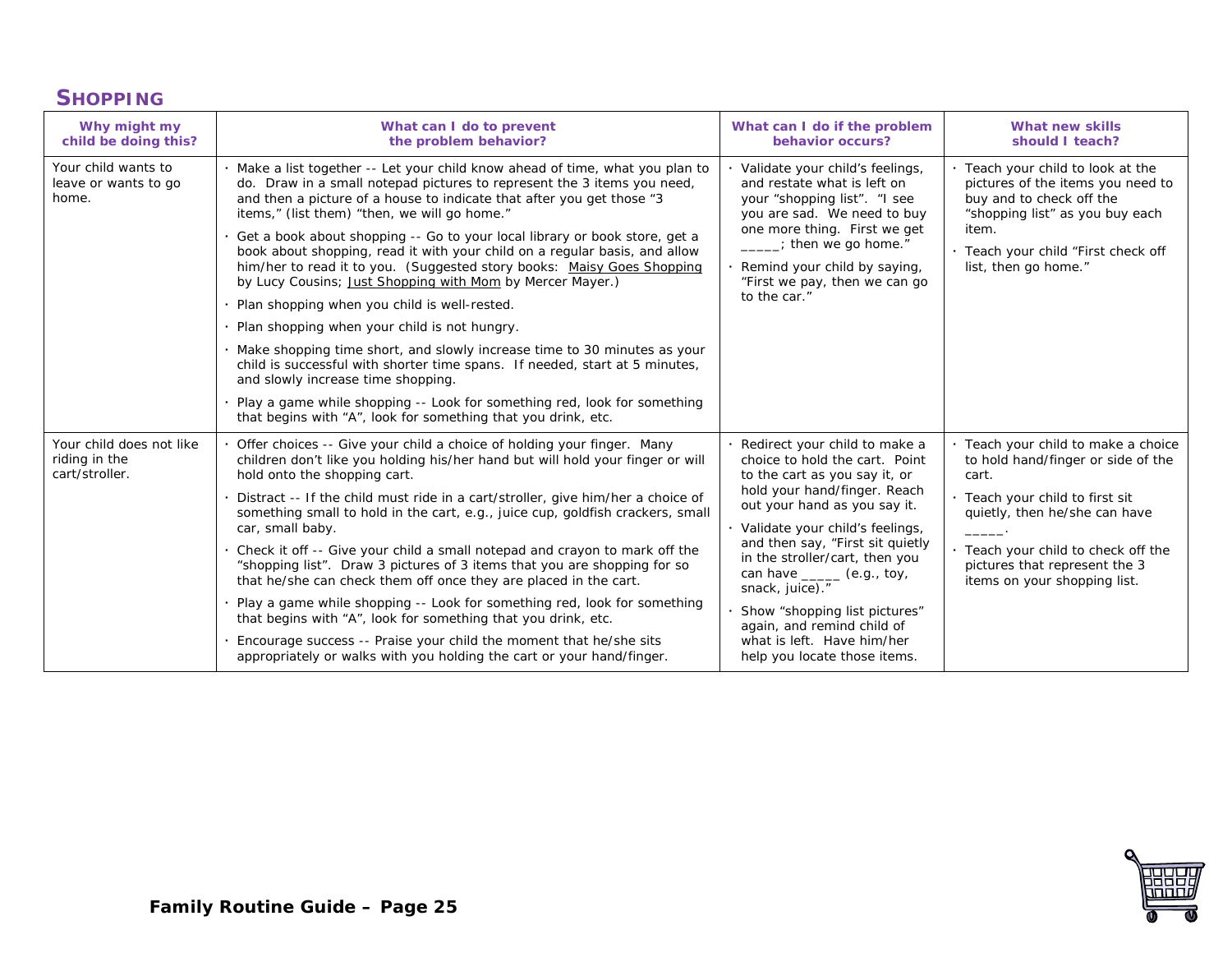#### **SHOPPING (CONTINUED)**

| Why might my<br>child be doing this?                                                                                | What can I do to prevent<br>the problem behavior?                                                                                                                                                                                                                                                                                                                                                                                                                                                                                                                                                                                                                                                                                                                                                                                                                                                                                                                                                                                                                                                                                               | What can I do if the problem<br>behavior occurs?                                                                                                                                                                                                                                                                                                        | What new skills<br>should I teach?                                                                                                                                                                                                 |
|---------------------------------------------------------------------------------------------------------------------|-------------------------------------------------------------------------------------------------------------------------------------------------------------------------------------------------------------------------------------------------------------------------------------------------------------------------------------------------------------------------------------------------------------------------------------------------------------------------------------------------------------------------------------------------------------------------------------------------------------------------------------------------------------------------------------------------------------------------------------------------------------------------------------------------------------------------------------------------------------------------------------------------------------------------------------------------------------------------------------------------------------------------------------------------------------------------------------------------------------------------------------------------|---------------------------------------------------------------------------------------------------------------------------------------------------------------------------------------------------------------------------------------------------------------------------------------------------------------------------------------------------------|------------------------------------------------------------------------------------------------------------------------------------------------------------------------------------------------------------------------------------|
| Your child wants<br>toys/items off the<br>shelves.                                                                  | Encourage your child -- Praise your child for walking/riding quietly you.<br>Get a book about shopping -- Go to your local library or book store, get a<br>book about shopping, read it with your child on a regular basis, and allow<br>him/her to read it to you. (Suggested story books: Maisy Goes Shopping<br>by Lucy Cousins; Just Shopping with Mom by Mercer Mayer.)<br>Make a list -- Prior to shopping, make a list of what you will be getting at<br>the store, and review the list with your child. Use simple pictures on a<br>small notepad to indicate what you are getting, and show it to your child.<br>Check it off -- Give the "shopping list" to your child while you are<br>shopping, and allow him/her to check off the list. Stress that "we are only<br>buying things on the list today".<br>Offer choices -- Prior to shopping, offer a shopping item choice to your<br>child. For example, your child can pick out a snack, the type of bubble<br>bath soap he/she would like, or maybe a small toy item. Then put that<br>item on the "shopping list". Again, stress that you are only buying items<br>on the list. | Remind your child that you<br>have a "shopping list".<br>Validate your child's feelings.<br>Say, "I know you really want<br>Maybe another time.<br>Today we are buying<br>———, _________, and                                                                                                                                                           | · Teach your child to make a choice<br>of a "shopping list" item that<br>he/she wants prior to going<br>shopping.<br>. Teach your child how to look at<br>the shopping list and check off<br>items as you get them.                |
| Your child wants the<br>adult to pay attention to<br>him/her. He/she may<br>want to play chase or<br>hide and seek. | Encourage success -- Pay attention to and praise your child for<br>walking/riding quietly with you. Purposely do this every few minutes.<br>Helping hands -- Have your child be your "helper". Give your child items<br>that he/she is suppose to help you look for and put in the cart.<br>Have your child help you put items on the check out counter or belt.<br>Schedule time to "play", e.g., chase, hide and seek, together at home.<br>Engage your child as you shop. Look for things together. Talk about what<br>you are seeing. Make your child a "shopping buddy".                                                                                                                                                                                                                                                                                                                                                                                                                                                                                                                                                                   | Remind your child of the items<br>you need help finding.<br>Remind your child you need<br>help putting the items on the<br>checkout belt.<br>Ignore inappropriate behavior.<br>Cue your child to say "I want<br>to help".<br>Let your child know when you<br>will play with him/her. Say,<br>"When we get home, we can<br>play chase or hide and seek". | · Teach your child to be a helper<br>and help you find the items.<br>. Teach your child to put items in<br>the cart.<br>· Teach your child to put items on<br>the checkout belt.<br>. Teach your child to say "I want to<br>help". |

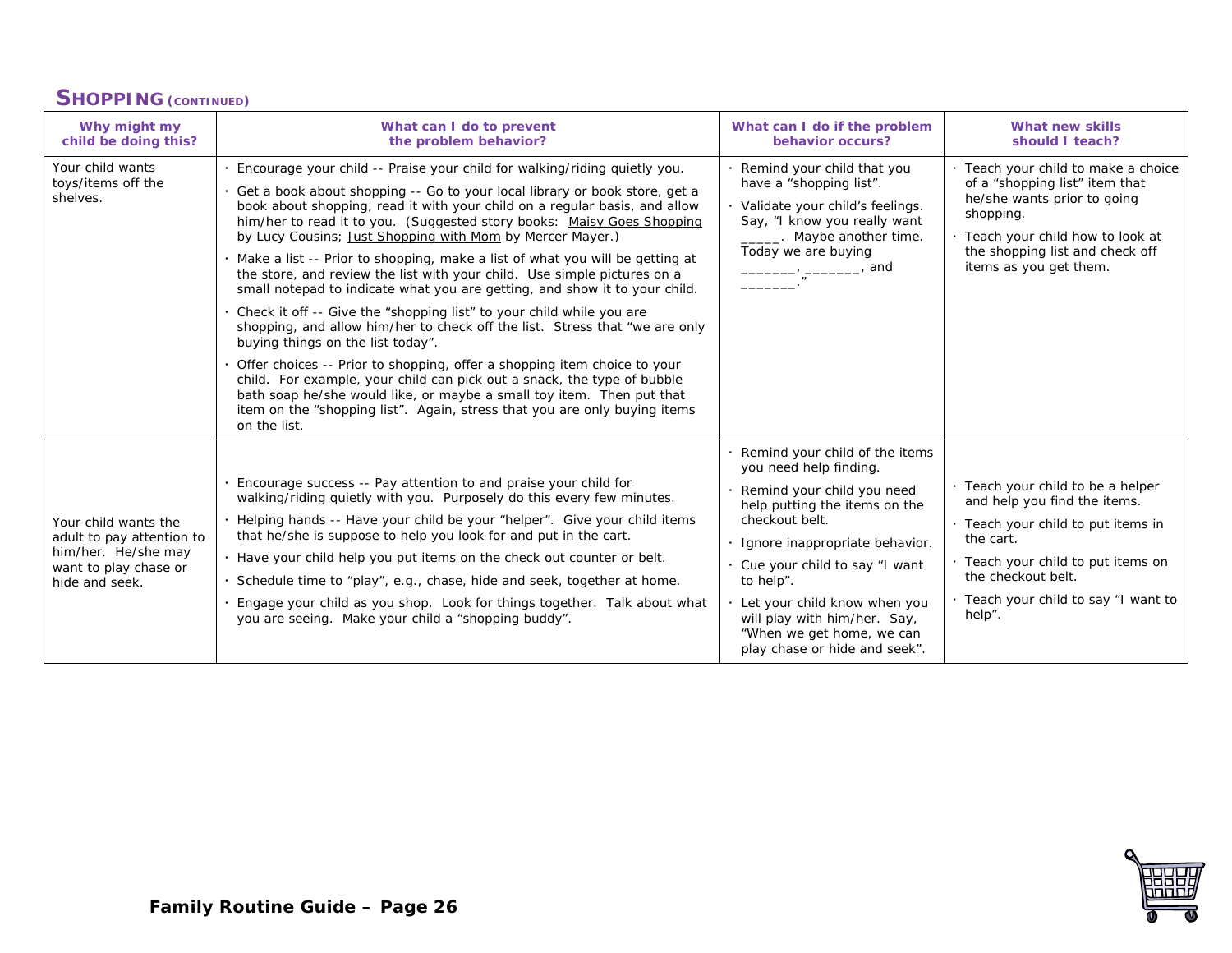#### **SHOPPING (CONTINUED)**

| Why might my<br>child be doing this?                                                         | What can I do to prevent<br>the problem behavior?                                                                                                                                                                                                                                                                                                                                                                                                                                                                                                                                                                                                                                                                                                                                                                                     | What can I do if the problem<br>behavior occurs?                                                                                                                                                                                                                                                                                                                                                          | What new skills<br>should I teach?                                                                                                                                                                            |
|----------------------------------------------------------------------------------------------|---------------------------------------------------------------------------------------------------------------------------------------------------------------------------------------------------------------------------------------------------------------------------------------------------------------------------------------------------------------------------------------------------------------------------------------------------------------------------------------------------------------------------------------------------------------------------------------------------------------------------------------------------------------------------------------------------------------------------------------------------------------------------------------------------------------------------------------|-----------------------------------------------------------------------------------------------------------------------------------------------------------------------------------------------------------------------------------------------------------------------------------------------------------------------------------------------------------------------------------------------------------|---------------------------------------------------------------------------------------------------------------------------------------------------------------------------------------------------------------|
| Your child does not<br>know why you are in the<br>store or how long it will<br>take to shop. | Let your child know ahead of time what you plan to do. Draw in a small<br>notepad pictures to represent the 3 items you need and then a picture of a<br>house to indicate that after you get those "3 items" (list them), then we<br>will go home.<br>Get a book about shopping -- Go to your local library or book store, get a<br>book about shopping, read it with your child on a regular basis, and allow<br>him/her to read it to you. (Suggested story books: Maisy Goes Shopping<br>by Lucy Cousins; Just Shopping with Mom by Mercer Mayer.)<br>Plan shopping when you child is well-rested.<br>Plan shopping when your child is not hungry.<br>Make shopping time short and fun.<br>Play a game while shopping: look for something red, look for something<br>that begins with "A", look for something that you drink, etc. | · Validate your child's feelings,<br>and restate what is left on<br>your "shopping list". "I see<br>you are upset. We need to<br>buy one more thing. First we<br>get ____; then we go home."<br>Review the entire shopping<br>list. Keep the list to a<br>minimum until your child<br>understands the shopping<br>routine.                                                                                | · Teach your child to look at the<br>pictures of the items you need to<br>buy and to check off the<br>"shopping list" as you buy each<br>item.<br>· Teach your child "first check off<br>list; then go home". |
| Your child wants to be<br>carried or held.                                                   | Give your child a choice of walking or riding in a cart.<br>Avoid shopping when your child is tired or hungry. Make sure he/she is<br>well rested and well-fed prior to shopping.<br>Encourage success -- praise your child for walking or riding like a big<br>boy/girl.<br>Limit your expectations -- reduce the length of the trip to match your<br>child's tolerance level.                                                                                                                                                                                                                                                                                                                                                                                                                                                       | Remind your child that he/she<br>has a choice to walk or ride.<br>Validate your child's feelings.<br>Say "I know you want me to<br>carry you, but I can't. I know<br>you are sad, but you can walk<br>holding my hand or ride in the<br>cart, and I will talk to you".<br>You can periodically give hugs.<br>. Ask your child if he/she is<br>tired. If he/she is, then have<br>him/her ride in the cart. | · Teach your child to walk.<br>. Teach your child to ride in the<br>cart.<br>· Teach your child to tell you if<br>he/she is tired.                                                                            |

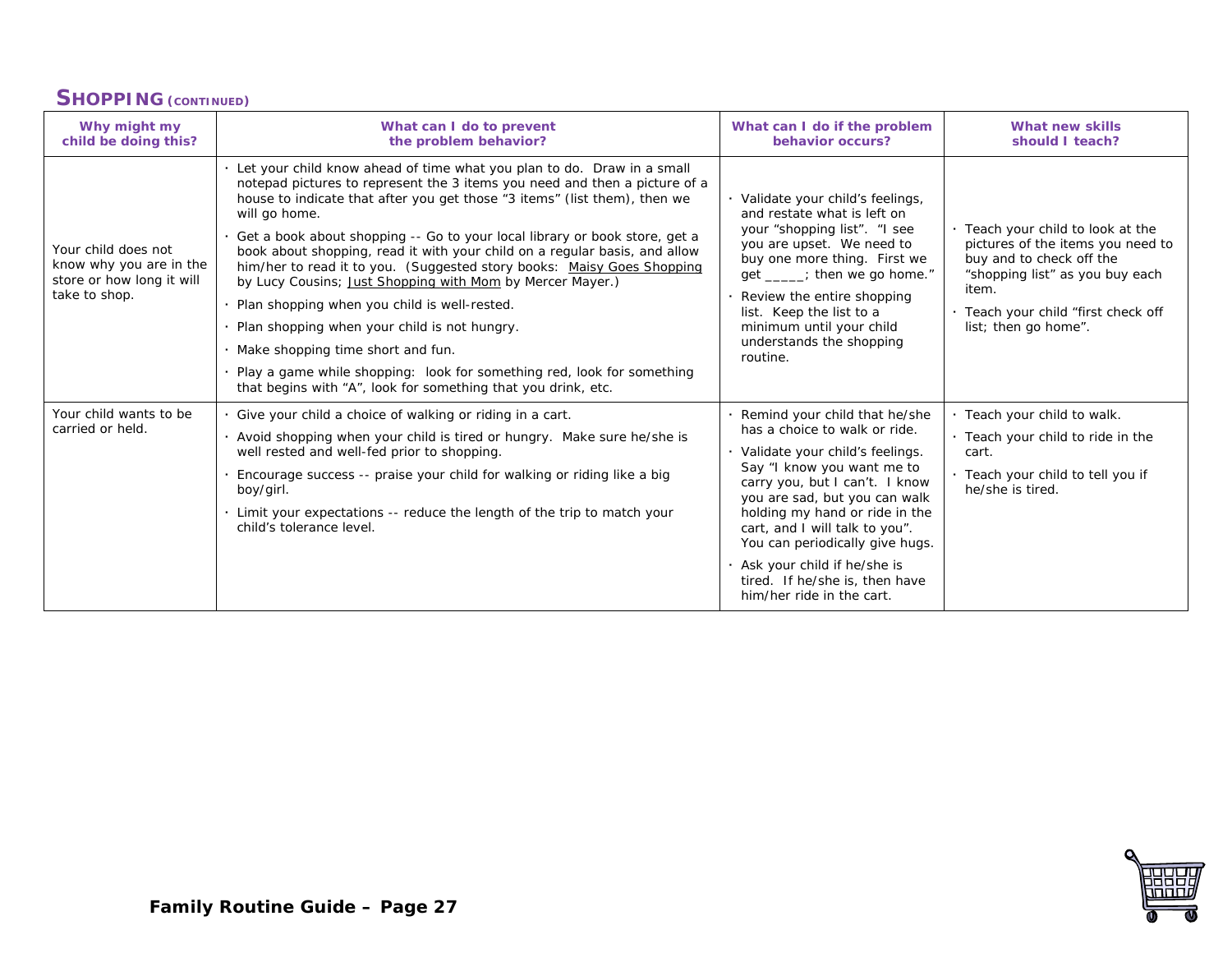# **RESTAURANTS**

| Why might my<br>child be doing this?                                 | What can I do to prevent<br>the problem behavior?                                                                                                                                                                                                                                                                                                                                                                                                                                                                                                                                                                                                                                                                                                                                                                                                                                                                                                                                                                                                                                                                                                                                                                                                                   | What can I do if the problem<br>behavior occurs?                                                                                                                                                                                                                                                                                                                                                                                                                                          | What new skills<br>should I teach?                                                                                                                                                                                                                                                                                                                                                                                                                                  |
|----------------------------------------------------------------------|---------------------------------------------------------------------------------------------------------------------------------------------------------------------------------------------------------------------------------------------------------------------------------------------------------------------------------------------------------------------------------------------------------------------------------------------------------------------------------------------------------------------------------------------------------------------------------------------------------------------------------------------------------------------------------------------------------------------------------------------------------------------------------------------------------------------------------------------------------------------------------------------------------------------------------------------------------------------------------------------------------------------------------------------------------------------------------------------------------------------------------------------------------------------------------------------------------------------------------------------------------------------|-------------------------------------------------------------------------------------------------------------------------------------------------------------------------------------------------------------------------------------------------------------------------------------------------------------------------------------------------------------------------------------------------------------------------------------------------------------------------------------------|---------------------------------------------------------------------------------------------------------------------------------------------------------------------------------------------------------------------------------------------------------------------------------------------------------------------------------------------------------------------------------------------------------------------------------------------------------------------|
| Your child wants an adult to<br>play or pay attention to<br>him/her. | Get a book about eating in restaurants -- Go to your local library or book<br>store, get a book about going out to eat, read it with your child, and then<br>suggest to your child that he/she can make his/her own "restaurant book"<br>using real photos. Take photographs, develop pictures, and staple several<br>pieces of paper together to make a book for your child by gluing in the<br>photographs and writing the steps of eating at a restaurant. Read your<br>homemade book to your child prior to going to a restaurant, and allow<br>him/her to read it to you. (Suggested story books: Barney and Baby Bop<br>Go to the Restaurant by Lyrick Publishing; Cailou at a Fancy Restaurant by<br>Sarah Margaret Johnson; Froggy Eats Out by Jonathan London.)<br>Bring quiet but interactive activities that you and your child can do while<br>waiting for the meal, e.g., paper and crayons, books, small puzzle.<br>· Make sitting fun -- talk with your child, play simple games, give your child<br>positive attention when sitting.<br>Encourage success -- praise your child for sitting, eating, and/or waiting to<br>go outside.<br>Encourage success -- Pay attention to and praise your child when he/she<br>sits and eats at the restaurant. | Remind your child of the steps<br>that you need to go through<br>when at a restaurant.<br>· Ignore inappropriate behavior.<br>Restate choices of quiet<br>activities/toys to play with<br>while waiting.                                                                                                                                                                                                                                                                                  | Teach your child to make a<br>choice of a quiet activity to<br>play with. You may even want<br>to show him/her the options<br>so that the choice is easier<br>than just hearing the choices.<br>. Teach your child to review the<br>steps of eating at a<br>restaurant.<br>Teach your child to say, "Play<br>with me" to get adult's<br>attention.                                                                                                                  |
| Your child wants to leave or<br>go home or go outside.               | Let your child know the steps you need to go through at a restaurant:<br>First we order, draw/read while waiting for food, eat; and then we get our<br>check, pay, and go home.<br>Get a book about eating in restaurants -- Go to your local library or book<br>store, get a book about going out to eat, read it with your child, and then<br>suggest to your child that he/she can make his/her own "restaurant book"<br>using real photos. Take photographs, develop pictures, and staple several<br>pieces of paper together to make a book for your child by gluing in the<br>photographs and writing the steps of eating at a restaurant. Read your<br>homemade book to your child prior to going to a restaurant, and allow<br>him/her to read it to you. (Suggested story books: Barney and Baby Bop<br>Go to the Restaurant by Lyrick Publishing; Cailou at a Fancy Restaurant by<br>Sarah Margaret Johnson; Froggy Eats Out by Jonathan London.)<br>. Let your child know about how much time there is before he/she gets to<br>leave or go for a walk outside.<br>Give your child a choice of alternate, quiet activities to do while waiting.<br>(e.g., paper and crayons, books, small puzzles)<br>· Go to an outdoor restaurant.                     | Validate your child's feelings.<br>Say something like, "I see you<br>are mad. First we pay, then<br>we can leave."<br>Remind your child of the steps<br>that you need to go through at<br>the restaurant.<br>Remind your child of his/her<br>choices of alternate activities.<br>Point out how nice others,<br>especially children, are sitting<br>in the restaurant.<br>Remind your child to first sit<br>quietly for a few minutes, then<br>he/she can ask to go for a<br>walk outside. | · Teach your child to ask "how<br>much longer".<br>· Teach your child to wait<br>quietly while doing an<br>alternate activity, such as<br>drawing, reading, or playing<br>with a small toy.<br>· Teach your child the steps you<br>need to go through at a<br>restaurant.<br>· Teach your child how to first<br>sit quietly; then he/she can go<br>out for a walk.<br>Teach your child to ask to go<br>for a walk outside in a calm<br>voice while sitting quietly. |

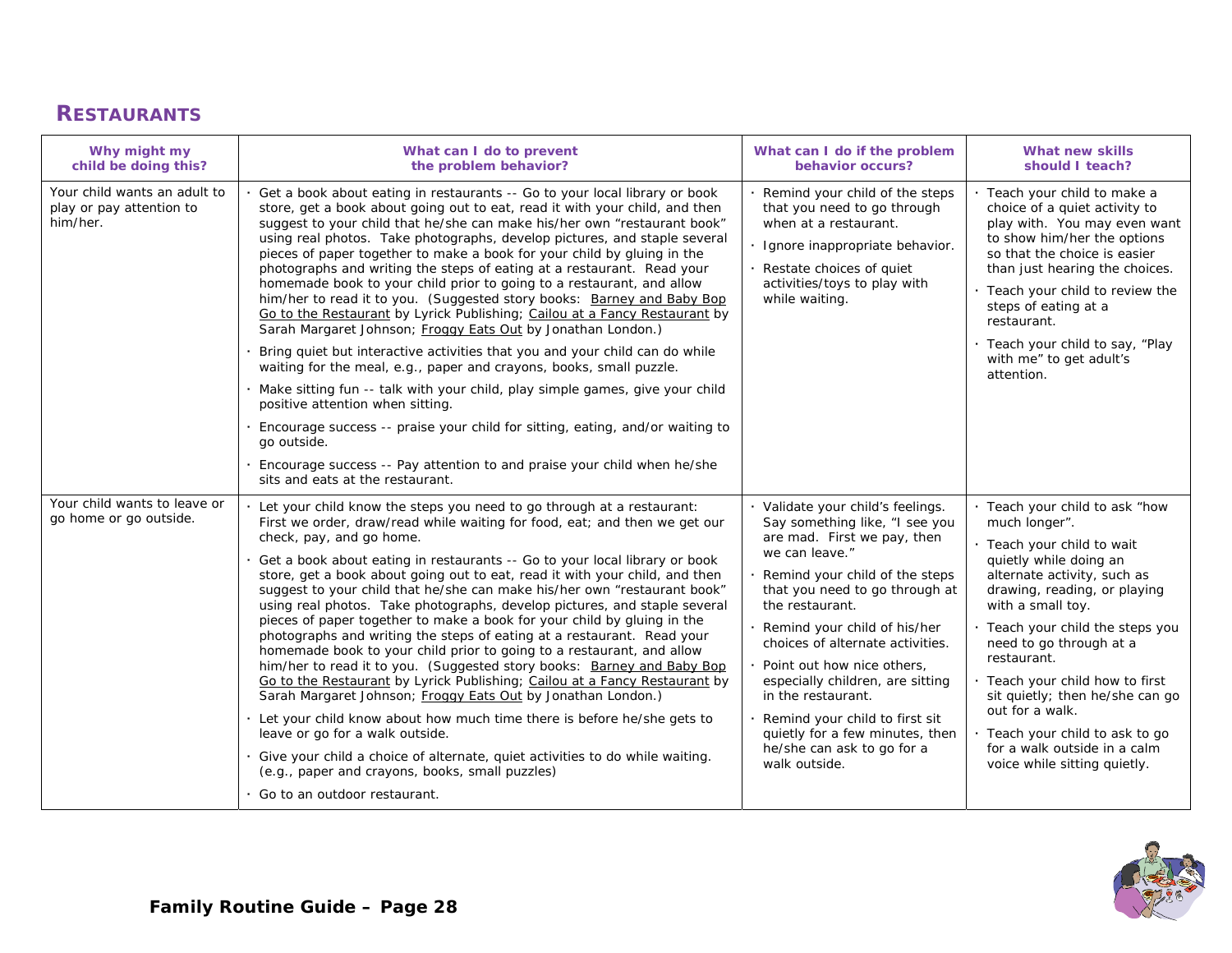# **RESTAURANTS (CONTINUED)**

| Why might my<br>child be doing this?                  | What can I do to prevent<br>the problem behavior?                                                                                                                                                                                                                                                                                                                                                                                                                                                                                                                                                                                                                                                                                                                                                                                                                                                                                                                                                                                                                                                                                                                                                                                                                                                                                                                                                                                                                                                                                                                     | What can I do if the problem<br>behavior occurs?                                                                                                                                                                                                                                                                                                                | What new skills<br>should I teach?                                                                                                                                              |
|-------------------------------------------------------|-----------------------------------------------------------------------------------------------------------------------------------------------------------------------------------------------------------------------------------------------------------------------------------------------------------------------------------------------------------------------------------------------------------------------------------------------------------------------------------------------------------------------------------------------------------------------------------------------------------------------------------------------------------------------------------------------------------------------------------------------------------------------------------------------------------------------------------------------------------------------------------------------------------------------------------------------------------------------------------------------------------------------------------------------------------------------------------------------------------------------------------------------------------------------------------------------------------------------------------------------------------------------------------------------------------------------------------------------------------------------------------------------------------------------------------------------------------------------------------------------------------------------------------------------------------------------|-----------------------------------------------------------------------------------------------------------------------------------------------------------------------------------------------------------------------------------------------------------------------------------------------------------------------------------------------------------------|---------------------------------------------------------------------------------------------------------------------------------------------------------------------------------|
| Your child is very hungry<br>and can't wait for food. | · Give your child a small snack prior to the meal.<br>Bring a small snack with you to the restaurant.<br>Distract your child, and play simple games or read a book while waiting for<br>the meal. "I Spy" is a great restaurant game.<br>· If your child is hungry, go to a restaurant where you know you can receive<br>the food quickly.<br>· Call in an order for an appetizer ahead of time to have ready for your<br>arrival.                                                                                                                                                                                                                                                                                                                                                                                                                                                                                                                                                                                                                                                                                                                                                                                                                                                                                                                                                                                                                                                                                                                                    | . Ask your child if he/she is<br>hungry. If he/she is, offer<br>choices of a small snack.<br>Ask your child if he/she would<br>like to play a game or read a<br>book.                                                                                                                                                                                           | · Teach your child how to make<br>a snack choice.<br>. Teach your child to eat the<br>snack choice.<br>· Teach your child to make a<br>choice to play a game or read<br>a book. |
| Your child does not like<br>sitting.                  | · Practice sitting to eat at home.<br>· Take a photograph of your child sitting in a chair at home at the meal<br>table. Then you can use that photograph of your child sitting to prompt<br>him/her to sit in the chair. Show the photograph to your child and say<br>"First sit (while patting the seat of the chair); then _____ (a favorite food)".<br>· Make sure that your child is sitting comfortably. For instance, make sure<br>that the child is stable in his/her seat. Consider using a booster seat that<br>fits securely on the chair and leaves enough room on the seat to rest<br>his/her feet.<br>· Make sitting fun -- Talk with your child; play simple games; give your child<br>positive attention when sitting.<br>· Get a book about eating in restaurants -- Go to your local library or book<br>store, get a book about going out to eat, read it with your child, and then<br>suggest to your child that he/she can make his/her own "restaurant book"<br>using real photos. Take photographs, develop pictures, and staple several<br>pieces of paper together to make a book for your child by gluing in the<br>photographs and writing the steps of eating at a restaurant. Read your<br>homemade book to your child prior to going to a restaurant, and allow<br>him/her to read it to you. (Suggested story books: Barney and Baby Bop<br>Go to the Restaurant by Lyrick Publishing; Cailou at a Fancy Restaurant by<br>Sarah Margaret Johnson; Froggy Eats Out by Jonathan London.)<br>Encourage your child, and praise for sitting. | Ignore inappropriate behavior<br>if possible, and point out<br>others who are sitting quietly<br>and correctly.<br>Show your child his/her<br>photograph sitting in a chair<br>for a meal and say "First, sit.<br>Then ________". Show snack<br>item.<br>Remove plate from child's<br>reach; prompt to sit; and then<br>allow to eat once he/she is<br>sitting. | · Teach your child to use a<br>booster chair, if appropriate<br>for his/her age.<br>· Teach your child to look at<br>his/her photograph sitting and<br>sit.                     |

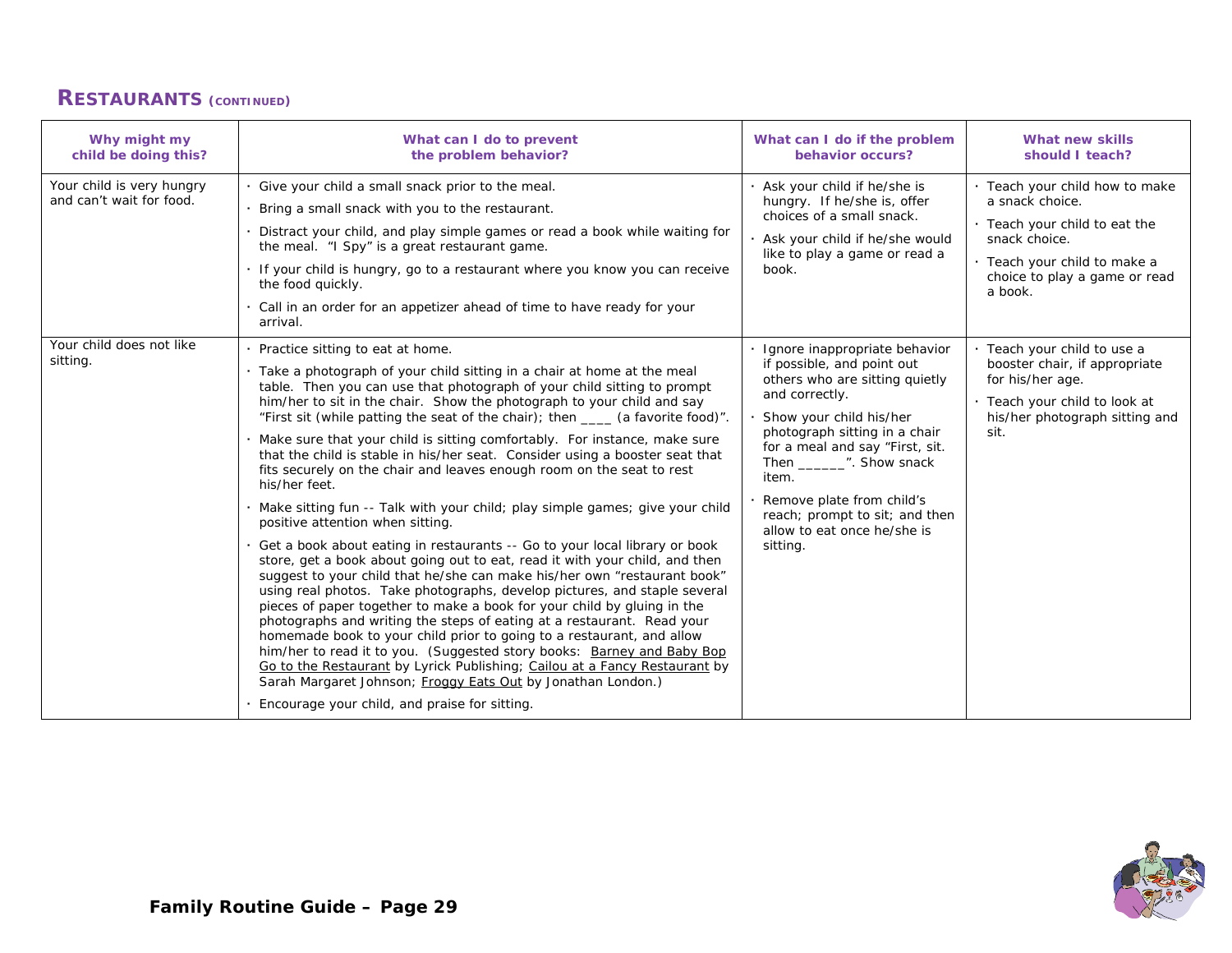#### **GOING TO THE DOCTOR**

| Why might my<br>child be doing this?                            | What can I do to prevent<br>the problem behavior?                                                                                                                                                                                                                                                                                                                                                                                                                                                                                                                                                                                                                                                                                                                                                                                                                                                                                                                                                                                                                                                                                                                                                                                                                                                                                                                                                                                                                                                                                                                 | What can I do if the problem<br>behavior occurs?                                                                                                                                                                                                                                                                                                                                                                                                     | <b>What new skills</b><br>should I teach?                                                                                                                                                                                                                                     |
|-----------------------------------------------------------------|-------------------------------------------------------------------------------------------------------------------------------------------------------------------------------------------------------------------------------------------------------------------------------------------------------------------------------------------------------------------------------------------------------------------------------------------------------------------------------------------------------------------------------------------------------------------------------------------------------------------------------------------------------------------------------------------------------------------------------------------------------------------------------------------------------------------------------------------------------------------------------------------------------------------------------------------------------------------------------------------------------------------------------------------------------------------------------------------------------------------------------------------------------------------------------------------------------------------------------------------------------------------------------------------------------------------------------------------------------------------------------------------------------------------------------------------------------------------------------------------------------------------------------------------------------------------|------------------------------------------------------------------------------------------------------------------------------------------------------------------------------------------------------------------------------------------------------------------------------------------------------------------------------------------------------------------------------------------------------------------------------------------------------|-------------------------------------------------------------------------------------------------------------------------------------------------------------------------------------------------------------------------------------------------------------------------------|
| Your child is fearful and<br>wants to leave.                    | Get a book about going to the doctor -- Go to your local library or book<br>store, get a book about going to the doctor; read it with your child, and<br>then suggest to your child that he/she can make his/her own "going to the<br>doctor book" using real photos. Take photographs, develop pictures, and<br>staple several pieces of paper together to make a book for your child by<br>gluing in the photographs and writing the steps of going to the doctor in<br>the book. Read your homemade book to your child prior to going to the<br>doctor, and allow him/her to read it to you. Bring the book with you to the<br>doctor's office for review if needed. (Suggested story books: Doctor Maisy<br>by Lucy Cousins; Barney Goes to the Doctor by Scholastic Inc.; Froggy<br>Goes to the Doctor by Jonathan London; Blue's Checkup (Blue's Clues<br>$\#13$ ) by Sarah Albee.)<br>Prior to going to the doctor. Pretend play at home being a doctor and a<br>patient. Practice with each other, or use a baby doll as the patient.<br>Discuss feeling words so your child can express feelings: happy, sad,<br>scared, and excited. Model on your own face, or use pictures or story<br>books to discuss the different feelings.<br>Share with your child something that might scare you, and let him/her<br>know that when you breathe slow deep breaths it can help you do the<br>scary thing.<br>Allow your child to bring a "comfort item" to the doctor's visit, such as a<br>soft stuffed animal, favorite small toy, a sippy cup, or a blanket. | · Validate your child's feelings.<br>Say "I see you are scared. I<br>will stay with you the whole<br>time".<br>Re-read the story about going<br>to the doctor.<br>Say to your child "Tell me how<br>you feel". You may have to<br>ask, "Are you scared? Say<br>scared".<br>Remind your child to take slow<br>deep breaths, and model how.<br>Ask your child if he/she wants<br>a stuffed animal to hold or a<br>small toy, sippy cup, or<br>blanket. | · Teach your child to say how<br>he/she feels.<br>· Teach your child to take slow<br>deep breaths.<br>· Teach your child to go through<br>the steps in his/her book about<br>going to the doctor.                                                                             |
| Your child wants to be<br>held/carried.<br>Your child wants the | Have your child ask you appropriately to carry him/her.<br>· If this is not an option, or you are trying to work on walking, give your<br>child a choice of holding your finger, hand, purse strap, or belt loop.<br>Let your child know that first he/she walks like a big kid into the doctor's<br>office, and after checking in, then he/she can sit on your lap.<br>Let your child know ahead of time that when the doctor comes into the                                                                                                                                                                                                                                                                                                                                                                                                                                                                                                                                                                                                                                                                                                                                                                                                                                                                                                                                                                                                                                                                                                                     | Remind to ask first and then<br>you will carry him/her. Only if<br>possible, and he/she asks<br>without using challenging<br>behavior.<br>Give your child a choice of<br>holding a hand, finger, purse<br>strap, or belt loop.<br>Remind your child to first<br>walk; then he/she can sit in<br>your lap.<br>Ignore inappropriate behavior.                                                                                                          | · Teach your child to gesture/ask<br>to be held, if possible.<br>· Teach your child to make a choice<br>to hold your hand, finger, or<br>purse strap/belt loop.<br>· Teach your child to first walk,<br>then he/she can sit in your lap.<br>· Teach your child to sit or play |
| adult to pay attention to<br>him/her.                           | room, that first mommy/daddy talks to the doctor, and then<br>mommy/daddy can play and talk to the child.<br>Praise your child every so often for doing what the doctor asked or waiting<br>quietly. Take toys or books that you can use to play with your child while<br>waiting. Encourage your child to play or look at the book while you talk to<br>the doctor.                                                                                                                                                                                                                                                                                                                                                                                                                                                                                                                                                                                                                                                                                                                                                                                                                                                                                                                                                                                                                                                                                                                                                                                              | Remind your child, first you<br>talk to the doctor; then you<br>can talk to and play with your<br>child.                                                                                                                                                                                                                                                                                                                                             | quietly while waiting.<br>· Teach your child to say "Play with<br>me".                                                                                                                                                                                                        |

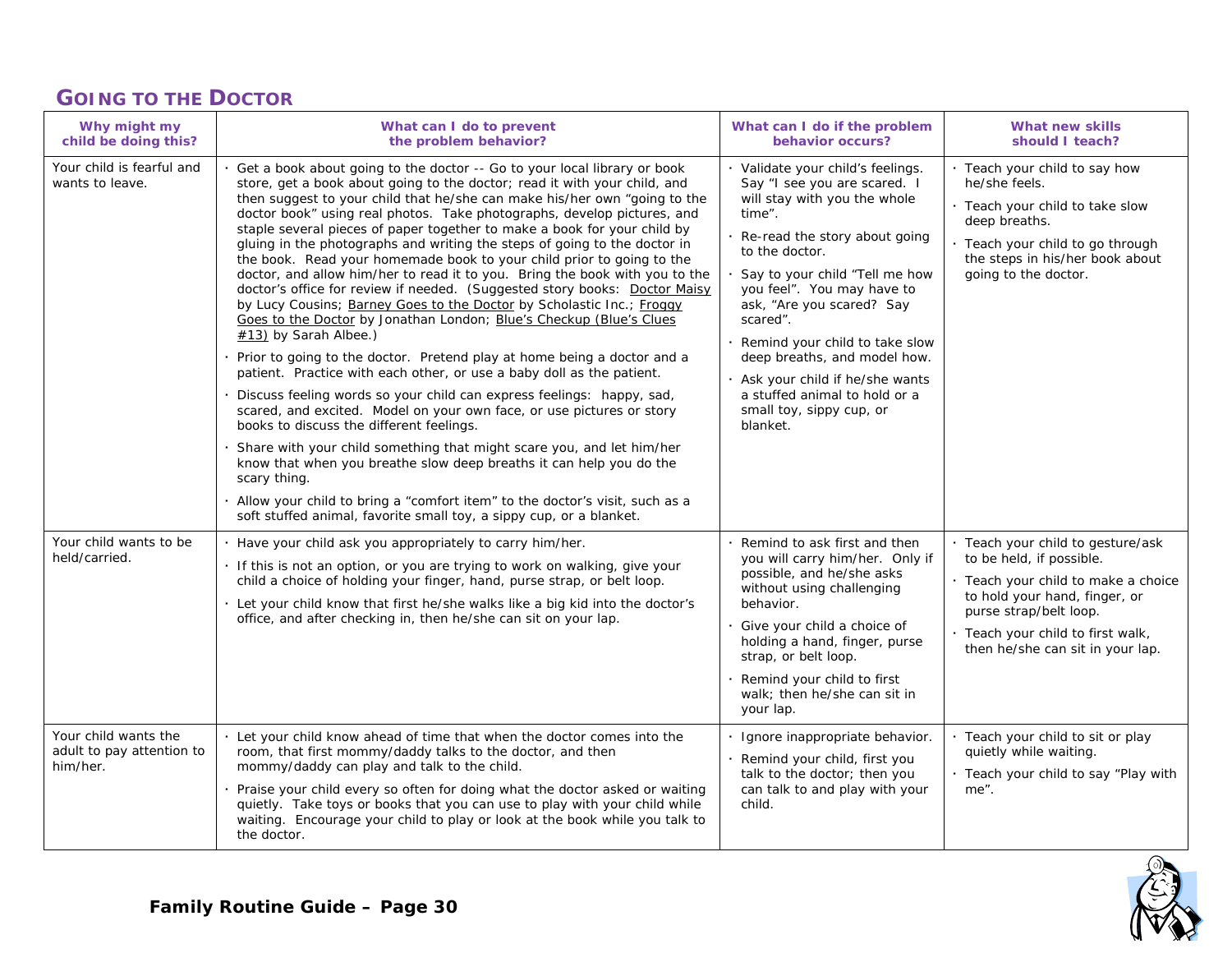#### **GOING TO THE DOCTOR (CONTINUED)**

| Why might my                             | What can I do to prevent                                                                                                                                                                                                                                                                                                                                                                                                                                                                                                                                                                                                                                                                                                                                                                                                                                                                                                                                                                                                                                                                                                                                                                                                                                                                                                                                                                                                                                                                                                                                                                                                                                                               | What can I do if the problem                                                                                                                                                                                  | What new skills                                                                                                                                                  |
|------------------------------------------|----------------------------------------------------------------------------------------------------------------------------------------------------------------------------------------------------------------------------------------------------------------------------------------------------------------------------------------------------------------------------------------------------------------------------------------------------------------------------------------------------------------------------------------------------------------------------------------------------------------------------------------------------------------------------------------------------------------------------------------------------------------------------------------------------------------------------------------------------------------------------------------------------------------------------------------------------------------------------------------------------------------------------------------------------------------------------------------------------------------------------------------------------------------------------------------------------------------------------------------------------------------------------------------------------------------------------------------------------------------------------------------------------------------------------------------------------------------------------------------------------------------------------------------------------------------------------------------------------------------------------------------------------------------------------------------|---------------------------------------------------------------------------------------------------------------------------------------------------------------------------------------------------------------|------------------------------------------------------------------------------------------------------------------------------------------------------------------|
| child be doing this?                     | the problem behavior?                                                                                                                                                                                                                                                                                                                                                                                                                                                                                                                                                                                                                                                                                                                                                                                                                                                                                                                                                                                                                                                                                                                                                                                                                                                                                                                                                                                                                                                                                                                                                                                                                                                                  | behavior occurs?                                                                                                                                                                                              | should I teach?                                                                                                                                                  |
| Your child wants to<br>leave or go home. | Get a book about going to the doctor -- Go to your local library or book<br>store; get a book about going to the doctor, read it with your child, and<br>then suggest to your child that he/she can make his/her own "going to the<br>doctor book" using real photos. Take photographs, develop pictures, and<br>staple several pieces of paper together to make a book for your child by<br>gluing in the photographs and writing the steps of going to the doctor in<br>the book. Read your homemade book to your child prior to going to the<br>doctor, and allow him/her to read it to you. Bring the book with you to the<br>doctor's office for review if needed. (Suggested story books: Doctor Maisy<br>by Lucy Cousins; Barney Goes to the Doctor by Scholastic Inc.; Froggy<br>Goes to the Doctor by Jonathan London; Blue's Checkup (Blue's Clues<br>#13) by Sarah Albee.)<br>Let your child know the steps you need to go through during the doctor's<br>visit: sign-in, sit and wait/play, go step on scale, go into doctor's room,<br>get blood pressure, give gentle arm hug, wait for doctor, doctor checks<br>you, go pay, get in car<br>Let your child know about how much time there is before he/she gets to<br>leave. (e.g., "After the doctor checks you, then all we need to do is pay,<br>and then we can go.")<br>Encourage your child and praise any attempts he/she takes to do steps of<br>"visiting the doctor".<br>Bring several small items that your child prefers to play with, and give<br>him/her choices of items to encourage him/her to stay.<br>Point out that first you are going to the doctor, and then you are going to<br>(something fun). | Remind your child of the steps<br>you need to go through at the<br>doctor's.<br>Remind your child about how<br>long it will be before you can<br>leave.<br>Give your child a choice of<br>items to play with. | Teach your child to follow the<br>steps of what to do at the<br>doctor's office.<br>· Teach your child to make choices<br>of what to play with while<br>waiting. |

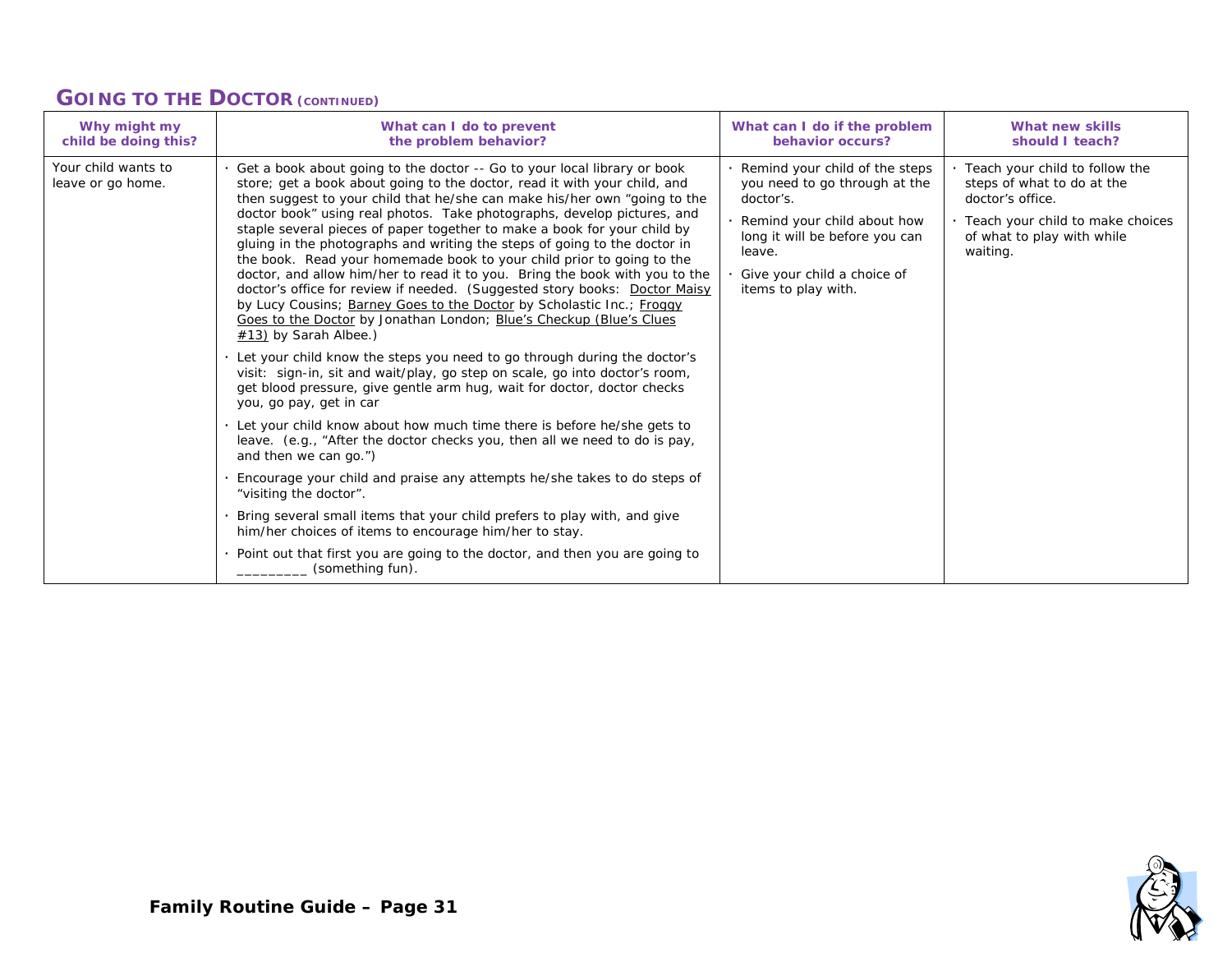# **TAKING MEDICINE**

| Why might my<br>child be doing this?                                                                                           | What can I do to prevent<br>the problem behavior?                                                                                                                                                                                                                                                                                                                                                                                                                                                                                                                                                                                                                                                                                                                                                                                                                                                                                                                                                                                                                                                                                                                                                                                                                                                                                                                                                                                                                                                                                                                                                                                                                                                                                                                                                                                                                     | What can I do if the problem<br>behavior occurs?                                                                                                                                                                                                                                                                                                                                             | <b>What new skills</b><br>should I teach?                                                                                                                                                                                                  |
|--------------------------------------------------------------------------------------------------------------------------------|-----------------------------------------------------------------------------------------------------------------------------------------------------------------------------------------------------------------------------------------------------------------------------------------------------------------------------------------------------------------------------------------------------------------------------------------------------------------------------------------------------------------------------------------------------------------------------------------------------------------------------------------------------------------------------------------------------------------------------------------------------------------------------------------------------------------------------------------------------------------------------------------------------------------------------------------------------------------------------------------------------------------------------------------------------------------------------------------------------------------------------------------------------------------------------------------------------------------------------------------------------------------------------------------------------------------------------------------------------------------------------------------------------------------------------------------------------------------------------------------------------------------------------------------------------------------------------------------------------------------------------------------------------------------------------------------------------------------------------------------------------------------------------------------------------------------------------------------------------------------------|----------------------------------------------------------------------------------------------------------------------------------------------------------------------------------------------------------------------------------------------------------------------------------------------------------------------------------------------------------------------------------------------|--------------------------------------------------------------------------------------------------------------------------------------------------------------------------------------------------------------------------------------------|
| Your child hates taking<br>or the taste of medicine.                                                                           | Get a book about taking medicine -- Go to your local library, your<br>pediatrician's office, or book store and get a book about taking medicine,<br>read it with your child, and then suggest to your child that he/she can<br>make his/her own "taking medicine book" using real photos. Take<br>photographs, develop pictures, and staple several pieces of paper together<br>to make a book for your child by gluing in the photographs and writing the<br>steps of "taking medicine" in the book. Read your homemade book to your<br>child prior to medicine time, and allow him/her to read it to you.<br>(Suggested story books: How Do Dinosaurs Get Well Soon? by Jane<br>Yolen; Blue's Checkup (Blue's Clues #13) by Sarah Albee; Don't You Feel<br>Well Sam by Amy Hest; Lion Who Had Asthma by Jonathan London.)<br>Give your child medicine in combination with something that tastes good,<br>like a sweet juice or a yummy snack.<br>· Tell your child that first he/she needs to take medicine, and then he/she<br>can __________________(something fun).<br>Make taking medicine fun -- if your child takes more than one medication,<br>tell your child to think of what medicine he/she wants to take first, and<br>then you will try to guess what medicine it is that he/she is going to take.<br>Make it a race -- play a game with your child, and have him/her try to take<br>medicine before you finish 30 jumping jacks/push ups/putting all the<br>dishes in the dishwasher.<br>If you, as the parent, also take medicine, take your medicine at the same<br>time as your child, and see who can take all their medicine first.<br>Make a "medicine chart" -- Use a chart, and list the medications and every<br>time your child takes a medicine. Or each day he/she takes medicine the<br>child puts a sticker on his/her medicine chart. | · Validate your child feelings. "I<br>know you don't like taking<br>medicine. But you have to<br>take it ________ (to feel better,<br>to breath easy, so your<br>tummy doesn't get sick)."<br>Remind your child that first<br>he/she needs to take<br>medicine, then he/she can<br>_ (something fun).<br>Remind your child that he/she<br>can check off on the chart<br>when he/she is done. | · Teach your child to use a self<br>monitoring chart, and check off<br>medicine as he/she takes it.<br>· Teach your child how to first take<br>medicine, then he/she can<br>(do something fun).<br>· Teach your child to take<br>medicine. |
| Your child wants the<br>adult to pay attention to<br>him/her, e.g., runs,<br>wants to play chase,<br>acts silly for attention. | . Let your child know that first he/she takes medicine; then you both can<br>e.g., do fun activity, together. Say, "First I will watch you take<br>your medicine and then we can _________."<br>Point out what your child is doing correctly, and praise him/her.<br>Make a "medicine chart" -- Use a chart, and list the medications and every<br>time your child takes a medicine. Or each day he/she takes medicine the<br>child puts a sticker on his/her medicine chart. You can hold the stickers,<br>and let him/her choose which sticker to place in each spot.                                                                                                                                                                                                                                                                                                                                                                                                                                                                                                                                                                                                                                                                                                                                                                                                                                                                                                                                                                                                                                                                                                                                                                                                                                                                                               | · Ignore inappropriate behavior.<br>Remind your child that first<br>you will watch him/her take<br>medicine; then you can<br>Point to the medicine chart.<br>remind him/her to take<br>medicine, and check off or put<br>a sticker on the chart.                                                                                                                                             | · Teach your child to first take<br>medicine; then he/she can<br>· Teach your child to use self<br>monitoring chart, and check off or<br>put a sticker on the chart when<br>finished taking medicine.                                      |

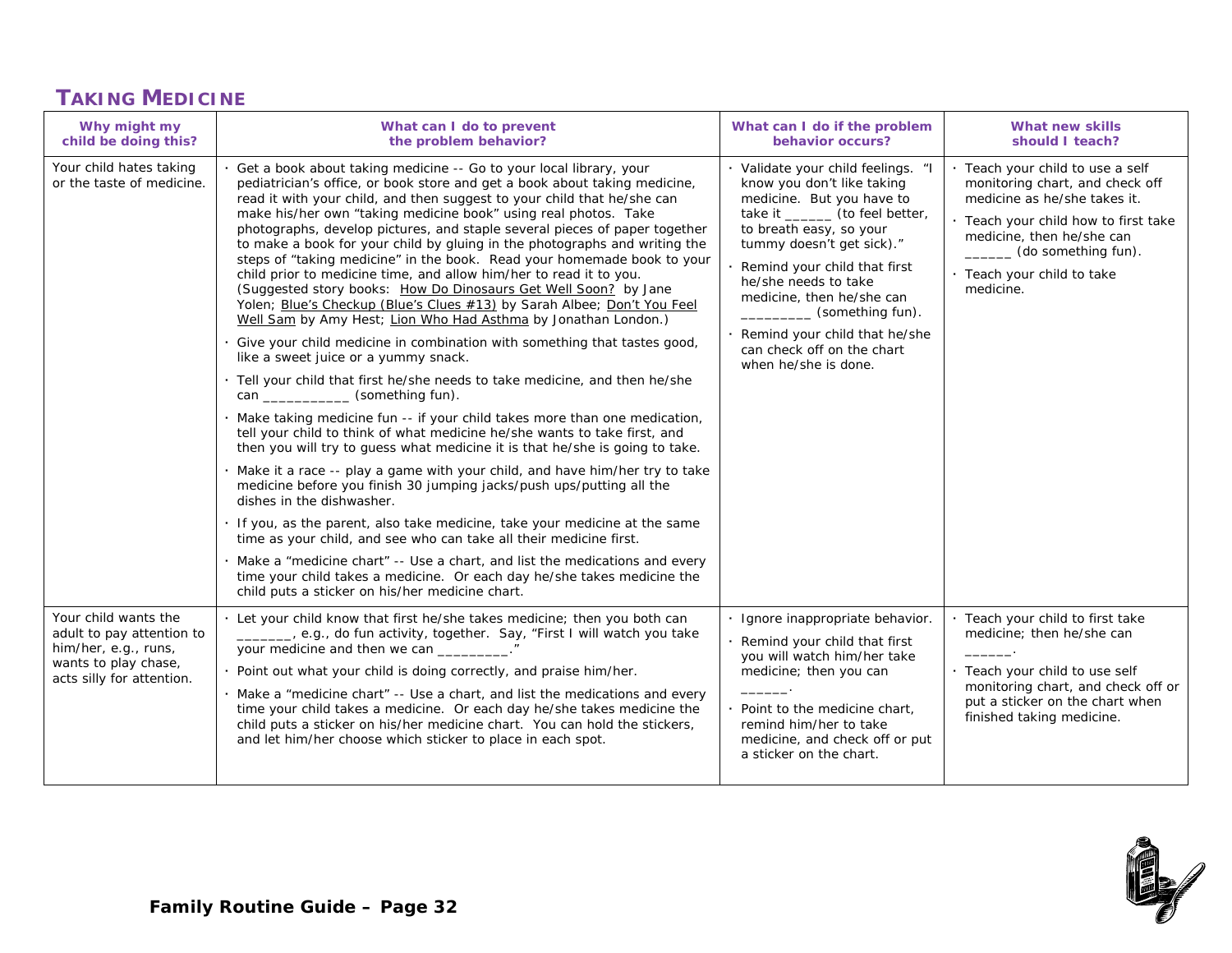#### **TAKING MEDICINE (CONTINUED)**

| Why might my<br>child be doing this?                                                              | What can I do to prevent<br>the problem behavior?                                                                                                                                                                                                                                                                                                                                                                                                                                                                                                                                                                                                                                                                                                                                                                                                                                                                                                                                                                                                                                                                                                                                                                                                                | What can I do if the problem<br>behavior occurs?                                                                                                                                                                                                                                                       | What new skills<br>should I teach?                                                                                                                   |
|---------------------------------------------------------------------------------------------------|------------------------------------------------------------------------------------------------------------------------------------------------------------------------------------------------------------------------------------------------------------------------------------------------------------------------------------------------------------------------------------------------------------------------------------------------------------------------------------------------------------------------------------------------------------------------------------------------------------------------------------------------------------------------------------------------------------------------------------------------------------------------------------------------------------------------------------------------------------------------------------------------------------------------------------------------------------------------------------------------------------------------------------------------------------------------------------------------------------------------------------------------------------------------------------------------------------------------------------------------------------------|--------------------------------------------------------------------------------------------------------------------------------------------------------------------------------------------------------------------------------------------------------------------------------------------------------|------------------------------------------------------------------------------------------------------------------------------------------------------|
| Your child wants to do<br>something different than<br>taking medicine, e.g.,<br>play, run, chase. | Let your child know that first he/she takes medicine; then he/she can<br>e.g., do fun activity.<br>Schedule taking medicine at a time of the day to allow for something fun to<br>occur after medicine time.<br>Give your child a choice of something fun to do after medicine is taken. So<br>say "First medicine and then you can ______ or _________".                                                                                                                                                                                                                                                                                                                                                                                                                                                                                                                                                                                                                                                                                                                                                                                                                                                                                                        | Remind your child to first take<br>medication: then he/she can<br>e.g., do fun activity.                                                                                                                                                                                                               | Teach your child to first take<br>medicine: then he/she can do<br>something fun.                                                                     |
| Your child doesn't<br>understand why he/she<br>has to take medicine.                              | Let your child know what the medicine is for. You could say something<br>like, "This medicine helps you feel good. When you don't take this<br>medicine you might ____________.<br>Let your child know that first he/she takes medicine, then he/she can<br>e.g., do fun activity.<br>Get a book about taking medicine -- Go to your local library, your<br>pediatrician's office, or book store; get a book about taking medicine, read<br>it with your child, and then suggest to your child that he/she can make<br>his/her own "taking medicine book" using real photos. Take photographs,<br>develop pictures, and staple several pieces of paper together to make a<br>book for your child by gluing in the photographs and writing the steps of<br>"taking medicine" in the book. Read your homemade book to your child<br>prior to medicine time, and allow him/her to read it to you. (Suggested<br>story book: How Do Dinosaurs Get Well Soon? by Jane Yolen; Blue's<br>Checkup (Blue's Clues #13) by Sarah Albee; Don't You Feel Well Sam by<br>Amy Hest; Lion Who Had Asthma by Jonathan London.)<br>Let your child know that sometimes you too have to take medicine, and<br>then give him/her an example of when you had to take medicine and why. | Remind your child why he/she<br>has to take the medicine.<br>"This medicine helps you feel<br>good. When you don't take<br>this medicine you might<br>(have a hard<br>time breathing, get a sick<br>tummy)."<br>Remind your child to first take<br>medicine, then he/she can<br>e.g., do fun activity. | . Teach your child to first take<br>medicine; then he/she can do<br>something fun.<br>· Teach your child that the<br>medicine helps you feel better. |

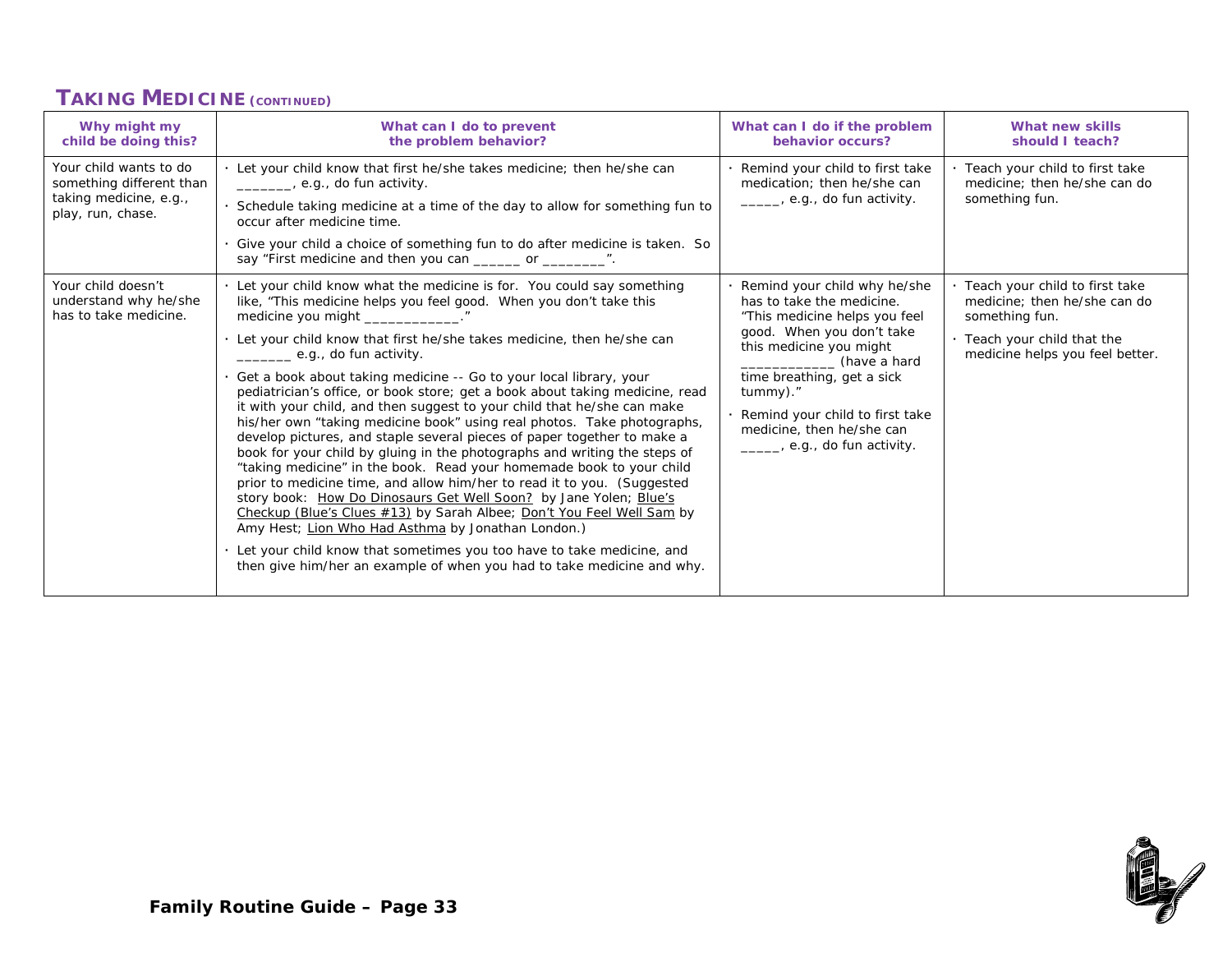# **TAKING A BATH**

| Why might my<br>child be doing this?                                                         | What can I do to prevent<br>the problem behavior?                                                                                                                                                                                                                                                                                                                                                                                                                                                                                                                                                                                                                                                                                                                                                                                                                                                                                                                                                                                                                                              | What can I do if the problem<br>behavior occurs?                                                                                                                                                                                                                                                                      | What new skills<br>should I teach?                                                                                                                                                                                                       |
|----------------------------------------------------------------------------------------------|------------------------------------------------------------------------------------------------------------------------------------------------------------------------------------------------------------------------------------------------------------------------------------------------------------------------------------------------------------------------------------------------------------------------------------------------------------------------------------------------------------------------------------------------------------------------------------------------------------------------------------------------------------------------------------------------------------------------------------------------------------------------------------------------------------------------------------------------------------------------------------------------------------------------------------------------------------------------------------------------------------------------------------------------------------------------------------------------|-----------------------------------------------------------------------------------------------------------------------------------------------------------------------------------------------------------------------------------------------------------------------------------------------------------------------|------------------------------------------------------------------------------------------------------------------------------------------------------------------------------------------------------------------------------------------|
| Your child loves bath time<br>and does not want to get<br>out.                               | Set a timer -- Let your child know that he/she has _____ minutes for<br>bath and then it will be time for __________. Plan something fun just<br>after bath time.<br>Plan to do something that your child considers fun or exciting right after<br>bath, and say to him/her, "First bath, then _________," e.g., fun activity.<br>Give your child a warning to let him/her know that bath time will be<br>ending soon. Say something like "In 5 minutes it will be time to get out<br>of the bath and ________". Then when there are 2 minutes left, let<br>him/her know again. And finally at 1 minute let him/her know one last<br>time. When it is time to get out, say "Time to get out and _______" and<br>quickly and safely help him/her out of the tub. Then make drying fun.<br>Make drying off fun -- Give your child choices such as, "Do you want me<br>to dry your arms or your legs first/your belly or your hair first?"<br>Have special pajamas with the child's favorite character or color.<br>Remind him/her that when bath is done, he/she will put on _______<br>pajamas. | Show your child the timer, and<br>remind him/her it is time to get<br>out and help out.<br>Point out the fun activity after<br>bath.<br>Remind your child about the<br>favorite pajamas that he/she<br>has to put on after taking a<br>bath.<br>Remind him/her to give you<br>his/her choice of what to dry<br>first. | . Teach your child how to get<br>out when the timer goes off;<br>then he/she can do _____,<br>e.g., fun activity.<br>· Teach your child to make a<br>choice of what parts of his/her<br>body he/she wants dried first,<br>second, third. |
| Your child wants to play<br>and splashes more water<br>out of the tub than in.               | Get a clear shower curtain, and close it to allow for water play time.<br>Let you child know that first he/she needs mommy's/daddy's help to<br>wash while he/she sits still, then you will close the clear shower curtain,<br>and he/she can play "splish splash bath".<br>Place towels at the base of the tub, and after bath time, have your child<br>help wipe up any excess water.                                                                                                                                                                                                                                                                                                                                                                                                                                                                                                                                                                                                                                                                                                        | Remind your child that he/she<br>needs to sit/stand still while you<br>quickly clean, then he/she can<br>splish splash with the clear<br>curtain closed.                                                                                                                                                              | · Teach your child to sit/stand<br>still for when you bathe<br>him/her.<br>· Teach your child to first close<br>clear curtain, then splash and<br>play.<br>· Teach your child to clean the<br>floor with your help using the<br>towels.  |
| Your child does not like<br>water/soap in his/her eyes<br>so struggles with washing<br>hair. | . Use a plastic visor so that the soapy water will not run in your child's<br>eyes.<br>Use plastic swim goggles so that the soapy water will not run in your<br>child's eyes.<br>· Give your child a choice of wearing the visor or the goggles.<br>Allow your child to hold a face cloth over his/her eyes, tilt his/her head<br>back, and use a cup to rinse hair.                                                                                                                                                                                                                                                                                                                                                                                                                                                                                                                                                                                                                                                                                                                           | · Model how to lean your head<br>back.<br>· Validate your child's feeling: "I<br>know you hate water in your<br>eyes. I will try to keep the<br>water away from your eyes."<br>· Ask your child if he/she needs a<br>face cloth, visor, or goggles.                                                                   | · Teach your child how to lean<br>head back.<br>· Teach your child to make a<br>choice to wear plastic visor,<br>swim goggles, or hold a face<br>cloth over his/her face.                                                                |

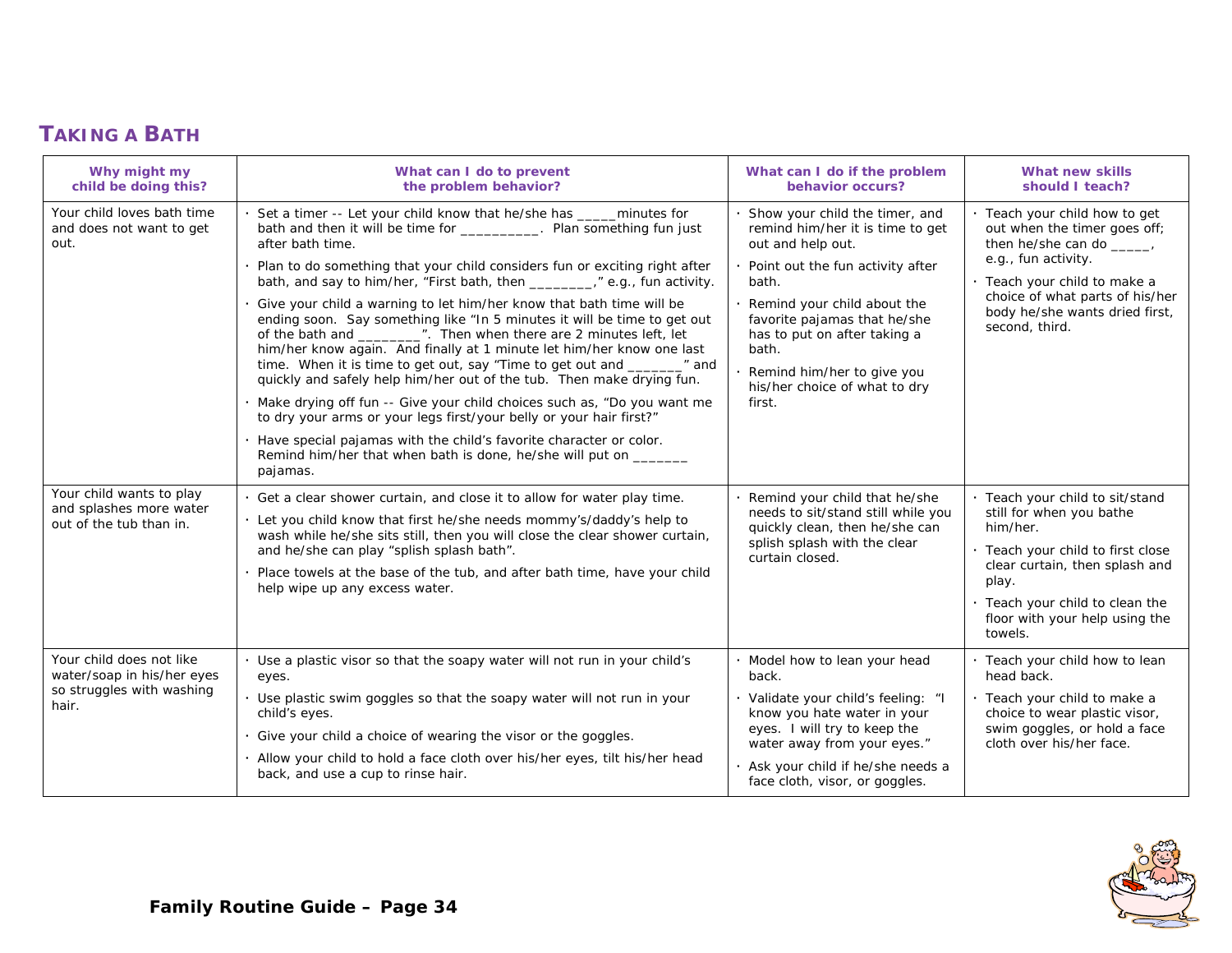#### **TAKING A BATH (CONTINUED)**

| Why might my                                                   | What can I do to prevent                                                                                                                                                                                                                                                                                                                                                                                                                                                                                                                                                                                                                                                                                                                                                                                                                                                                                                                                                                                                                                                                                                                                                                                                                                                                                                                                                                                                                                                                                                                                                                                                                                                                                                                                                                                    | What can I do if the problem                                                                                                                                                                                                                                                             | <b>What new skills</b>                                                                                                                                                                          |
|----------------------------------------------------------------|-------------------------------------------------------------------------------------------------------------------------------------------------------------------------------------------------------------------------------------------------------------------------------------------------------------------------------------------------------------------------------------------------------------------------------------------------------------------------------------------------------------------------------------------------------------------------------------------------------------------------------------------------------------------------------------------------------------------------------------------------------------------------------------------------------------------------------------------------------------------------------------------------------------------------------------------------------------------------------------------------------------------------------------------------------------------------------------------------------------------------------------------------------------------------------------------------------------------------------------------------------------------------------------------------------------------------------------------------------------------------------------------------------------------------------------------------------------------------------------------------------------------------------------------------------------------------------------------------------------------------------------------------------------------------------------------------------------------------------------------------------------------------------------------------------------|------------------------------------------------------------------------------------------------------------------------------------------------------------------------------------------------------------------------------------------------------------------------------------------|-------------------------------------------------------------------------------------------------------------------------------------------------------------------------------------------------|
| child be doing this?                                           | the problem behavior?                                                                                                                                                                                                                                                                                                                                                                                                                                                                                                                                                                                                                                                                                                                                                                                                                                                                                                                                                                                                                                                                                                                                                                                                                                                                                                                                                                                                                                                                                                                                                                                                                                                                                                                                                                                       | behavior occurs?                                                                                                                                                                                                                                                                         | should I teach?                                                                                                                                                                                 |
| Your child does not like<br>bath time and wants to get<br>out. | · Get a book about taking a bath -- Go to your local library or book store,<br>and get a book about taking a bath, read it with your child, and then<br>suggest to your child that he/she can make his/her own "bath time"<br>using real photos. Take photographs, develop pictures, and staple<br>several pieces of paper together to make a book for your child by gluing<br>in the photographs and writing the steps of bath time in the book. Read<br>your homemade book to your child prior to taking a bath and allow<br>him/her to read it to you. You could even laminate or clear contact<br>paper the book, and use it during bath time. (Suggested story books:<br>Maisy Takes a Bath by Lucy Cousins; Just Me in the Tub by Mercer<br>Mayer; Spot's Bath by Eric Hill; Clifford's Bathtime by Norman Bridwell;<br>Froggy Takes a Bath by Johnathan London; Cailou Time for Bath by<br>Christine L'Heureux; This is the Way We Take a Bath by Ken Wilson-<br>Max.)<br>. Move through washing your child quickly so that your child has minimal<br>time in the water.<br>. Give your child a choice to sit or stand still to get cleaned.<br>· Get fun toys for bathtub play, and give your child choices of what to play<br>with in the bath.<br>. Use bathtub tints or food coloring to make the bath water a different<br>color. Let your child choose the color. You can even experiment with<br>the colors, and add more than one color to see what color it makes.<br>. Give your child a choice to take a shower or a "shower-bath". Plug the<br>drain, but let the tub fill at the same time you are showering.<br>· Use some "fun foam soap" that changes color and smells like different<br>scents.<br>Sing a silly song, or play a game with your child to make bath time more<br>fun. | · Validate your child's feelings: "I<br>know you don't like bath. We<br>can do it fast." And move<br>through the steps quickly as you<br>say what each step is.<br>Remind your child of the bath<br>time steps.<br>· Ask your child if he/she would<br>like to sit/stand to get cleaned. | · Teach your child to follow the<br>bath time steps.<br>· Teach your child to make<br>choices: to stand or sit to get<br>cleaned/bubbles or color tints/<br>a shower, bath, or shower-<br>bath. |

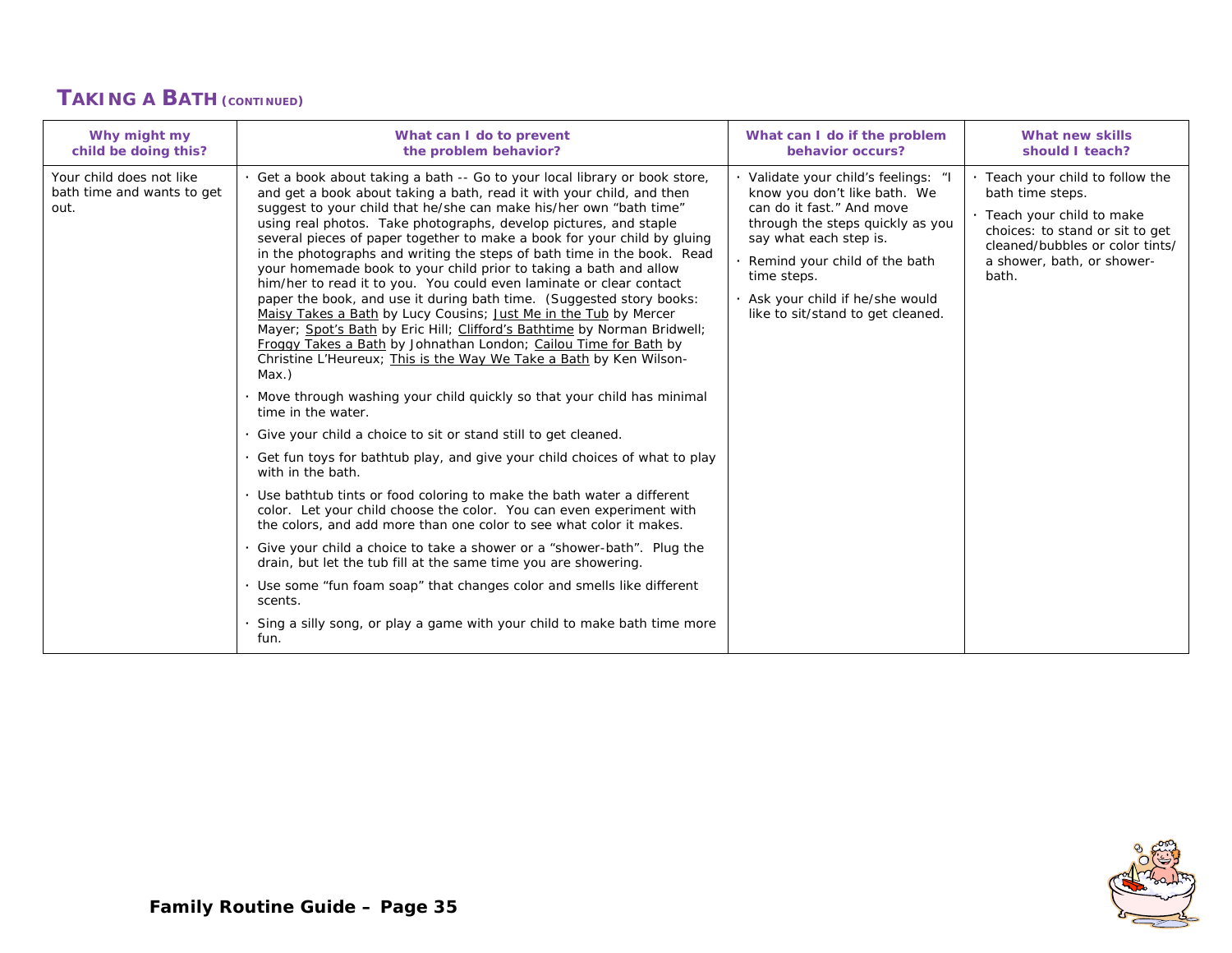#### **TAKING A BATH (CONTINUED)**

| Why might my                                                   | What can I do to prevent                                                                                                                                                                                                                                                                                                                                                                                                                                                                                                                                                                                                                                                                                                                                                                                                                                                                                                                                                                                                                                                                                                                                                                                                                                                                                                                                                                                                                                                                                                                                                                                                                                                                                                                                                                      | What can I do if the problem                                                                                                                                                                                                                                     | What new skills                                                                                                                                                            |
|----------------------------------------------------------------|-----------------------------------------------------------------------------------------------------------------------------------------------------------------------------------------------------------------------------------------------------------------------------------------------------------------------------------------------------------------------------------------------------------------------------------------------------------------------------------------------------------------------------------------------------------------------------------------------------------------------------------------------------------------------------------------------------------------------------------------------------------------------------------------------------------------------------------------------------------------------------------------------------------------------------------------------------------------------------------------------------------------------------------------------------------------------------------------------------------------------------------------------------------------------------------------------------------------------------------------------------------------------------------------------------------------------------------------------------------------------------------------------------------------------------------------------------------------------------------------------------------------------------------------------------------------------------------------------------------------------------------------------------------------------------------------------------------------------------------------------------------------------------------------------|------------------------------------------------------------------------------------------------------------------------------------------------------------------------------------------------------------------------------------------------------------------|----------------------------------------------------------------------------------------------------------------------------------------------------------------------------|
| child be doing this?                                           | the problem behavior?                                                                                                                                                                                                                                                                                                                                                                                                                                                                                                                                                                                                                                                                                                                                                                                                                                                                                                                                                                                                                                                                                                                                                                                                                                                                                                                                                                                                                                                                                                                                                                                                                                                                                                                                                                         | behavior occurs?                                                                                                                                                                                                                                                 | should I teach?                                                                                                                                                            |
| Your child is silly or<br>disruptive to get your<br>attention. | · Get a book about taking a bath -- Go to your local library or book store,<br>get a book about taking a bath, read it with your child, and then suggest<br>to your child that he/she can make his/her own "bath time" using real<br>photos. Take photographs, develop pictures, and staple several pieces<br>of paper together to make a book for your child by gluing in the<br>photographs and writing the steps of bath time in the book. Read your<br>homemade book to your child prior to taking a bath and allow him/her to<br>read it to you. You could even laminate or clear contact paper the book<br>and use it during bath time. (Suggested story books: Maisy Takes a<br>Bath by Lucy Cousins; Just Me in the Tub by Mercer Mayer; Spot's Bath<br>by Eric Hill; Clifford's Bathtime by Norman Bridwell; Froggy Takes a Bath<br>by Johnathan London; Cailou Time for Bath by Christine L'Heureux; This<br>is the Way We Take a Bath by Ken Wilson-Max.)<br>Schedule time to "play with" your child -- Let your child know when you<br>can "play": e.g., tickle, silly faces, or some other favorite activity with<br>him/her after bath.<br>. Use a timer, set if for 15 minutes, and let your child know when the bell<br>rings bath time is finished or all done; give your child a warning before<br>the timer goes off.<br>· Have something exciting in the tub to play with "together" -- Use verbal<br>first-then cue - say to your child, "First get in the tub, then we are going<br>to _______," and you may want to give him/her a highly preferred<br>item/toy to play with in the tub.<br>Encourage success -- Give your child lots of attention for doing what is<br>expected, e.g., getting in tub correctly, helping wash up, playing with<br>toys the right way. | Ignore inappropriate behavior.<br>Remind your child what he/she<br>needs to do: "First _____;<br>then you can play with ______<br>(e.g., highly preferred bath toy)<br>with me."<br>Remind your child that when the<br>timer goes off, bath time is all<br>done. | . Teach your child the schedule<br>with clear expectations for<br>bath time.<br>· Teach your child that you can<br>play with him/her when<br>he/she first sits and washes. |

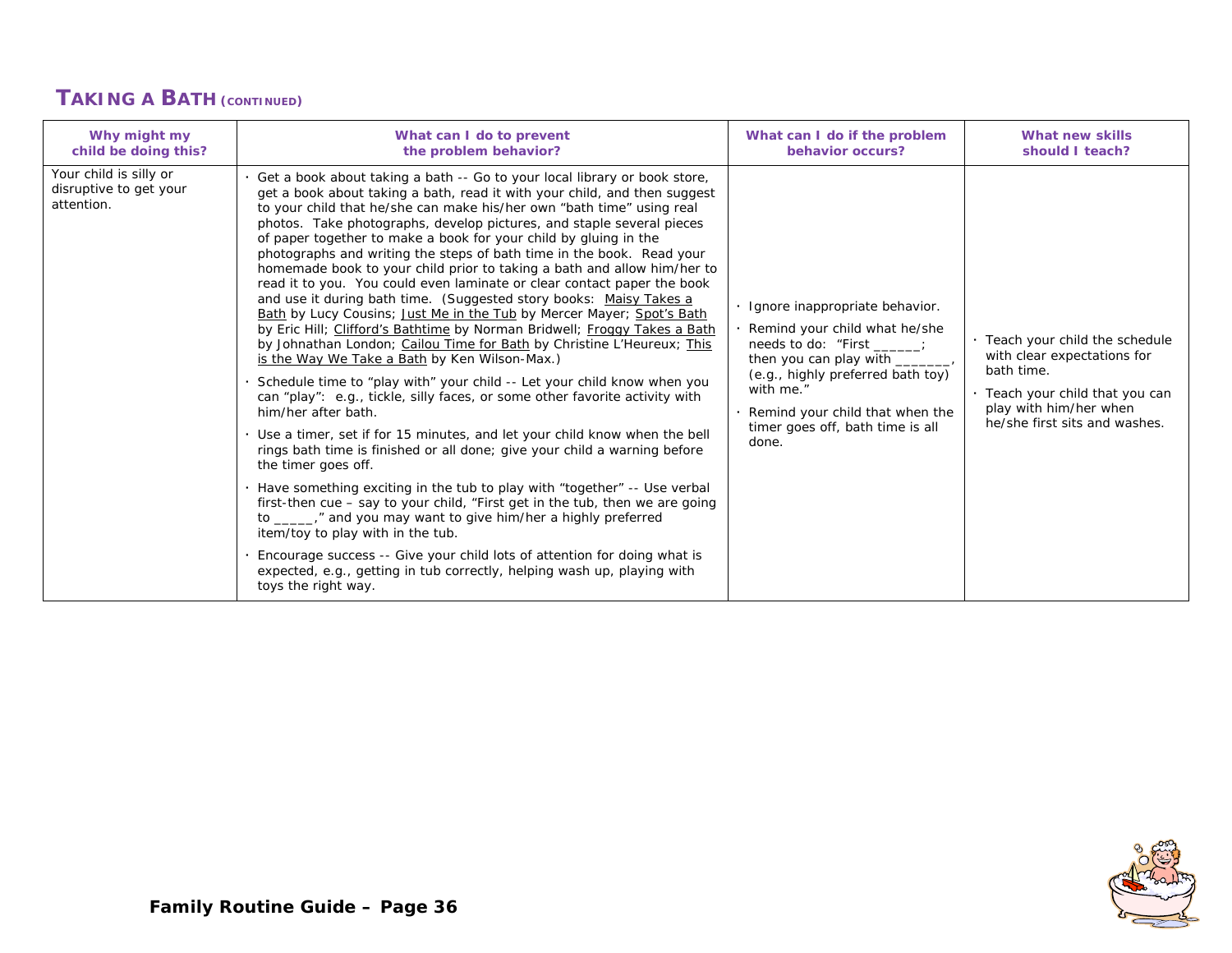#### **BATHROOM (POTTY/WASH HANDS)**

| Why might my<br>child be doing this?                | What can I do to prevent<br>the problem behavior?                                                                                                                                                                                                                                                                                                                                                                                                                                                                                                                                                                                                                                                                                                                                                                                                                                                                                                                                                                                                                                                                                                     | What can I do if the problem<br>behavior occurs?                                                                                                                                                                                                                                               | What new skills<br>should I teach?                                                                                                                                                                                                                    |
|-----------------------------------------------------|-------------------------------------------------------------------------------------------------------------------------------------------------------------------------------------------------------------------------------------------------------------------------------------------------------------------------------------------------------------------------------------------------------------------------------------------------------------------------------------------------------------------------------------------------------------------------------------------------------------------------------------------------------------------------------------------------------------------------------------------------------------------------------------------------------------------------------------------------------------------------------------------------------------------------------------------------------------------------------------------------------------------------------------------------------------------------------------------------------------------------------------------------------|------------------------------------------------------------------------------------------------------------------------------------------------------------------------------------------------------------------------------------------------------------------------------------------------|-------------------------------------------------------------------------------------------------------------------------------------------------------------------------------------------------------------------------------------------------------|
| Your child does not want to<br>go to the bathroom.  | Get a book about going potty -- Go to your local library or book store,<br>get a book about going potty, read it with your child, and then suggest<br>to your child that he/she can make his/her own potty book using real<br>photos. Take photographs, develop pictures, and staple several pieces<br>of paper together to make a potty book for your child by gluing in the<br>photographs and writing the potty steps in the book. Read your<br>homemade book to your child prior to toileting, and allow him/her to<br>read it to you. (Suggested story books: New Potty by Mercer Mayer;<br>Dora's Potty Book by Melissa Torres; I Can Go Potty by Bonnie Worth;<br>My Potty and I by Stan and Jan Berenstain; Rugrat's Potty Book: A<br>Baby's Got to Go by Kathi Wagner; Potty Time with Elmo by Staff of<br>Publications International; Once Upon a Potty: Girl by Alona Frankel;<br>Once Upon a Potty: Boy by Alona Frankel.)<br>Use a schedule -- Use a "bathroom" activity routine schedule using real<br>photographs.<br>Ease his/her nerves -- Allow your child to take a favorite toy/book into<br>the bathroom or play soothing music. | Offer reassurance and say, "I will<br>help you; " "Let's get your toy; "<br>"Can you help me turn on the<br>music?"<br>Remind your child to ask/gesture<br>for help.<br>Prompt your child: "Let's look at<br>the schedule and see what to<br>$do.$ "<br>Praise for staying in the<br>bathroom. | · Teach your child the bathroom<br>routine sequence.<br>· Teach your child to ask or<br>gesture for help. He/she<br>takes your hand.                                                                                                                  |
|                                                     | · Take small steps -- Start by just having your child enter, maybe just to<br>wash hands.                                                                                                                                                                                                                                                                                                                                                                                                                                                                                                                                                                                                                                                                                                                                                                                                                                                                                                                                                                                                                                                             |                                                                                                                                                                                                                                                                                                |                                                                                                                                                                                                                                                       |
|                                                     | Encourage your child -- Praise for staying in the bathroom.<br>Make it quick -- Keep bathroom visits short in the beginning, especially<br>when your child is first learning to use the toilet.                                                                                                                                                                                                                                                                                                                                                                                                                                                                                                                                                                                                                                                                                                                                                                                                                                                                                                                                                       |                                                                                                                                                                                                                                                                                                |                                                                                                                                                                                                                                                       |
| Your child wants attention<br>and/or someone there. | Stay nearby -- Stand near your child or in the doorway. Slowly increase<br>distance over time.<br>Let your child know -- Tell your child that you are waiting just outside<br>the door or in the doorway.<br>Use first-then verbal cue -- "First potty; then I will help" or if your child<br>toilets independently, "First potty; wash hands; then I will play with<br>you."<br>Reassure your child -- Let your child know that he/she will get<br>assistance when finished. "I will be right here when you're all done."<br>. Use a timer -- Set timer for one minute, and check on your child. Do<br>this throughout activity every minute.<br>Encourage every attempt -- Praise for washing hands and/or sitting on<br>the toilet like a big boy/girl.                                                                                                                                                                                                                                                                                                                                                                                            | Ignore inappropriate behavior.<br>Remind child of first-then cue:<br>say, "First potty; then wash<br>hands with mommy/daddy" with<br>no direct eye contact, and walk<br>away.<br>Give much encouragement when<br>sits on the toilet.                                                           | · Teach your child to follow<br>"first-then" verbal cue: "First<br>potty; then $\blacksquare$<br>. Teach your child that you will<br>come back when the timer<br>goes off, and leave the timer<br>near your child so he/she can<br>see the time pass. |

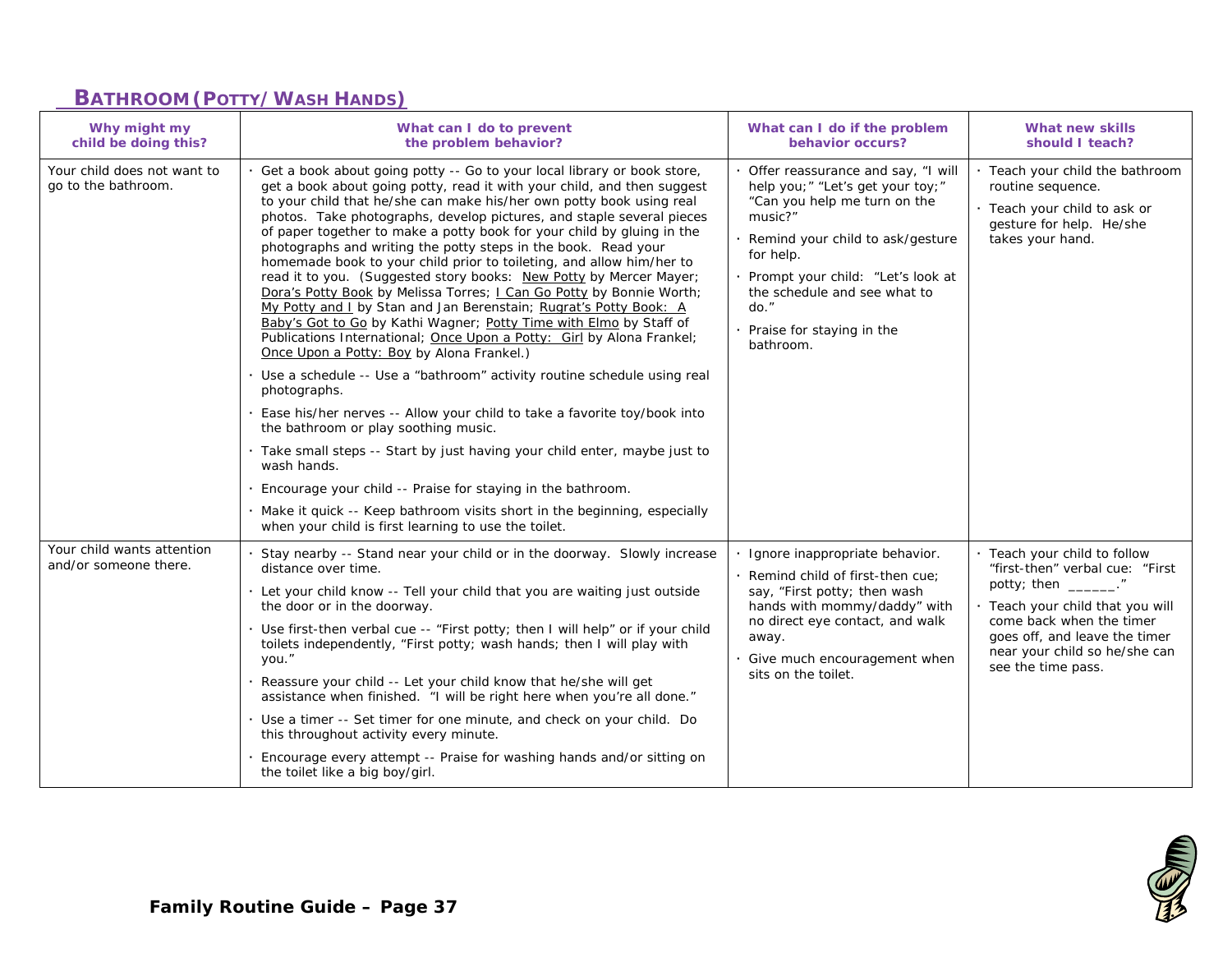|  |  | <b>BATHROOM (POTTY/WASH HANDS) (CONTINUED)</b> |  |
|--|--|------------------------------------------------|--|
|--|--|------------------------------------------------|--|

| Why might my                               | What can I do to prevent                                                                                                                                                                                                                                                                                                                                                                                                                                                                                                                                                                                                                                                                                                                                                                                                                                                                                                                                                                                                                                                                                                                                                                                                                                                                                                                                                                                                                                                                                                                                                                                                               | What can I do if the problem                                                                                                                                                                                                                                                                                                                                                                                                                                                              | <b>What new skills</b>                                      |
|--------------------------------------------|----------------------------------------------------------------------------------------------------------------------------------------------------------------------------------------------------------------------------------------------------------------------------------------------------------------------------------------------------------------------------------------------------------------------------------------------------------------------------------------------------------------------------------------------------------------------------------------------------------------------------------------------------------------------------------------------------------------------------------------------------------------------------------------------------------------------------------------------------------------------------------------------------------------------------------------------------------------------------------------------------------------------------------------------------------------------------------------------------------------------------------------------------------------------------------------------------------------------------------------------------------------------------------------------------------------------------------------------------------------------------------------------------------------------------------------------------------------------------------------------------------------------------------------------------------------------------------------------------------------------------------------|-------------------------------------------------------------------------------------------------------------------------------------------------------------------------------------------------------------------------------------------------------------------------------------------------------------------------------------------------------------------------------------------------------------------------------------------------------------------------------------------|-------------------------------------------------------------|
| child be doing this?                       | the problem behavior?                                                                                                                                                                                                                                                                                                                                                                                                                                                                                                                                                                                                                                                                                                                                                                                                                                                                                                                                                                                                                                                                                                                                                                                                                                                                                                                                                                                                                                                                                                                                                                                                                  | behavior occurs?                                                                                                                                                                                                                                                                                                                                                                                                                                                                          | should I teach?                                             |
| Your child does not want to<br>wash hands. | Get a book about washing hands -- Go to your local library or book<br>store, get a book about washing hands, read it with your child, and then<br>suggest to your child that he/she can make his/her own "washing hands<br>book" using real photos. Take photographs, develop pictures, and<br>staple several pieces of paper together to make a book for your child by<br>gluing in the photographs and writing the steps of hand washing in the<br>book. Read your homemade book to your child prior to going into the<br>bathroom, and allow him/her to read it to you. (Suggested story books:<br>Germs on Their Fingers by Wendy Wakefield; Those Mean Nasty Dirty<br>Downright Disgusting butInvisible Germs by Judith Rice.)<br>Show the steps -- Use wash hands visual routine sequence to cue steps.<br>Use photographs of each step of the hand washing routine. If the<br>pictures are laminated and Velcroed, your child can remove the picture,<br>or turn the picture over to indicate completion.<br>Back up hand washing with something fun -- Tell your child he/she can<br>do something fun after hand washing.<br>Make it fun -- decorate sink area with your child's favorite characters.<br>Sing a song -- Sing a fun song about washing hands to encourage child<br>to wash.<br>. Encourage your child -- Praise for all attempts at washing hands.<br>. Make sure your child can comfortably reach the sink using a step stool.<br>. Use pump soap in a decanter if that will be more interesting or fun for<br>your child, or use some scented soap.<br>. Let your child play in the sink after washing hands. | Say to your child, "I will help<br>you. You turn on the water; I will<br>get soap."<br>· Use a first-then cue: first wash<br>hands; then .<br>Count with your child how many<br>more steps, or count how many<br>times they need to rub his/her<br>hands together, e.g., "O.K. put<br>soap on, now rub 1-2-3" make it<br>fun or silly.<br>Remind your child of something<br>fun he/she can do after hand<br>washing.<br>· Praise for completing each step.<br>· Praise for washing hands. | . Teach your child to follow the<br>steps for hand washing. |

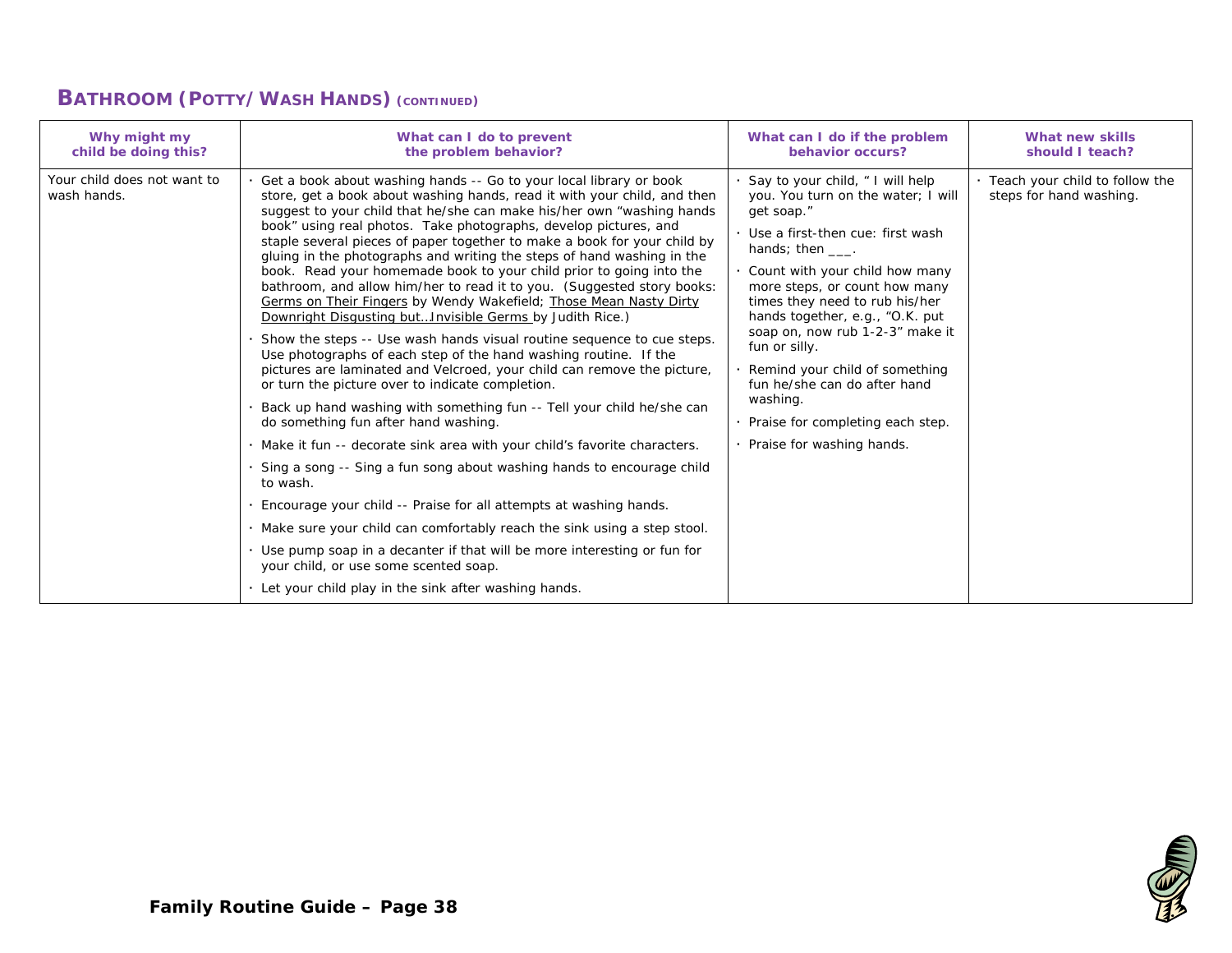# **BEDTIME/SLEEPING/NAP**

| child be doing this?<br>the problem behavior?                                                                                                                                                                                                                                                                                                                                                                                                                                                                                                                                                                                                                                                                                                                                                                                                                                                                                                                                                                                                                                                                                                                                                                                                                                                                                                                                                                                                                                                                                                                                                                                                                                                                                                                                                                                                                                                                                                                                                                                                                                                                                                                                                                                            | behavior occurs?                                                                                                                                                                                                                                                                                                                                                                                                                                                                                                                                                                                                                      |                                                                                                                                                                                             |
|------------------------------------------------------------------------------------------------------------------------------------------------------------------------------------------------------------------------------------------------------------------------------------------------------------------------------------------------------------------------------------------------------------------------------------------------------------------------------------------------------------------------------------------------------------------------------------------------------------------------------------------------------------------------------------------------------------------------------------------------------------------------------------------------------------------------------------------------------------------------------------------------------------------------------------------------------------------------------------------------------------------------------------------------------------------------------------------------------------------------------------------------------------------------------------------------------------------------------------------------------------------------------------------------------------------------------------------------------------------------------------------------------------------------------------------------------------------------------------------------------------------------------------------------------------------------------------------------------------------------------------------------------------------------------------------------------------------------------------------------------------------------------------------------------------------------------------------------------------------------------------------------------------------------------------------------------------------------------------------------------------------------------------------------------------------------------------------------------------------------------------------------------------------------------------------------------------------------------------------|---------------------------------------------------------------------------------------------------------------------------------------------------------------------------------------------------------------------------------------------------------------------------------------------------------------------------------------------------------------------------------------------------------------------------------------------------------------------------------------------------------------------------------------------------------------------------------------------------------------------------------------|---------------------------------------------------------------------------------------------------------------------------------------------------------------------------------------------|
| Your child doesn't like to<br>Read a simple story about nap/bedtime -- Go to your local library or book<br>nap/sleep/is not tired.<br>store, get a book about nap/bedtime, read it with your child, and then<br>suggest to your child that he/she can make his/her own nap/bedtime book<br>using real photos. Take photographs, develop pictures, and staple several<br>pieces of paper together to make a nap/bedtime book for your child by<br>gluing in the photographs and writing the nap/bedtime steps in the book.<br>Read your homemade book to your child prior to nap/bedtime, and allow<br>him/her to read it to you. (Suggested story books: Froggy Goes to Bed by<br>Jonathan London; Time for Bed by Mem Fox; Just Go to Bed by Mercer<br>Mayer; My Big Boy Bed by Eve Bunting; Big Enough for Bed (Sesame<br>Street Series) by Apple Jordan; Maisy's Bedtime by Lucy Cousins; Good<br>Night Maisy by Lucy Cousins; The Going to Bed Book by Sandra Boynton;<br>Going to My Big Bed!: Barney's Little Lessons by Cheryl Berk; Just a Nap<br>by Mercer Mayer; Clifford's Bedtime by Norman Bridwell.)<br>Set a timer, and let child know when it goes off, nap time is over.<br>Allow child to use a favorite sleep item, e.g., stuffed animal, pillow,<br>blanket, etc.<br>Give child alternative quiet activities to do if not tired.<br>Use first-then visual or verbal cue: first sleep; then<br>Schedule a fun activity after sleep, and use stories and/or first-then<br>statements ("First sleep, then cartoons in the morning.") to remind your<br>child of the schedule prior to sleep time.<br>. Try to darken the room or your child's sleep area.<br>· When quiet, lying down, and covered, offer to rub back for a short period<br>of time, then leave for a minute or two. While your child is still lying down<br>and quiet, return again to rub his/her back; do this intermittently.<br>Allow child to look at a book or to do a quiet activity while staying in bed<br>for nap/sleep.<br>Play soothing music.<br>Keep bedtime consistent even through the weekend.<br>· Your child might not need naps any longer, maybe just to go to bed a bit<br>earlier at night time.<br>Praise for resting quietly. | · Remind child of favorite or fun<br>activity that comes next.<br>· Tell your child, "First, be<br>quiet; then I will rub your<br>back." Wait for child to quiet.<br>This will not reinforce problem<br>behavior if your child is quiet.<br>· Validate feelings, and offer<br>alternative, "I know this is<br>hard. You want to play, but it<br>is time to rest. You can lie<br>down, and when you are quiet<br>I will sit with you, or you can<br>look at a book."<br>Offer child choice of alternate<br>quiet activity, e.g., stuffed<br>animal, book, color, squish<br>ball, etc. Say, "First rest<br>quietly; then you can ___ or | should I teach?<br>· Teach your child to stay in bed<br>and rest/sleep.<br>· Teach your child to ask to<br>have back rubbed.<br>· Teach your child to make a<br>choice of a quiet activity. |

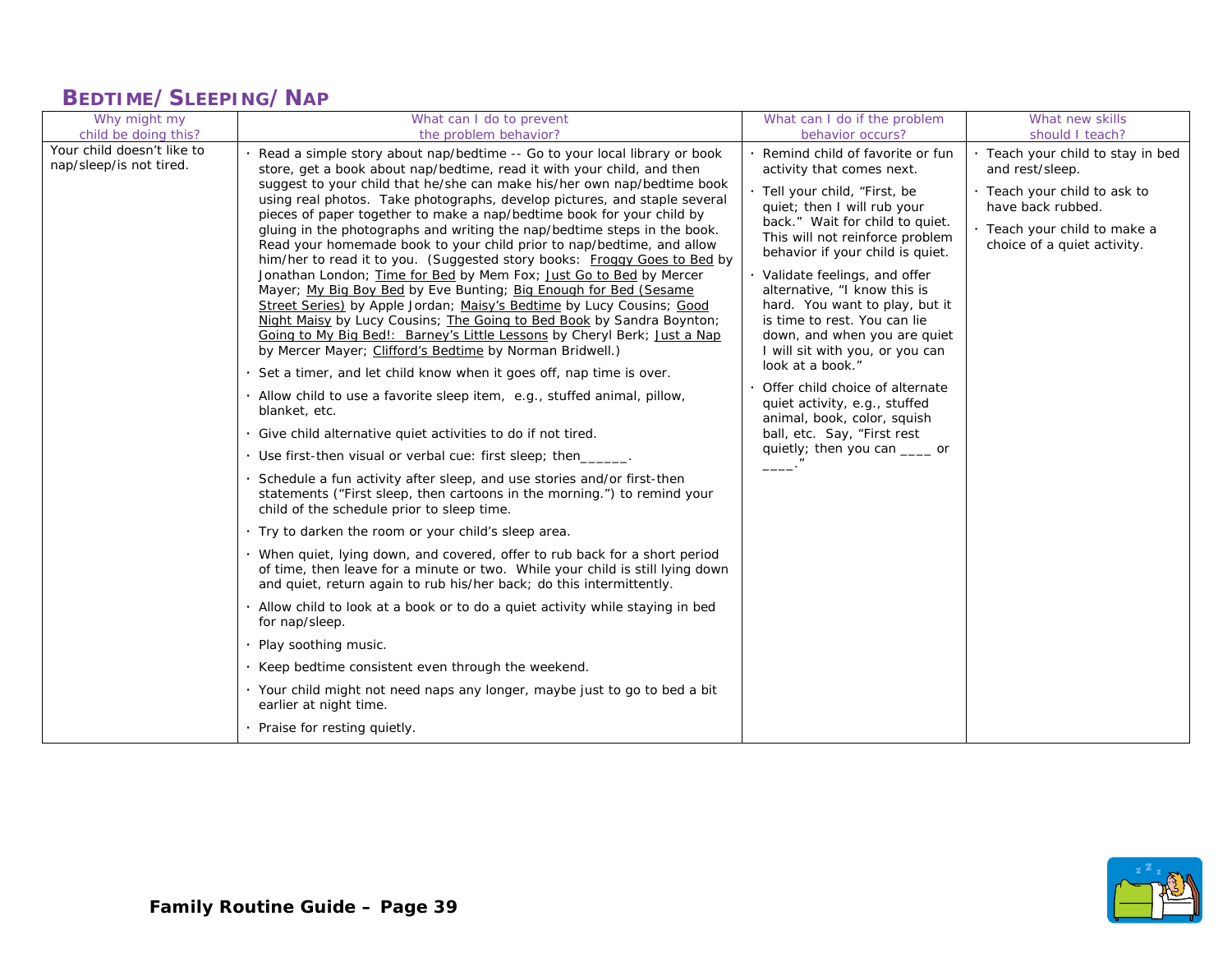#### **BEDTIME/SLEEPING/NAP (CONTINUED)**

| Why might my<br>child be doing this?                                        | What can I do to prevent<br>the problem behavior?                                                                                                                                                                                                                                                                                                                                                                                                                                                                                                                                                                                                                                                                                                                                                                                                                                                                                                                                                                                                                                                                                                                                                                                                                                                                                                                                                                                                                                                                                                                                                                                                                                                                                                                                                                                                                                                                                                                                                          | What can I do if the problem<br>behavior occurs?                                                                                                                                                                                                                                                                                                                                                                                                                                                        | <b>What new skills</b><br>should I teach?                                                                                                                                                                                          |
|-----------------------------------------------------------------------------|------------------------------------------------------------------------------------------------------------------------------------------------------------------------------------------------------------------------------------------------------------------------------------------------------------------------------------------------------------------------------------------------------------------------------------------------------------------------------------------------------------------------------------------------------------------------------------------------------------------------------------------------------------------------------------------------------------------------------------------------------------------------------------------------------------------------------------------------------------------------------------------------------------------------------------------------------------------------------------------------------------------------------------------------------------------------------------------------------------------------------------------------------------------------------------------------------------------------------------------------------------------------------------------------------------------------------------------------------------------------------------------------------------------------------------------------------------------------------------------------------------------------------------------------------------------------------------------------------------------------------------------------------------------------------------------------------------------------------------------------------------------------------------------------------------------------------------------------------------------------------------------------------------------------------------------------------------------------------------------------------------|---------------------------------------------------------------------------------------------------------------------------------------------------------------------------------------------------------------------------------------------------------------------------------------------------------------------------------------------------------------------------------------------------------------------------------------------------------------------------------------------------------|------------------------------------------------------------------------------------------------------------------------------------------------------------------------------------------------------------------------------------|
| Your child wants adult<br>attention.                                        | Use first-then verbal cue -- "First rest; then I will rub your back."<br>. Have child positioned with minimal distractions and "escape routes".<br>. Rub child's back and slowly back away while increasing distance over time.<br>Provide a choice of a doll, stuffed animal, or a comfort item to sleep with.<br>. If nap time, schedule a short fun activity with child following nap so that<br>he/she can have time with mommy/daddy.<br>Praise for resting quietly.                                                                                                                                                                                                                                                                                                                                                                                                                                                                                                                                                                                                                                                                                                                                                                                                                                                                                                                                                                                                                                                                                                                                                                                                                                                                                                                                                                                                                                                                                                                                  | Use first-then prompt to<br>remind, "First rest or lie down;<br>then I can come rub your<br>back".<br>Offer choice of "comfort item".                                                                                                                                                                                                                                                                                                                                                                   | . Teach your child to first rest<br>quietly; then mommy/daddy<br>will rub back.<br>· Teach your child to rub baby<br>doll's or stuffed animal's back.<br>· Teach your child to make a<br>choice of a comfort item to<br>rest with. |
| Your child wants to sleep<br>with you or have you lay<br>down with him/her. | Read a simple story about nap/bedtime -- Go to your local library or book<br>store, get a book about nap/bedtime, read it with your child, and then<br>suggest to your child that he/she can make his/her own nap/bedtime book<br>using real photos. Take photographs, develop pictures, and staple several<br>pieces of paper together to make a nap/bedtime book for your child by<br>gluing in the photographs and writing the nap/bedtime steps in the book.<br>Read your homemade book to your child prior to nap/bedtime, and allow<br>him/her to read it to you. (Suggested story books: Froggy Goes to Bed by<br>Jonathan London; Time for Bed by Mem Fox; Just Go to Bed by Mercer<br>Mayer; My Big Boy Bed by Eve Bunting; Big Enough for Bed (Sesame<br>Street Series) by Apple Jordan; Maisy's Bedtime by Lucy Cousins; Good<br>Night Maisy by Lucy Cousins; The Going to Bed Book by Sandra Boynton;<br>Going to My Big Bed!: Barney's Little Lessons by Cheryl Berk; Just a Nap<br>by Mercer Mayer; Clifford's Bedtime by Norman Bridwell.)<br>Allow your child to take one of his/her stuffed animals to bed to keep<br>him/her company. You might want to get a "bigger" stuffed animal so that<br>he/she feels more comforted, like someone is nearby.<br>For the first week or so, you can sit in his/her room as he/she dozes off,<br>say good night, and leave. Make sure to say good night, and let your child<br>see you leave. Over time, slowly back your chair up so that it is closer to<br>the door. Once you leave, don't go back into the room. You can reassure<br>your child from outside the room.<br>Use a job chart -- Make a chart to keep track of when your child sleeps in<br>his/her own bed. Put on the chart "I can sleep in my own bed!" with a<br>photograph on the chart of your child in his/her bed. On the mornings that<br>your child wakes in his/her own bed, celebrate his/her success and have<br>your child put a sticker or stamp mark on the chart. | Validate your child's feelings<br>to let him/her know you<br>understand, and then restate<br>that you have your bed and<br>he/she has his own bed.<br>If your child gets out of bed,<br>gently and calmly take<br>him/her back to his/her own<br>bed, say good night, and walk<br>out.<br>Offer choices of stuffed<br>animals to sleep with.<br>Remind your child that he/she<br>is a big kid now and needs to<br>stay in his/her bed until the<br>sun comes through the edges<br>of the window $(s)$ . | Teach your child to sleep in<br>his/her own bed.                                                                                                                                                                                   |

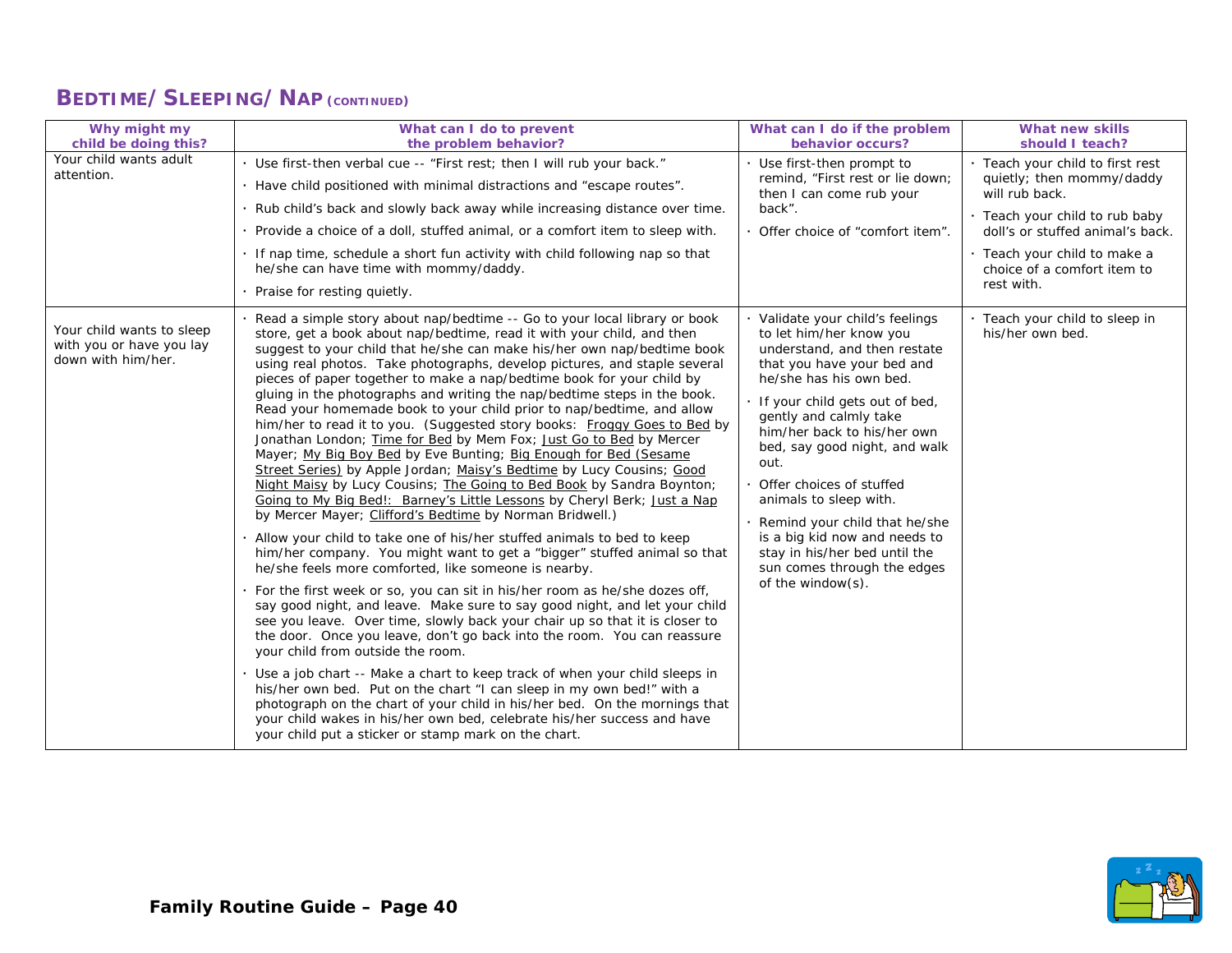#### **BEDTIME/SLEEPING/NAP (CONTINUED)**

| Why might my                                                              | What can I do to prevent                                                                                                                                                                                                                                                                                                                             | What can I do if the problem                                                                                                    | What new skills                                                                                                                                                                                                                              |
|---------------------------------------------------------------------------|------------------------------------------------------------------------------------------------------------------------------------------------------------------------------------------------------------------------------------------------------------------------------------------------------------------------------------------------------|---------------------------------------------------------------------------------------------------------------------------------|----------------------------------------------------------------------------------------------------------------------------------------------------------------------------------------------------------------------------------------------|
| child be doing this?                                                      | the problem behavior?                                                                                                                                                                                                                                                                                                                                | behavior occurs?                                                                                                                | should I teach?                                                                                                                                                                                                                              |
| Your child has a hard time<br>settling down or soothing<br>self to sleep. | Offer to put on music and/or rock or rub your child's back using a first-then<br>visual or verbal prompt: "First go lie down; then I can rub your back or<br>rock you for a bit".<br>Have child positioned with minimal distractions or escape routes.<br>Provide a choice of a doll or stuffed animal to sleep with.<br>Praise for resting quietly. | Say, "First lie down quietly;<br>then I will put on the music,<br>rub your back, or rock you."<br>Offer choice of comfort item. | · Teach your child to first rest<br>quietly; then mommy/daddy<br>will turn on music, and rub<br>back or rock.<br>Teach your child to rub baby<br>doll's or stuffed animal's back.<br>Teach your child to make a<br>choice of a comfort item. |

Sleep can be a more complex problem for both children and adults. We recommend reading the following book for more strategies around "sleep issues":

Durand, V. Mark. (1998). Sleep better! A guide to improving sleep for children with special needs. Baltimore: Brookes Publishing.

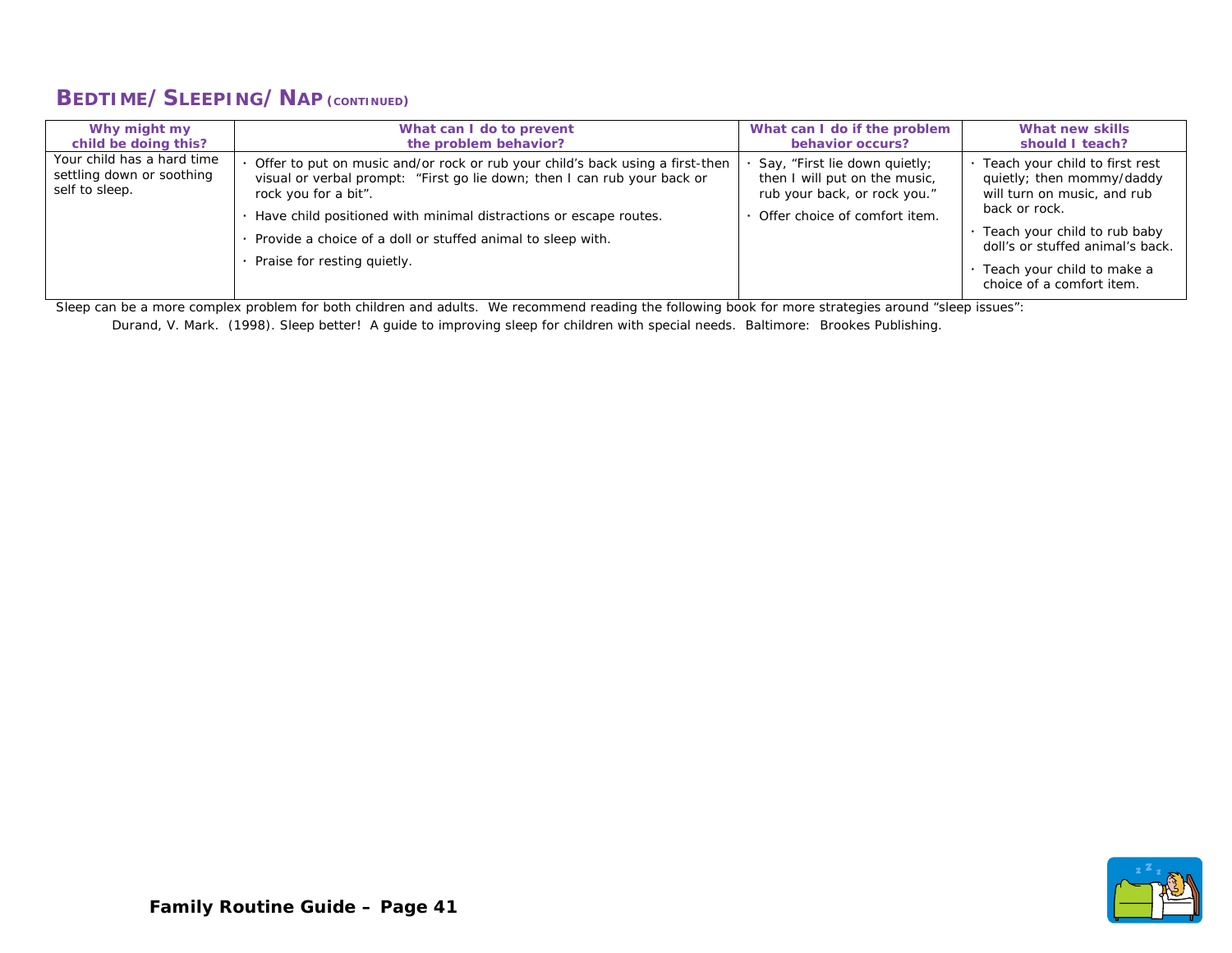| Why might my<br>child be doing this?                                        | What can I do to prevent<br>the problem behavior?                                                                                                                                                                                                                                                                                                                                                                                                                                                                                                                                                                                                                                                                                                                                                                                                                  | What can I do if the problem<br>behavior occurs?                                                                                                                                                                                                                                                                                                                                                                                             | What new skills<br>should I teach?                                                                                                                                                                                                                                                                                                                                                                                                   |
|-----------------------------------------------------------------------------|--------------------------------------------------------------------------------------------------------------------------------------------------------------------------------------------------------------------------------------------------------------------------------------------------------------------------------------------------------------------------------------------------------------------------------------------------------------------------------------------------------------------------------------------------------------------------------------------------------------------------------------------------------------------------------------------------------------------------------------------------------------------------------------------------------------------------------------------------------------------|----------------------------------------------------------------------------------------------------------------------------------------------------------------------------------------------------------------------------------------------------------------------------------------------------------------------------------------------------------------------------------------------------------------------------------------------|--------------------------------------------------------------------------------------------------------------------------------------------------------------------------------------------------------------------------------------------------------------------------------------------------------------------------------------------------------------------------------------------------------------------------------------|
| Your child wants your<br>attention.                                         | Prepare a small box of fun toys, and keep it near the phone or in an easily<br>accessible location. If you need to make a phone call, or do a chore<br>without interruptions, then your child can have the small box of toys to<br>play with.<br>toys.<br>As you work or are on the phone, pause in a few moments, praise your<br>child for waiting and playing appropriately, and remind him/her that you<br>will play with him/her when you are done.                                                                                                                                                                                                                                                                                                                                                                                                            | · Ignore inappropriate behavior.<br>Remind your child to play<br>quietly with small box of fun<br>Show your child the timer, and<br>let him/her know how long<br>before you can play.                                                                                                                                                                                                                                                        | · Teach your child to say, "Play<br>with me." And then play with<br>him/her for a bit, and set the<br>timer.<br>Teach the child to wait for the<br>timer to go off before you can<br>play with him/her again.                                                                                                                                                                                                                        |
|                                                                             | Let your child know that you need to work/talk alone for a bit and if<br>possible, set a timer. When the timer goes off, stop and play with your<br>child, and praise him/her for playing by him/her self.<br>Say to your child, "First I need to _____; then we can play ______."                                                                                                                                                                                                                                                                                                                                                                                                                                                                                                                                                                                 |                                                                                                                                                                                                                                                                                                                                                                                                                                              | · Teach your child to play<br>nearby with small box of toys.                                                                                                                                                                                                                                                                                                                                                                         |
| Your child wants to talk on<br>the phone.                                   | Let your child know that sometimes the phone is for mommy/daddy only.<br>But that when grandma, another relative, or special friend calls, then<br>he/she can talk.<br>If needed, plan times when he/she can talk to a grandparent, relative, or<br>special friend.<br>Prepare a small box of fun toys, and keep it near the phone or in an easily<br>accessible location. If you need to have a conversation without<br>interruptions, then your child can have the small box of toys to play with.<br>Have a play phone available that your child can talk on while you are also<br>talking on the phone.<br>Remind your child that first mommy/daddy talks on the phone, and then if<br>he/she can talk to the individual, your child can talk on the phone.                                                                                                    | Validate your child's feelings:<br>"I see you want to talk." If it's<br>someone he/she can talk to<br>then say, "First I talk; then<br>you can talk." If it's someone<br>he/she can't talk to then say,<br>"First I talk; then we can call<br>Remind him/her to<br>gesture/say, "Talk please."<br>Hand him/her the play phone<br>to talk on.                                                                                                 | · Teach your child to talk on<br>his/her pretend phone while<br>you talk.<br>· Teach your child that first you<br>talk, and then he/she can talk.<br>· Teach your child to<br>appropriately gesture/say,<br>"Talk on phone please." Slowly<br>increase your expectations as<br>he/she learns how to use this<br>skill of asking to talk and say<br>something like, "In _____<br>minutes I will let you have a<br>turn on the phone." |
| Your child doesn't like<br>waiting for item/activity<br>until you are done. | Prepare a small box of fun toys, and keep it near the phone or in an easily<br>accessible location. If you need to make a phone call, or do a chore<br>without interruptions, then your child can have the small box of toys to<br>play with.<br>As you work or are on the phone, pause in a few moments, praise your<br>child for waiting and playing appropriately, and remind him/her that you<br>will play with him/her when you are done.<br>Let your child know that you need to work/talk alone for a bit and if<br>possible, set a timer. When the timer goes off, stop and play with your<br>child, and praise him/her for playing by him/her self.<br>Prior to beginning your work/phone call, ask your child if he needs/wants<br>anything, and let him/her know that you need to work/talk on the phone,<br>and then you can help him/her again after. | Validate your child's feelings:<br>"I know it's hard to wait; I will<br>be done in _______ minutes,"<br>and set the timer.<br>Cue your child to look at the<br>timer, and remind him/her<br>how much time is remaining.<br>Remind your child of his/her<br>choices of what to play with<br>while you are busy.<br>Remind your child to<br>gesture/say, "Play with me."<br>Then play with for a bit if<br>he/she says it, and reset<br>timer. | · Teach your child to wait by<br>using a timer.<br>· Teach your child to<br>appropriately gesture/say,<br>"Play with me." Slowly<br>increase your expectations as<br>he/she learns how to use this<br>skill of asking to play and say<br>something like, "In _<br>minutes I will play with you."                                                                                                                                     |

#### **WHEN PARENTS CAN'T PLAY (CHORES, ON PHONE, ETC.)**

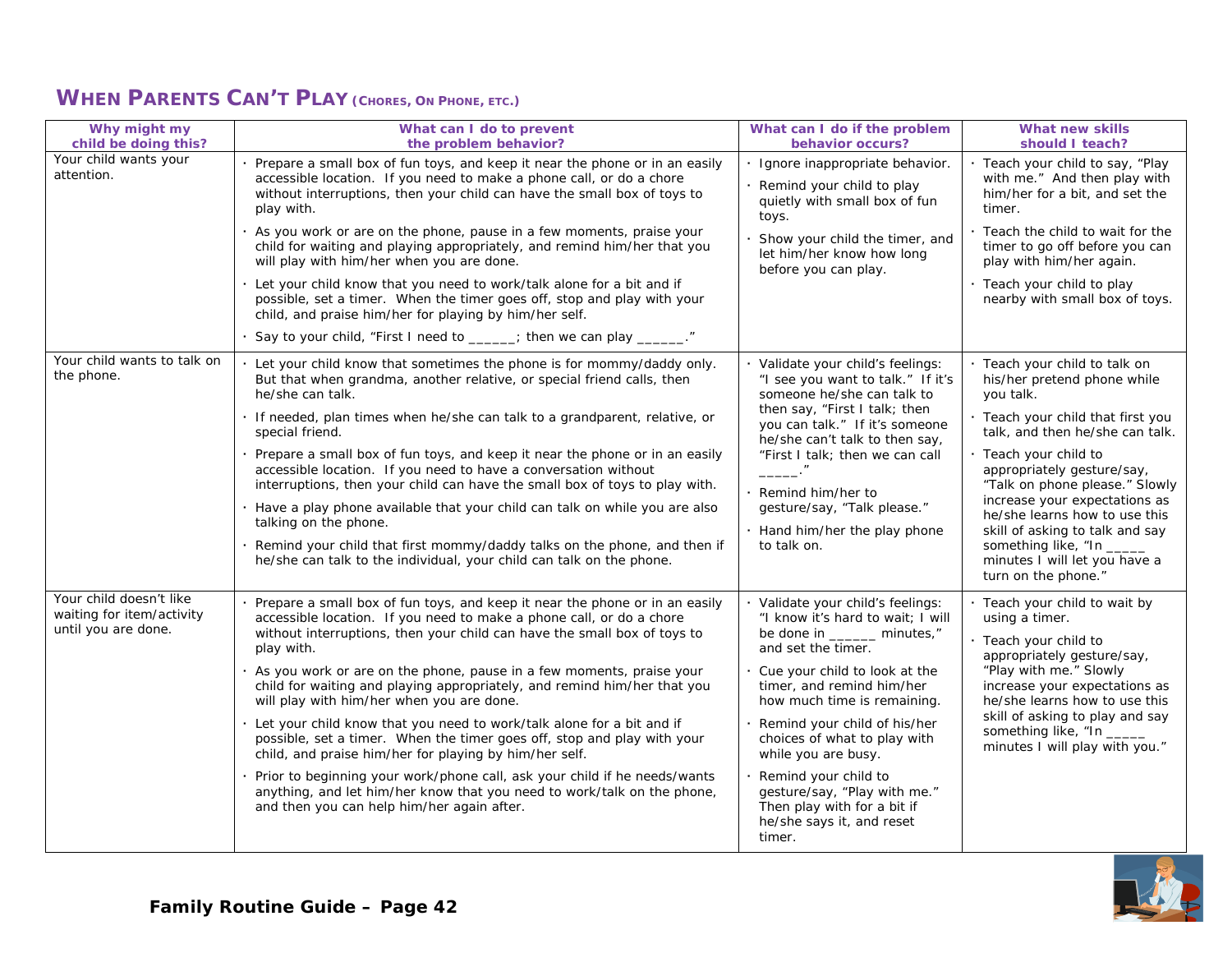| Why might my<br>child be doing this?    | What can I do to prevent<br>the problem behavior?                                                                                                                                                                                                                                                                                                                                                                                                                                                                                                                                                                                         | What can I do if the problem<br>behavior occurs?                                                                   | What new skills<br>should I teach?                                                                                                                                                          |
|-----------------------------------------|-------------------------------------------------------------------------------------------------------------------------------------------------------------------------------------------------------------------------------------------------------------------------------------------------------------------------------------------------------------------------------------------------------------------------------------------------------------------------------------------------------------------------------------------------------------------------------------------------------------------------------------------|--------------------------------------------------------------------------------------------------------------------|---------------------------------------------------------------------------------------------------------------------------------------------------------------------------------------------|
| Your child needs your help.             | If your child needs help with something that cannot wait, stop and help, let<br>your child know that you need to work/talk on the phone, and then you<br>can help him/her again after.<br>Prepare a small box of fun toys, and keep it near the phone or in an easily<br>accessible location. If you need to make a phone call or do a chore<br>without interruptions, then your child can have the small box of toys to<br>play with.<br>. As you work or are on the phone, pause in a few moments, praise your<br>child for waiting and playing appropriately, and remind him/her that you<br>will play with him/her when you are done. | Cue your child to gesture/say,<br>"help me," and then help.<br>Remind your child to play and<br>offer box of toys. | Teach your child to<br>gesture/say, "Help me."                                                                                                                                              |
| Your child does not know<br>what to do. | Give your child a few choices of independent activities prior to beginning<br>chores/phone call, such as coloring, computer play, favorite toys, or chalk<br>board.<br>. Take out 3 sets of bins with toys in it, and have your child play on the floor<br>near you.<br>. As you work or are on the phone, pause in a few moments, praise your<br>child for waiting and playing appropriately, and remind him/her that you<br>will play with him/her when you are done.                                                                                                                                                                   | Restate choices.<br>Gesture to your child to play<br>with one of the 3 bins of toys<br>you have set out.           | · Teach your child to make a<br>choice of what to play with<br>while you are busy. Before<br>starting your work/phone call,<br>make sure he/she has made a<br>choice and has begun to play. |

#### **WHEN PARENTS CAN'T PLAY (CHORES, ON PHONE, ETC.) (CONTINUED)**

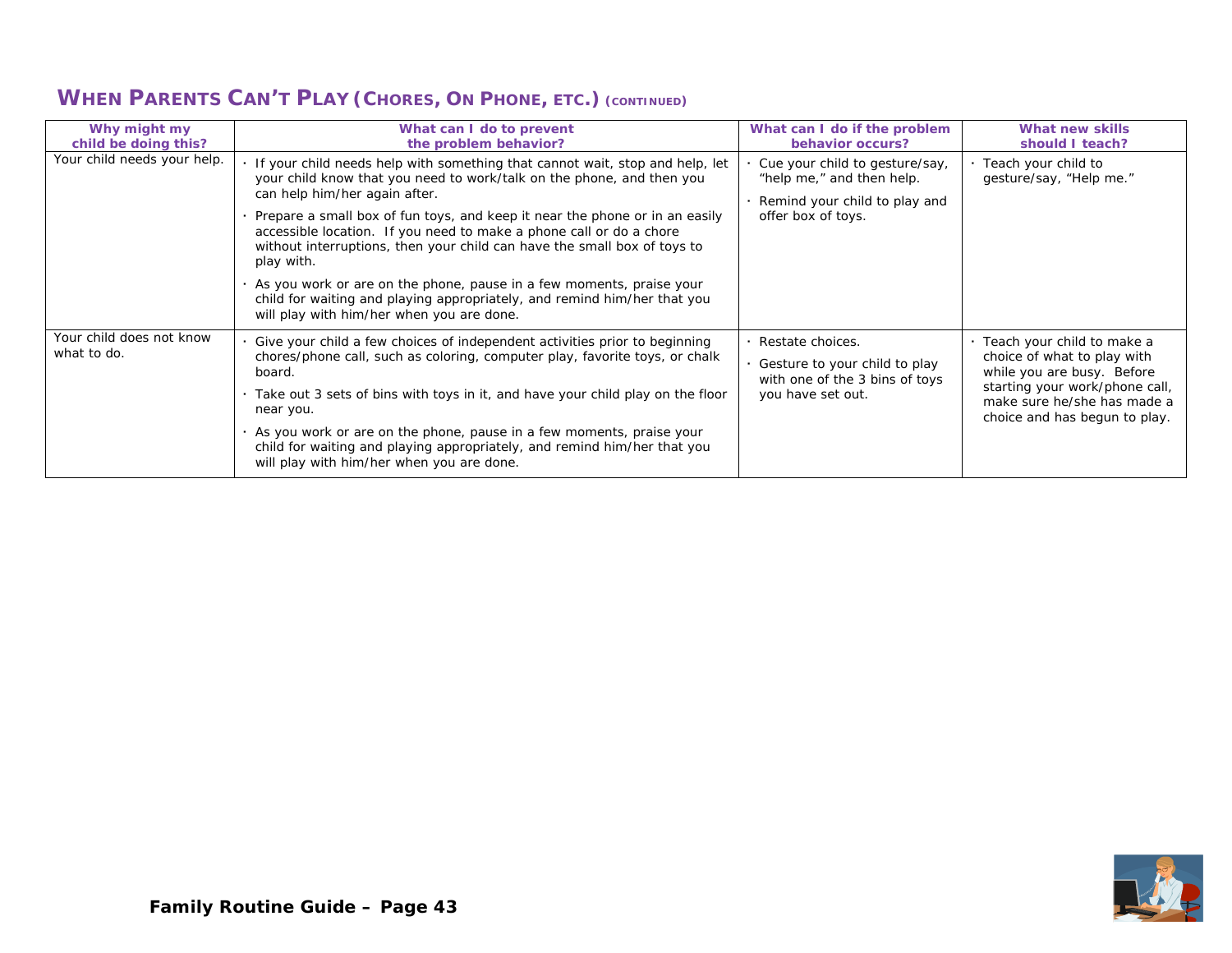| Why might my<br>child be doing this?                                         | What can I do to prevent<br>the problem behavior?                                                                                                                                                                                                                                                                                                                                                                                                                                                                                                                                                                                                                                                                                                                                                                                                                                                                                                                                                            | What can I do if the problem<br>behavior occurs?                                                                                                                                                                                                                                                                                                                                                                                                                                                                                                                                                         | What new skills<br>should I teach?                                                                                                                                                                                                                                                                                                                |
|------------------------------------------------------------------------------|--------------------------------------------------------------------------------------------------------------------------------------------------------------------------------------------------------------------------------------------------------------------------------------------------------------------------------------------------------------------------------------------------------------------------------------------------------------------------------------------------------------------------------------------------------------------------------------------------------------------------------------------------------------------------------------------------------------------------------------------------------------------------------------------------------------------------------------------------------------------------------------------------------------------------------------------------------------------------------------------------------------|----------------------------------------------------------------------------------------------------------------------------------------------------------------------------------------------------------------------------------------------------------------------------------------------------------------------------------------------------------------------------------------------------------------------------------------------------------------------------------------------------------------------------------------------------------------------------------------------------------|---------------------------------------------------------------------------------------------------------------------------------------------------------------------------------------------------------------------------------------------------------------------------------------------------------------------------------------------------|
| Your child doesn't want to<br>leave activity.                                | Prepare child for a transition, by providing a warning about 5 minutes<br>before end of activity and every minute thereafter. Tell your child "5 more<br>minutes, then time for _____, 3 more minutes then time for ____, etc."<br>· Tell your child when he/she will do the activity again. Say, "We'll do that<br>tomorrow."<br>. Use a timer, set if for 5 minutes, and let your child know when the bell<br>rings the activity is finished or all done; give your child a warning before<br>the timer sounds. Say, "One more minute, then bell and all done."<br>· Have your child transition with a friend, sibling, or you.<br>· Use a calendar to show child when upcoming fun activities with<br>brother/sister will occur. Allow child to count the days by crossing through<br>days on the calendar.<br>· Have or help your child put materials away for closure. Play a clean-up<br>turn-taking game.<br>· Praise child for putting away materials.<br>· Praise child for going to next activity. | Validate your child's feelings,<br>"I know you like__; we'll do<br>that tomorrow."<br>Let your child know when<br>he/she can do the activity<br>again by putting a picture or<br>allowing your child to put up<br>the picture of activity on a<br>schedule for the next day or<br>on a calendar.<br>Tell your child, "I know you<br>really like ___, but you will<br>have fun at _____. I can help<br>you go to the ____, or you<br>can go on your own." Pause,<br>then assist if needed and<br>immediately praise.<br>Redirect, and focus child on<br>the visual schedule and<br>upcoming fun activity. | Teach your child to<br>gesture/ask for one more<br>minute or one more turn and<br>then transition.<br>· Teach your child to follow the<br>visual schedule and predict<br>when the activity will happen<br>again.<br>· Teach your child to choose a<br>preferred activity and/or<br>person to play with in the next<br>activity.                   |
| Your child doesn't want to<br>leave parent to go to child<br>care/preschool. | . Use "I Go to Preschool" story at both home and school. This story is<br>available for download at www.csefel.uiuc.edu under "Practical Strategies".<br>· Have parent drop child at the door or designated drop off area, and say a<br>quick "good bye" and "see you after school".<br>Comfort and reassure child that someone, mommy or daddy, will pick<br>him/her up after school.<br>. Allow child to bring a comfort item from home and hold it during day.<br>· Provide a fun job as he/she enters the classroom.<br>· Have a friend from class greet your child each day.<br>· Allow child to keep photo of parent in cubby or pocket.                                                                                                                                                                                                                                                                                                                                                               | Tell child to say/gesture good<br>bye to parent while waving<br>and vice versa.<br>Help child inside classroom.<br>Comfort child by saying "You'll<br>see mom or dad after school."<br>If upset, read the "I Go to<br>Preschool" story to your child.<br>Redirect child with comfort<br>item, and allow him/her to<br>take the item to the next<br>activity.                                                                                                                                                                                                                                             | · Teach your child to<br>ask/gesture for a hug or to sit<br>on mommy/daddy's lap.<br>. Teach your child to follow<br>visual schedule and predict<br>when parent will pick up.<br>· Teach your child to<br>say/gesture good-bye. Use<br>hand-over-hand prompting if<br>necessary so that you can<br>then praise your child for<br>saying good-bye. |

#### **TRANSITIONS: GOING FROM ONE PLACE/ACTIVITY TO ANOTHER**

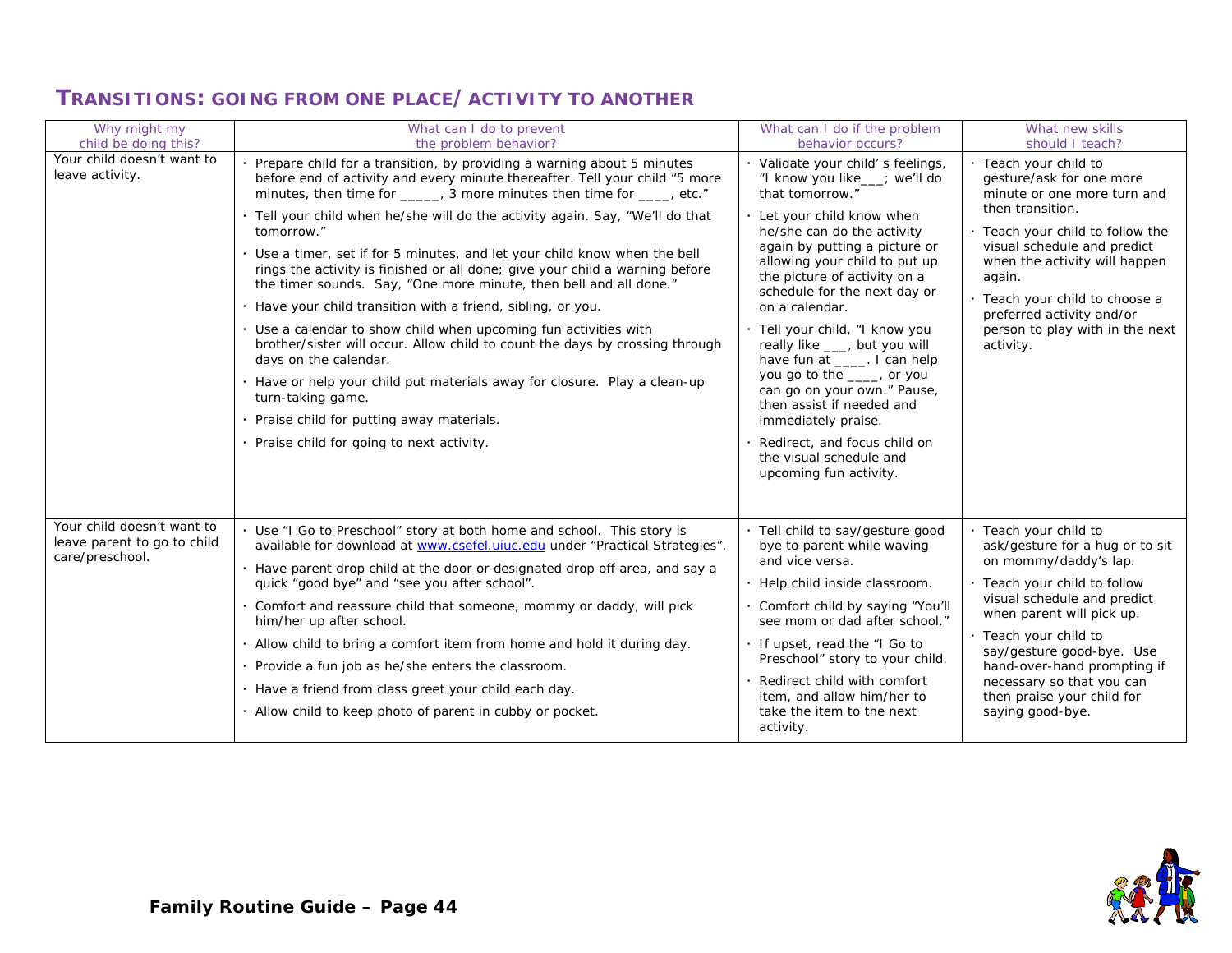| Why might my                                                                                | What can I do to prevent<br>the problem behavior?                                                                                                                                                                                                                                                                                                                                                                                                                                                                                                                                                                                                                                                                                                                                                                                                                                                                                                                                                                                                                                                                                                                                                                                                                                                                                                                                                                                                                                                                                                                                                                                                                                                          | What can I do if the problem<br>behavior occurs?                                                                                                                                                                                                                                                                                                                                                                                                                                                                                                                                                                                                  | What new skills<br>should I teach?                                                                                                                                                       |
|---------------------------------------------------------------------------------------------|------------------------------------------------------------------------------------------------------------------------------------------------------------------------------------------------------------------------------------------------------------------------------------------------------------------------------------------------------------------------------------------------------------------------------------------------------------------------------------------------------------------------------------------------------------------------------------------------------------------------------------------------------------------------------------------------------------------------------------------------------------------------------------------------------------------------------------------------------------------------------------------------------------------------------------------------------------------------------------------------------------------------------------------------------------------------------------------------------------------------------------------------------------------------------------------------------------------------------------------------------------------------------------------------------------------------------------------------------------------------------------------------------------------------------------------------------------------------------------------------------------------------------------------------------------------------------------------------------------------------------------------------------------------------------------------------------------|---------------------------------------------------------------------------------------------------------------------------------------------------------------------------------------------------------------------------------------------------------------------------------------------------------------------------------------------------------------------------------------------------------------------------------------------------------------------------------------------------------------------------------------------------------------------------------------------------------------------------------------------------|------------------------------------------------------------------------------------------------------------------------------------------------------------------------------------------|
| child be doing this?<br>Your child doesn't like or<br>want to go to or do next<br>activity. | Start letting your child know about the upcoming transition about 5<br>minutes before the end of the activity and every minute there-after; tell<br>your child " more minutes".<br>Use a timer, set if for 5 minutes, and let your child know when the bell<br>rings the activity is finished or all done; give your child a warning before<br>the timer goes off.<br>Shadow child through transition to next activity.<br>Give your child a special job that he/she can do job in the next activity. If<br>necessary, cue with a picture or object.<br>Have child transition with a photograph or an object that represents an<br>area/activity he/she is expected to go to. This is especially helpful for<br>when your child needs to go to something/somewhere that he/she will not<br>got to without challenging behavior.<br>Have your child walk with a sister/brother/parent holding hands or one<br>finger.<br>. Make sure there is something fun for your child in the next activity, such<br>as a special job or something of interest for your child. Let him/her know<br>what's in the next activity.<br>Help your child find something fun about the next activity.<br>Give choices of where to sit, what to play with, or who to play with in the<br>next activity.<br>Use a fun "transition activity" such as "move like a frog to ___", "hop on<br>one foot to ___", "choo choo like a train to ___," or sing a song about the<br>next activity.<br>Use a photograph visual schedule- take photographs of your daily routine,<br>post it in an easy to reach location, and review the schedule with your child<br>each day so that he/she can predict upcoming events throughout the day. | Remind your child of a special<br>job that he/she can do job in<br>the next activity. If<br>necessary, cue with a picture<br>or object.<br>Use photograph of something<br>fun in the following activity<br>and say, "First ___; then<br>Redirect child by stating<br>exactly what you want your<br>child to do, and ignore<br>behavior when possible.<br>Cue sister/brother to show<br>him/her where to go or to take<br>his/her hand to help.<br>Re-cue child of expectation by<br>pointing to photograph,<br>showing an object used in the<br>next activity, or gesturing<br>where you want him/her to<br>go.<br>Re-cue child to make a choice. | · Teach your child to make a<br>choice of what and whom to<br>play with in upcoming activity.<br>· Teach your child to transition<br>through the use of prevention<br>strategies listed. |
|                                                                                             | Praise child for going to next activity.                                                                                                                                                                                                                                                                                                                                                                                                                                                                                                                                                                                                                                                                                                                                                                                                                                                                                                                                                                                                                                                                                                                                                                                                                                                                                                                                                                                                                                                                                                                                                                                                                                                                   |                                                                                                                                                                                                                                                                                                                                                                                                                                                                                                                                                                                                                                                   |                                                                                                                                                                                          |

#### **TRANSITIONS: GOING FROM ONE PLACE/ACTIVITY TO ANOTHER (CONTINUED)**